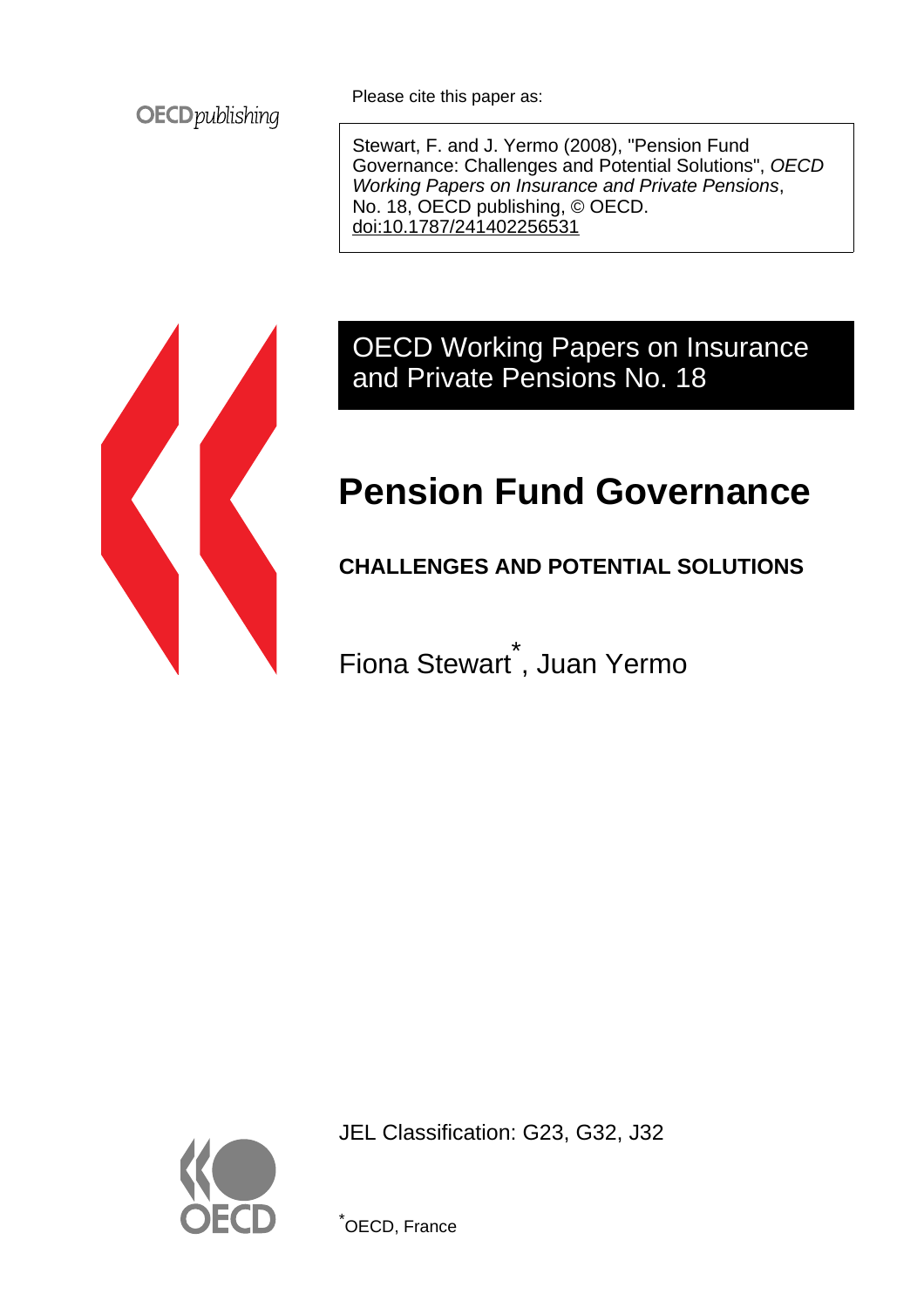

# **PENSION FUND GOVERNANCE: CHALLENGES AND POTENTIAL SOLUTIONS**

**Fiona Stewart and Juan Yermo**

**June 2008**

# **OECD WORKING PAPER ON INSURANCE AND PRIVATE PENSIONS**

**No. 18**

———————————————————————————————————————

Financial Affairs Division, Directorate for Financial and Enterprise Affairs Organisation for Economic Co-operation and Development 2 Rue André Pascal, Paris 75116, France [www.oecd.org/daf/fin/wp](http://www.oecd.org/daf/fin/wp)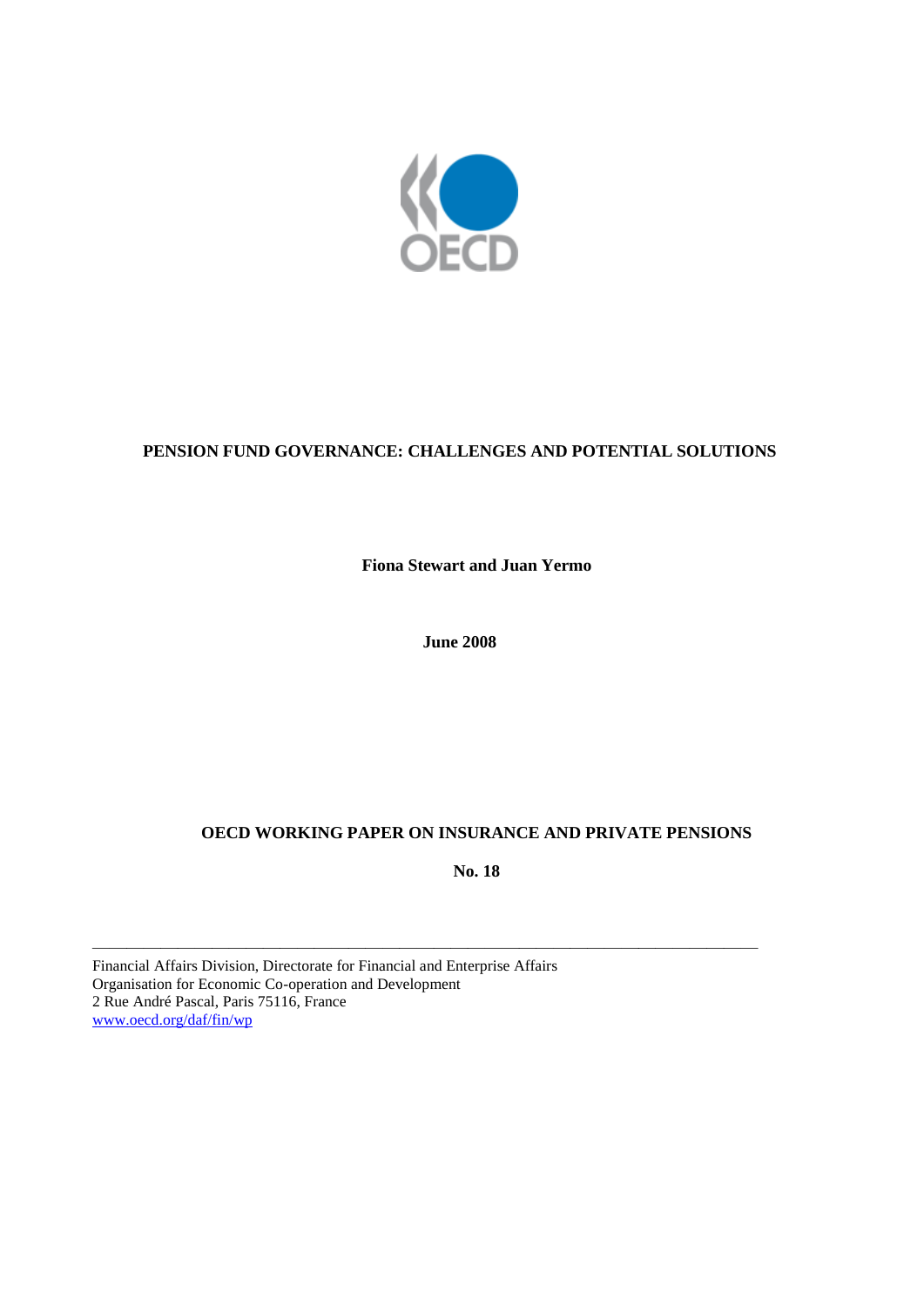# **ABSTRACT/RÉSUMÉ**

#### **Pension Fund Governance: Challenges and Potential Solutions**

Good governance is increasingly recognized as an important aspect of an efficient private pension system, enhancing investment performance and benefit security. Yet, despite regulatory and industry initiatives, governance weaknesses persist across OECD and non-OECD countries. This paper highlights the main governance challenges faced by policymakers (particularly with trust-based pension systems), and draws on recent policy initiatives to propose possible solutions to strengthen governance arrangements.

The paper suggests that some of the more serious cases of governance failures could be solved through a more balanced representation of stakeholders in the governing body, higher levels of expertise (which may be achieved via training or the use of independent trustees) and the implementation of codes of conduct addressing conflicts of interest. The absence of governance arrangements for defined contribution style pension plans also needs to be addressed, potentially via management committees, increased fiduciary responsibility for relevant parties or via a strengthened role for pension supervisory authorities. Consolidation of the pension industry in some countries may also be required to achieve economies of scale and reduce costs, which in turn would allow pension funds to dedicate more resources to strengthening their internal governance.

*JEL codes: G23, G32, J32 Keywords:* governance, pension funds, conflicts of interest, fiduciary responsibility, trustee

\*\*\*\*\*

#### **La gouvernance des fonds de pension : défis à relever et solutions envisageables**

La bonne gouvernance est de plus en plus considérée comme un aspect important de l'efficience des régimes de retraite privés, car elle accroît les performances des investissements et la sécurité des prestations. Malgré les initiatives adoptées sur le plan réglementaire et par les professionnels, la gouvernance reste néanmoins défaillante dans les pays membres et non membres de l'OCDE. Ce document met en relief les principaux défis qui se présentent aux responsables politiques dans ce domaine (notamment en cas de gestion sous mandat) et il s'appuie sur des mesures récentes pour proposer des solutions de nature à renforcer les dispositions relatives à la gouvernance.

Il semblerait que l'on puisse remédier à certaines des failles les plus préoccupantes des dispositifs en place en introduisant une représentation plus équilibrée des parties prenantes au sein de l'organe de direction, en relevant le niveau de compétence (par la formation ou en faisant appel à des administrateurs indépendants) et en adoptant des codes de conduite qui abordent la question des conflits d'intérêts. Il convient également de pallier l'absence de dispositions ayant trait à la gouvernance pour les plans de retraite à cotisations définies, par exemple en instaurant des comités de gestion ou en accroissant la responsabilité fiduciaire des parties concernées ou le rôle des autorités de contrôle du secteur des retraites. Dans certains pays, la concentration des intervenants sur ce marché peut aussi s'avérer nécessaire pour réaliser des économies d'échelle et réduire les coûts, ce qui permettrait aux fonds de pension de consacrer davantage de ressources à la consolidation de leur gouvernance interne*.* 

*Codes JEL : G23, G32, J32 Mots clés : gouvernance, fonds de pension, conflits d'intérêts, responsabilité fiduciaire, administrateur*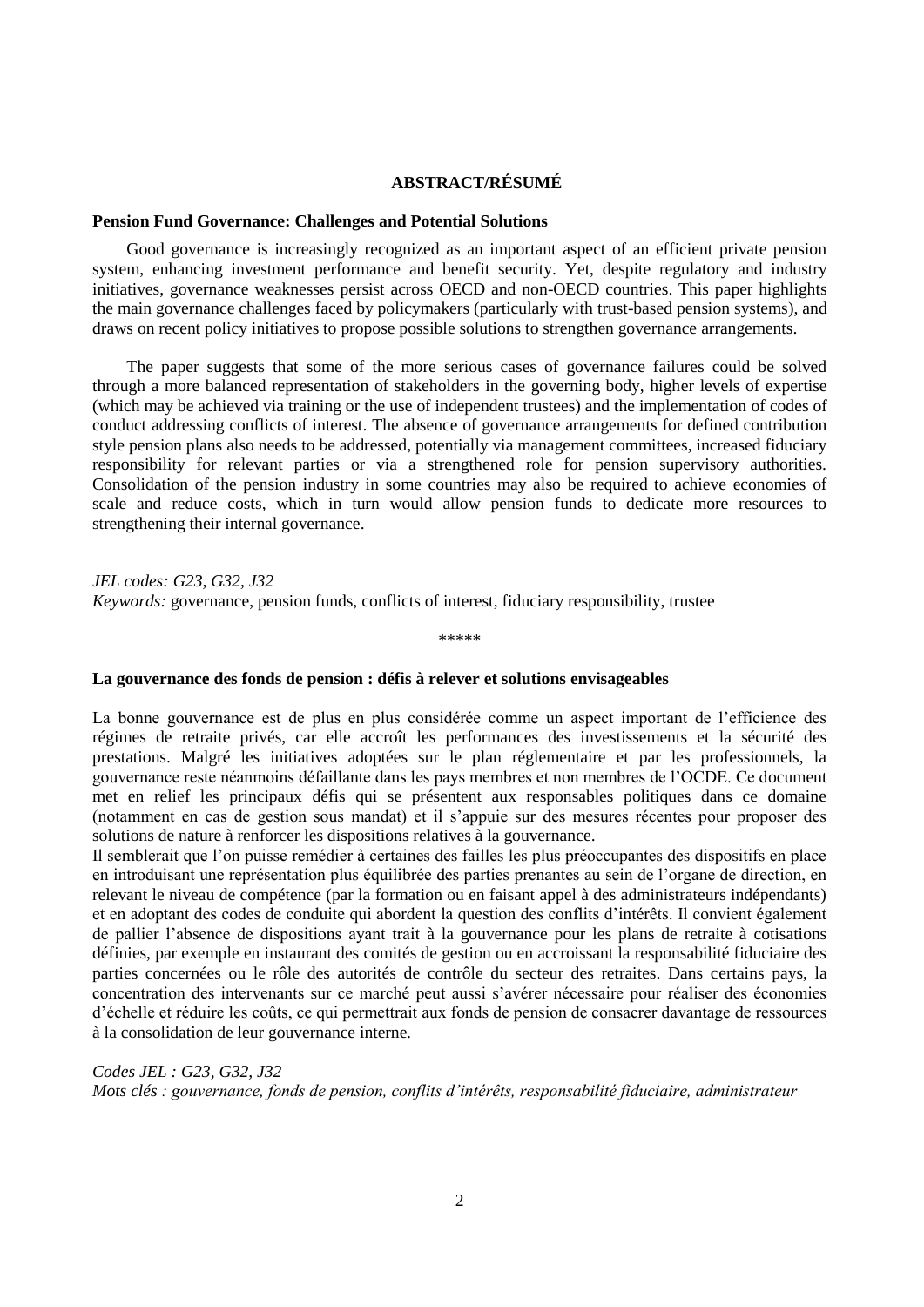**Copyright OECD, 2008**

**Applications for permission to reproduce or translate all, or part of, this material should be made to: Head of Publications Service, OECD, 2 rue André-Pascal, 75775 Paris Cédex 16, France.**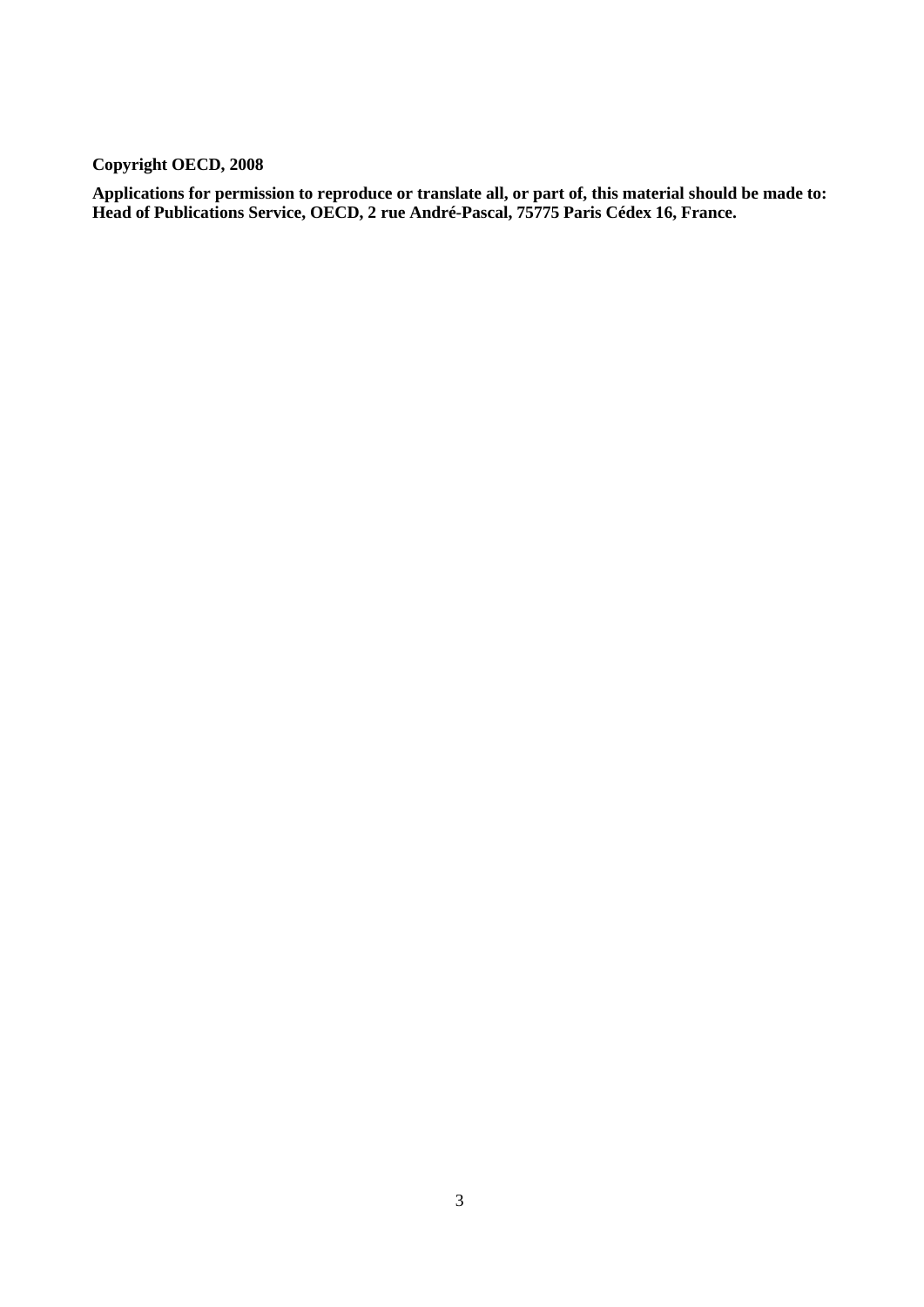#### **PENSION FUND GOVERNANCE: CHALLENGES AND POTENTIAL SOLUTIONS**

# **by Fiona Stewart and Juan Yermo 1**

#### **I. Introduction**

The OECD has been discussing pension fund governance since 2000, with guidelines on topic approved by the Organisation's Working Party on Private Pensions in 2001 and released as an OECD Recommendation in 2005 (OECD(2005)). Since then, governance has only continued to rise in profile and has entered the policy agenda, with a few countries taking regulatory initiatives to strengthen the management of pension funds, often on the basis of the OECD guidelines.

This paper identifies some of main governance weaknesses that persist in pension fund systems around the OECD area and in selected non-OECD countries. The paper highlights problems in trust-based pension systems, but also touches on governance challenges that arise in other systems, in particular contract-based arrangements where the pension fund is governed directly by a financial institution. The document sets out some challenges faced by policymakers and possible solutions to strengthen pension fund governance. Though mostly applicable to trust-based pension systems, some of the suggestions are also be relevant for other pension arrangements.

Though not the focus of this paper, it should also be noted that particular concerns may arise for occupational plans for employees of government entities, such as have arisen for state and local governments in some countries, where such governments have independent authority regarding pension plans for their employees. In these cases, the laws of the countries involved may preclude the usual pension supervisory authorities from exercising control over such other governmental entities. In those cases, best practices may be for such governmental entities to supervise the governance of their own plans in a manner consistent with the principles underlying the guidelines for private pensions, with modifications as may be appropriate for the governmental nature of the employer.

Another area of concern not covered by this paper may be the provision of special pension benefits to select groups of management or highly compensated employees. In those cases, the need for these pension plans to receive the same protections or levels of governance, supervision or funding as occupational plans for other workers may not be warranted, and the supervisory authorities and laws may take that into account. As a general matter, however, the regulatory or tax regimes of the country should not encourage such arrangements over regulated, broad-based pension plans.

<sup>&</sup>lt;sup>1</sup> Juan Yermo is principal administrator and Fiona Stewart an administrator in the Financial Affairs Division of the OECD's Directorate for Financial and Enterprise Affairs. The views expressed herein are those of the authors and do not necessarily reflect those of the OECD or the governments of its Member countries. The authors are solely responsible for any errors.

Contact information: Organisation for Economic Co-operation and Development, 2, rue André Pascal, Paris, F75775, France. E-mail: [juan.yermo@oecd.org,](mailto:juan.yermo@oecd.org) [fiona.stewart@oecd.org](mailto:fiona.stewart@oecd.org)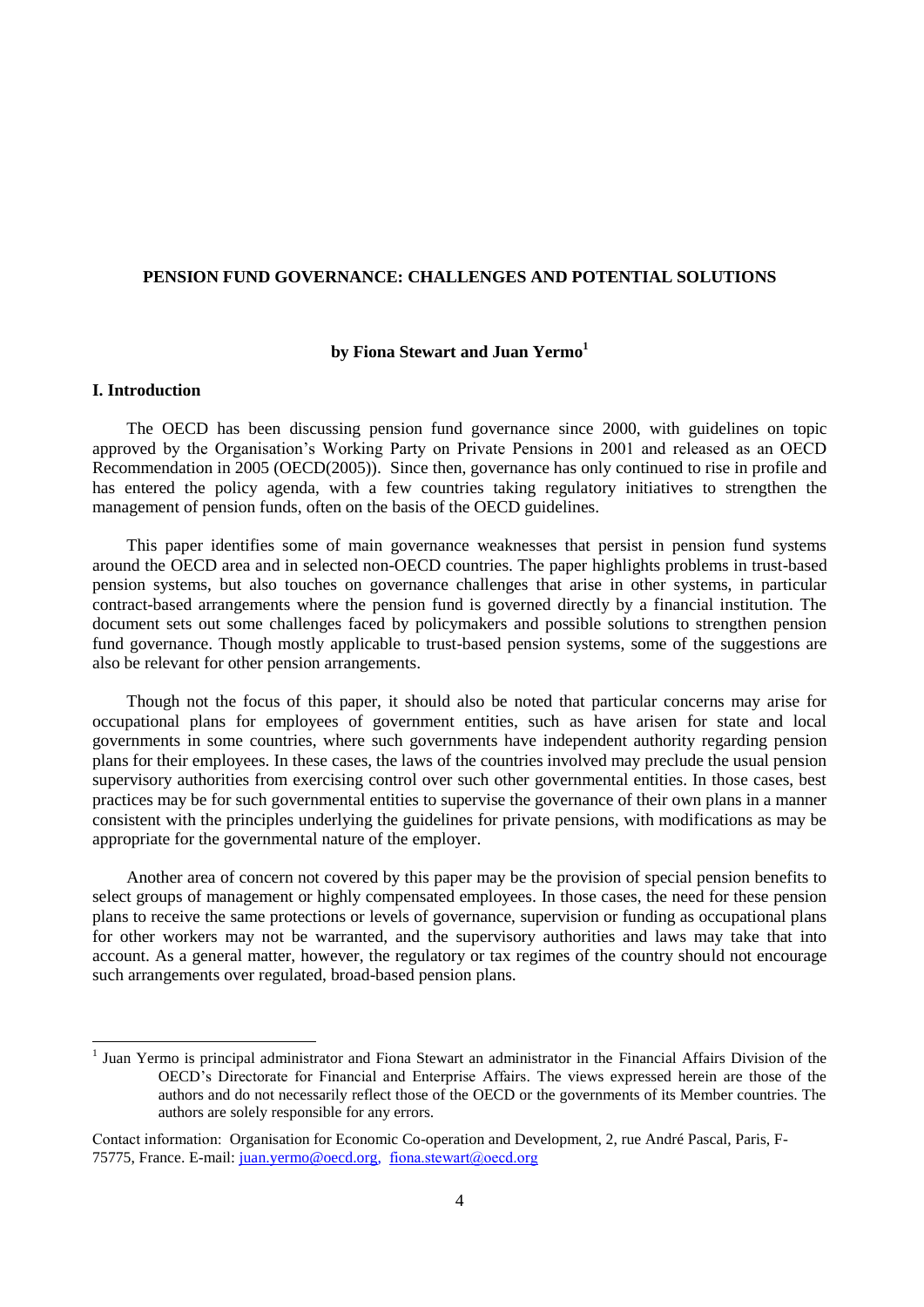The paper is structured as follows. Section II presents the main arguments for strengthening pension fund governance, highlighting recent research which links good governance and investment performance. Section III identifies continuing weaknesses in pension fund governance in a variety of countries, based on recent surveys and independent studies, including some carried out by regulatory and supervisory authorities. Section IV describes the main policy initiatives launched in this area. The next two sections put forward various recommendations to improve the governance of occupational pension funds (Section V) and contract-based defined contribution arrangements (Section VI). The last Section concludes.

#### **II. Benefits from strengthening pension fund governance**

The governance of private pension plans and funds involves the managerial control of the organizations and how they are regulated, including the accountability of management and how they are supervised. The basic goal of pension fund governance regulation is to minimize the potential agency problems, or conflicts of interest, that can arise between the fund members and those responsible for the fund's management, and which can adversely affect the security of pension savings and promises. Good governance goes beyond this basic goal and aims at delivering high pension fund performance while keeping costs low for all stakeholders. Good governance can have many positive side effects such as creating trust amongst all stakeholders, reducing the need for prescriptive regulation, and facilitating supervision. Good pension fund governance can also be conducive to more effective corporate governance of the companies that they invest in, as well-managed pension funds are more likely to seek value for their investments via a more active shareholder policy. Good governance also needs to be 'risk-based'. For example, the more sophisticated the investment strategy the pension fund adopts, the stricter the governance oversight required; or the more complex the administrative arrangements of the plan, the tighter operational oversight needs to be.

In meeting these goals, pension fund governance is structured in different ways in different countries. All autonomous pension funds have a governing body or board, which is the group of persons (or in some cases a single person) responsible for the operation and oversight of the pension fund. The governing board is the ultimate decision-maker, having overall responsibility for strategic decisions such as setting the investment policy, choosing the investment manager(s) and other service providers, and reviewing the fund's performance. The pension fund's governing board is the equivalent of the board of directors of a corporation, which has the ultimate responsibility for protecting the shareholders' assets.

The governing body may be internal or external to the pension fund, it may have a single or dualboard structure and may delegate certain functions to professionals (see Box 1). These features of pension funds depend on the legal form of the fund and the regulation in place and are the starting point for understanding differences in the quality of pension fund governance across countries.

The central role played by the governing board in ensuring good governance and raising value for all stakeholders is increasingly being recognized. For example, in a recent study, Ambachtsheer et al. (2006) show how good governance and good performance are linked. Using pension funds based in Australia, New Zealand, Canada, the United States and Europe, their analysis is based on pension fund executives' own opinions of how well their governance is working as a proxy for good governance, with pension fund returns over a passive asset benchmark taken as a performance proxy. They conclude that "the 'poor-good' governance gap, as assessed by pension fund CEOs (or equivalents) themselves, has been 'worth' as much as  $1-2%$  of additional return per annum" – and the authors think this is probably an underestimation. In a later article, Ambachtsheer et al. (2007) identify the main governance weaknesses as poor selection processes for members of the governing board, a lack of self-evaluation of board effectiveness, and weak oversight by the board. Other specific problems include lack of delegation clarity between board and management responsibilities, board micro-management, and non-competitive compensation policies in pension funds.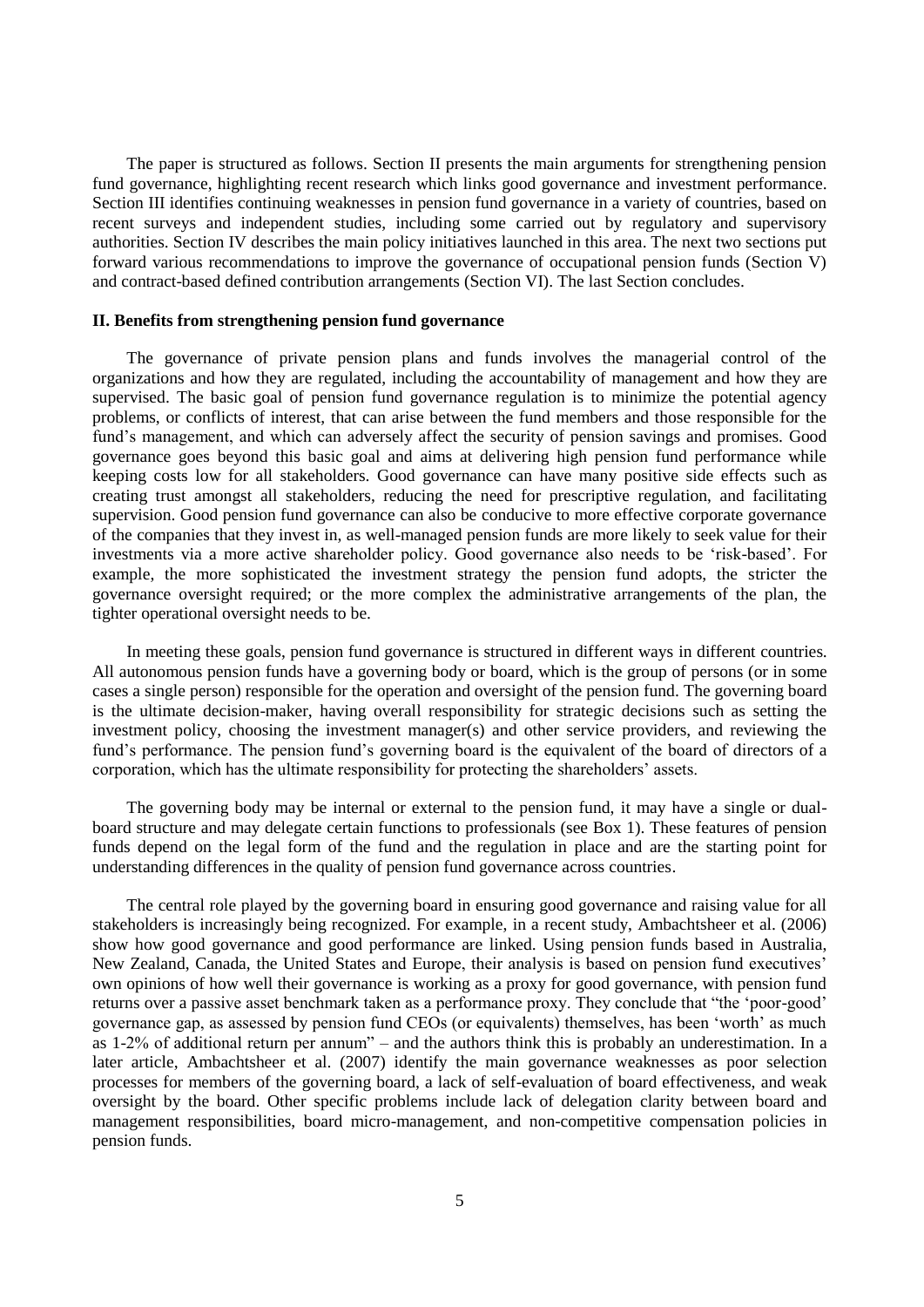# **Box 1: Legal and governance structure of pension funds**

The structure of the governing body is determined by the legal form of the pension fund. There are two types of autonomous pension funds. There is an *institutional type* where the fund is an independent entity with legal personality and capacity and hence it has its own internal governing board. Examples of pension funds of the institutional type include pension foundations and associations as they exist in countries such as Denmark, Finland, Hungary, Italy, Japan, Norway, Poland, the Netherlands, and Switzerland, as well as corporations such as the ―Pensionskassen‖ in Austria and Germany. In most of these countries pension funds have a single governing board, whose members are typically chosen by sponsoring employers and employees (or their representatives). In some countries, like Germany and the Netherlands, there is a dual-board structure. In Germany, there is a supervisory board which is responsible for selecting and monitoring the management board, which in turn is responsible for all strategic decisions.

By contrast a pension fund of the *contractual type* consists of a segregated pool of assets without legal personality and capacity that is governed by a separate entity, typically a financial institution such as a bank, insurance company or a pension fund management company. The governing body of a fund set up in the contractual form is usually the board of directors of the management entity, though in some countries (e.g. Spain) some key responsibilities are shared with a separate oversight committee ("comisión de control"). Other examples of pension funds set up in the contractual form include those in the Czech Republic, Mexico, Portugal, Slovakia, Turkey, and the open funds in Italy and Poland.

The trust, which is the legal form used by pension funds in countries with an Anglo-Saxon legal tradition, does not fit comfortably into either category. It has characteristics of both the institutional and the contractual type. Under the *trust* form it is the trustees who legally own (have the legal title to) the pension fund assets. Trustees must administer the trust assets in the sole interest of the plan participants, who are the beneficiaries from the investment of those assets according to the trust deed. While this feature of trusts is similar to that of foundations, the trustees are not legally part of the trust. Indeed, a trustee may be of the corporate type (as in sometimes the case in Australia and Ireland) which makes the pension fund resemble a contractual arrangement.

The United States has an additional feature as the governing body may be the plan sponsor, the trustee, or/and some third party. ERISA requires single company pension plans to have one or more "named" fiduciaries who have authority to control and manage the pension plan, including its investments. The sponsoring employer and the trustee are always named fiduciaries but it is possible for the trustee to be devoid of any major fiduciary responsibility (directed trustee), following instead another named fiduciary (e.g. a plan committee). In addition, asset managers, financial advisors and other persons and entities that exercise some discretion over the fund's assets are considered ―functional‖ fiduciaries, all of whom have some legal responsibility for the pension fund.

In a study of a sample of large pension funds (over US\$5bn in assets) from 6 different countries dispersed across North America, Europe and Asia-Pacific, Clark and Urwin (2007) also conclude that their superior performance is linked to strong governance. Their study identified various areas where the funds analysed excelled, such as clarity of mission and effective risk management and performance monitoring. The presence of a CIO was deemed as critical to ensure these successful outcomes. The report includes both governance capacity as well as investment strategy in the risk profile of the fund, and recommends linking the investment strategy of the fund to the governance capability of the board. For example, boards should first decide whether they are capable of monitoring alternative investments effectively before debating whether to include such instruments in their investment strategy.

A study by consulting firm Mercer on pension funds in the United Kingdom partly attribute improvements in pension fund deficit levels (which improved from GBP-40bn to GBP-2bn in 2007) to strengthening pension fund governance<sup>2</sup>. They postulate that the basic training of trustees on how to

 2 http://uk.mercer.com/pressrelease/details.jhtml/dynamic/idContent/1292675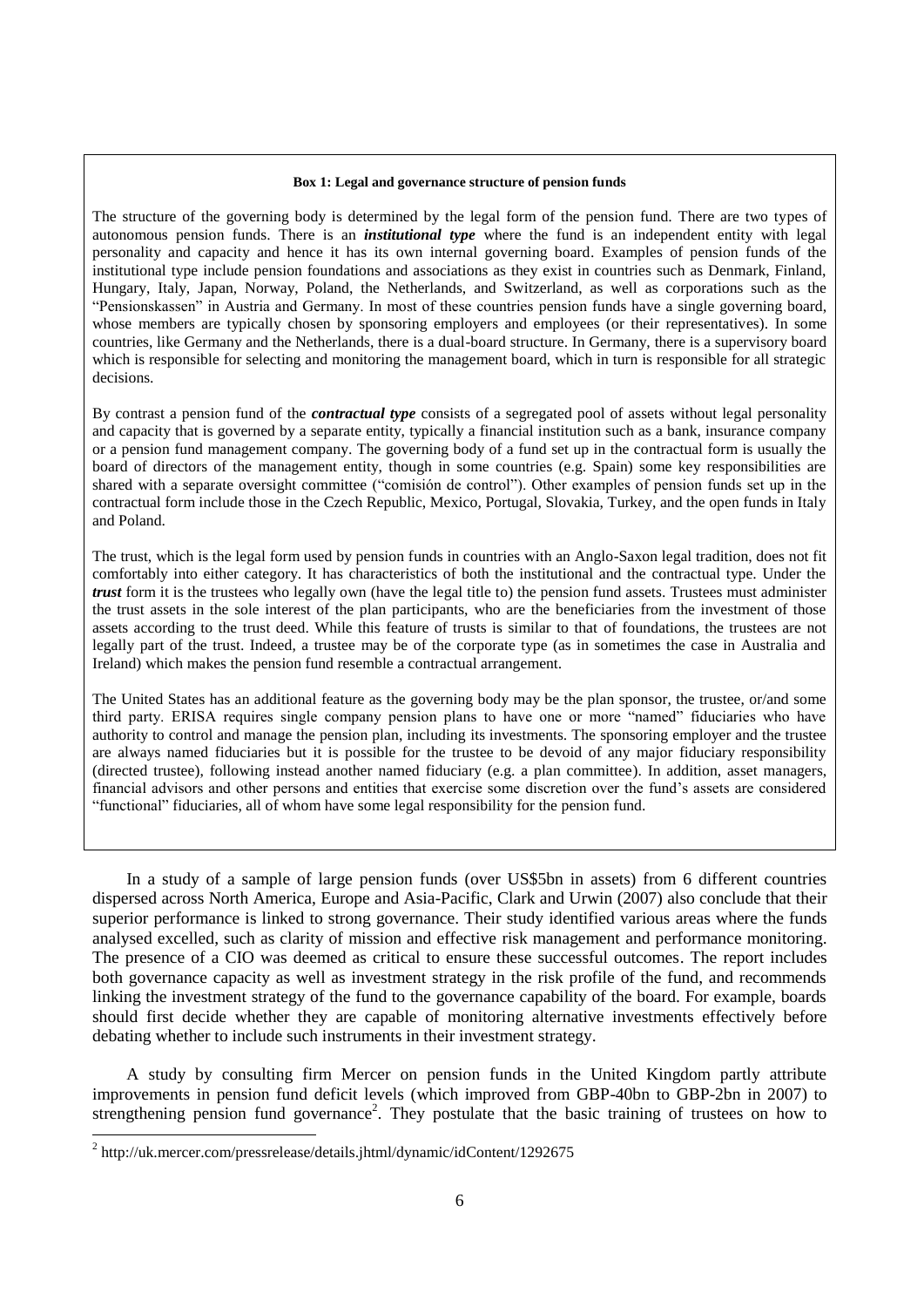oversee fund managers has led to better performance through more sophisticated money management and risk management. In turn the improvement in trustee performance is attributed to the stricter requirements laid down in the 2004 Pensions Act.

Good governance can also bring indirect benefits to pension funds. It can spare them the costs of overregulation and it can facilitate supervision by the authorities. In particular, as pension fund supervisors adopt a risk-based approach to supervision, pension fund governance has become central to deciding whether or not an institution should be closely monitored. The stronger the governance of the fund, the better risks (such as operational risk, investment risk) will be managed and controlled. The supervisory approach is increasingly dictated by their assessment of a pension fund's risk profile, with funds judged to pose less risk likely to receive a lighter supervisory touch. This could mean that more of the day to day ‗governance' or ‗supervision' of the fund is left to the governing board itself.

Good pension fund governance can also have positive collateral effects on economy-wide efficiency, strengthening the fund's role as effective shareholders – a role which is becoming more central given the increasing size of pension fund assets globally. Better corporate governance can also enhance investment returns. The link between pension fund governance and corporate governance has been recognised by, among others, Clapman et al. (2007) from the perspective of the United States.

Pension fund trustees in some countries like the United Kingdom are also becoming involved in transactions involving their corporate sponsor. For example, the trustees of the pension fund of two UK high street retailers, Boots and Sainsburys, entered negotiations surrounding highly leveraged bids by private equity firms in order to protect benefit security. Specifically, they demanded increased funding from the potential acquirers to cover pension liabilities, as they deemed that the level of security in meeting pension promises would be lower with the new plan sponsor. The Pensions Regulator has also issued guidance to trustees on how to react to corporate transactions that result in significant reductions in the security of the plan sponsor's covenant.<sup>3</sup>

# **III. Continuing challenges in pension fund governance**

However, despite increased understanding of the importance of good governance for pension funds, problems still remain. In recent years, pension fund governance issues have hit the headlines. Some of the more serious cases of governance failures include issues surrounding the Swissfirst affair involving Pensionskassen in Switzerland (concerning problems with pension fund managers trading the same shares as the pension funds which employ them). These problems have prompted a governance review, whilst the ASIP (the schemes' representative body) is pushing for existing codes of practice to be adopted more widely and the government is said to be contemplating legislation.

In Hungary, where pension funds are established as not-for profit institutions, there is evidence that the governing body is generally ineffective in looking after the best interest of members. Most funds are established by financial institutions that find it easy to promote their candidates to the fund's supervisory board.

Some pension funds in the United States have also been the subject of governance problems, with directors of TIAA-CREF resigning in 2004 over conflict of interest issues, and problems also being experienced at some public pension funds (in San Diego, New Jersey and New York – referenced in Clapman et al.  $(2007)^{4}$ . Meanwhile issues in Greece have surrounded the pricing of public pension fund

 3 Financial Times, 30 July 2007, ‗*Wise to have a plan at the ready should a buyer come knocking'*

<sup>&</sup>lt;sup>4</sup> In the U.S., under principles of federalism, state and local government pension funds for the employees of state and local governments are exempted from many of the federal pension laws and are instead regulated by the state or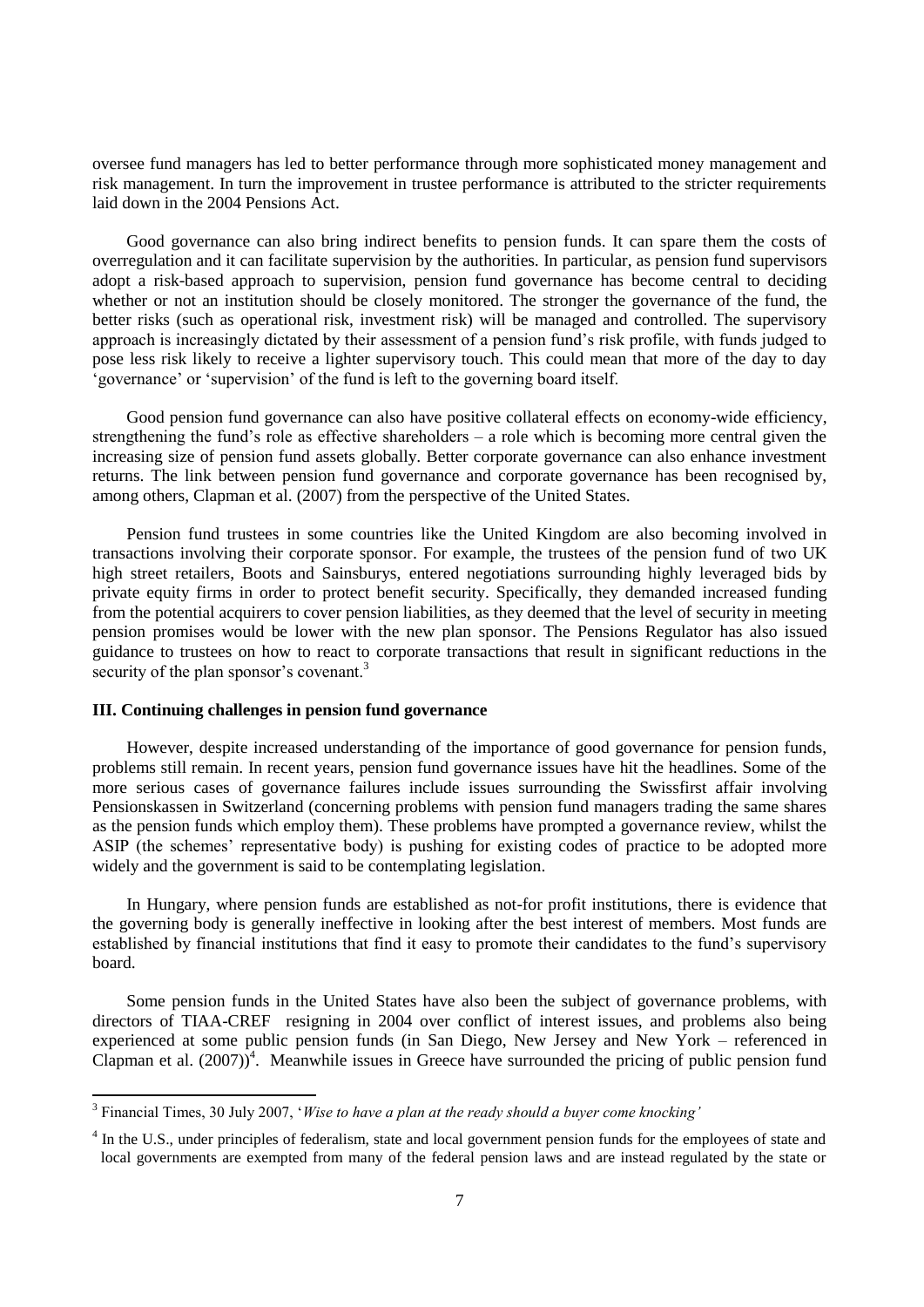bond purchases, with the government reacting by issuing new rules regarding the selection of board members<sup>5</sup>.

Various studies and surveys have also identified general governance problems that affect broadly and deeply the pension fund industry. Ambachtsheer et al (2006) is part of a continuing investigation into pension fund governance which covers funds in Australia, Canada, New Zealand, the United Kingdom, and the United States, among other countries. The study found that governance practices were improving but that there were still many lingering problems.

A survey by Mercer (2006) of the governance of global retirement plans offered by multinational corporations found that sponsoring employers are very concerned about the lack of governance of their benefit plans in the different countries in which they operate. A lack of resources (including skills) and weak local engagement were found to be the most common challenges multinational corporations had in meeting their global pensions governance goals.

The International Organisation of Pension Supervisors (IOPS) recently surveyed its members to ascertain which governance issues they find the most challenging<sup>6</sup>. Initial results suggest that pension fund supervisors are particularly concerned with transparency and the disclosure of information to pension fund members, the competency and expertise of the governing body and internal controls. Incidents leading supervisors to increase their focus on governance include the rising complexity of the pension fund industry and rising demands on the competence of the governing body. Adjusting legislative requirements and increasing supervisor oversight were the most usual responses.

Country specific surveys include a report by Marr et al (2006) highlighting administrative problems in governance practices in the United Kingdom, claiming that 1 in 3 pension funds still have administrative problems (from using the wrong index level, or wrong salary to calculate pension benefits to allocating spouse benefits to the wrong account).

The UK Pensions Regulator's (TPR) survey of UK pension fund governance (Pensions Regulator (2007b)) found improvements in governance practices. For example, more trustees were undertaking training, scheme confidence in managing conflicts of interest had risen significantly and more trustees were examining the financial state of the plan sponsor. Yet despite these improvements it is clear there remains a need to improve the level of training provided, particularly to further reduce the proportion of schemes that do not undertake training. The disparity between DB and DC was of particular concern, with a higher percentage of trustees of DB schemes undertaking training than trustees overseeing DC schemes. The survey also highlighted other challenges in areas such as risk management, internal controls and managing scheme administration. Governance of pension schemes has been a legislative and regulatory priority for many years and The Pensions Regulator's Medium Term Strategy (2008-2009) has identified improving governance of work-based pension schemes as a key priority.

In their governance discussion paper (Pensions Regulator 2007a) TPR also saw conflicts of interest as one of the major governance challenges. The duty of the trustee to act in the best interests of beneficiaries

local government entities themselves. A recent report by the Pew Center on the States (2007) indicates that pension plans for employees of state and local governments in the United States are approximately 85% funded, though funding levels vary widely from plan to plan.

<sup>5</sup> IPE 16<sup>th</sup> April 2007, '*Greece sets new pension governance rules'* 

[http://www.ipe.com/news/Greece\\_sets\\_new\\_pension\\_governance\\_rules\\_21831.php](http://www.ipe.com/news/Greece_sets_new_pension_governance_rules_21831.php)

 $\overline{a}$ 

 $6$  Results taken from IOPS (2008).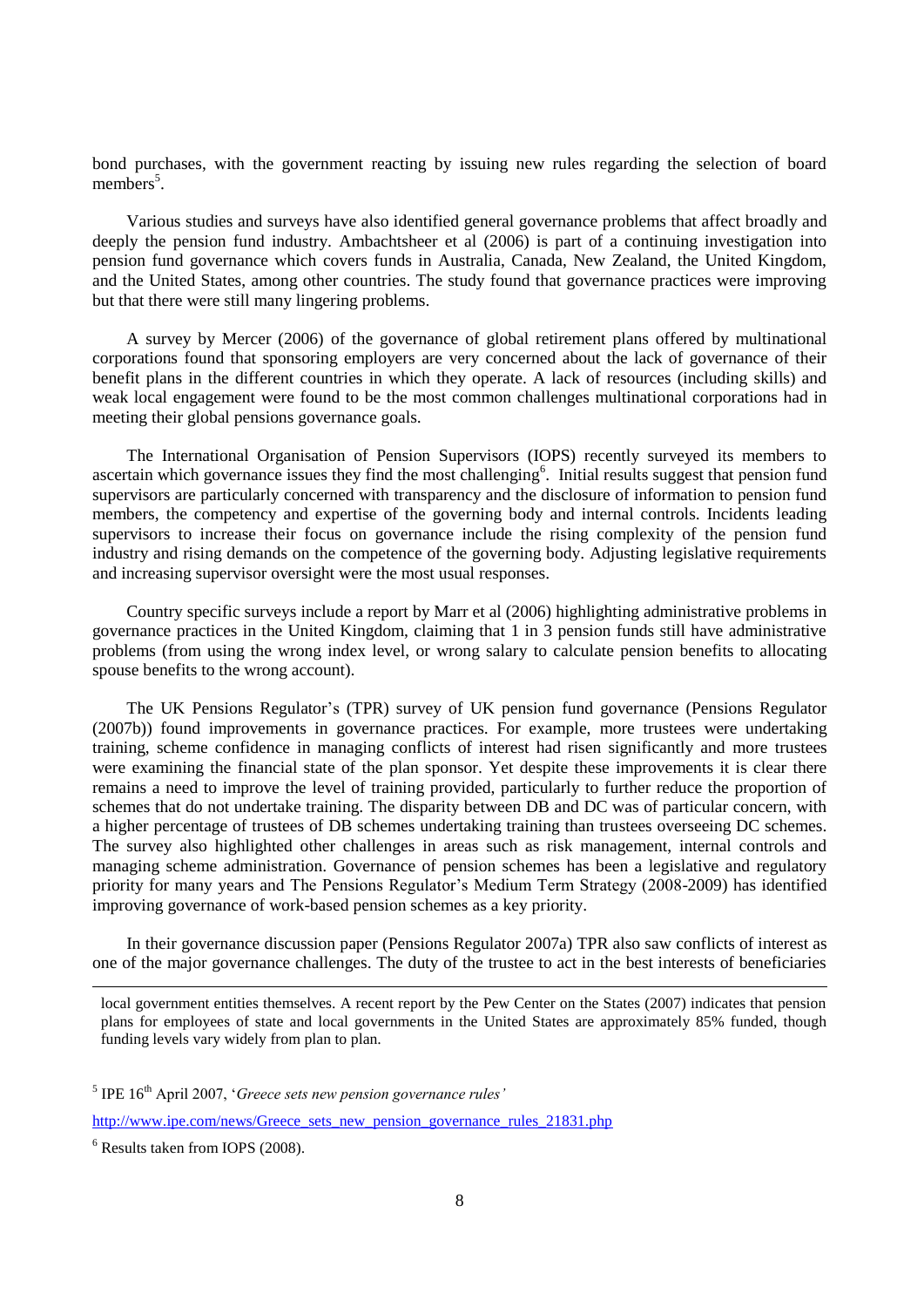is imposed by the principles of trust law. Accordingly, all decisions made by trustees in regards to these areas should be unfettered and made first and foremost in the best interests of beneficiaries. Whilst conflicts are inevitable in many cases, the pertinent issue is that they are appropriately managed. The governance survey found the most common conflict to be the dual role held by a trustee as a director or finance director of the sponsoring company. The 2007 survey showed that since 2006 confidence in managing conflicts of interest has increased significantly but managing such conflicts will continue to be a challenge.

The Pensions Ombudsman in the United Kingdom, in the 2005 Annual Report, likewise comments that while the administration of pension schemes in the United Kingdom is improving<sup>7</sup> work needs to be done to ensure that independent trustees are effectively regulated. The Ombudsman is concerned that those providing a professional service currently do not have the liability to provide redress if mistakes are made.

Clark (2006, 2007) has also surveyed the ability of pension fund trustees in the UK. In the 2006 paper looking at trustee competence (Clark (2006)), trustees' ability in solving problems relevant to their investment responsibilities is examined. The results show that trustees are more cautious with other peoples' money than their own, which may be an impact of the predominance of the prudent person rule in UK common law. The fact that trustees are not professionals has also led to concerns that trustees may lack the understanding to judge advice they receive from experts. Clark (2007) notes a growing tension between representation and expertise in several fields, using UK pension fund governance and the USA mutual fund industries as examples. The evidence suggests that very few trustees have the competence and consistency of judgment to challenge the experts who are responsible for executing complex financial decisions. There is a clear association between trustee boards' understanding across key topics and their confidence levels in managing their schemes. The importance of guidance is evident, and The Pensions Regulator continues to use education as the means to change behavior across schemes. Trustees are required to comply with 'trustee knowledge and understanding' (TKU) requirements and develop further their knowledge to ensure they are confident in dealing with the more complex aspects of running their schemes.

Cocco and Volpin (2005), looking at DB plans in the UK, found that pension plans of indebted companies with more ‗insiders' (i.e. also executive directors of the sponsoring company) on the trustee board invested more in equities, contributed less to the pension fund and had a higher dividend payout ratio. The conclusion drawn is that when finances get tough, conflicts of interest may arise and impartial trustees are needed on the board to make governance work. However, other explanations could be found – such as trustees who are also directors of the sponsoring company potentially having greater investment knowledge which would allow them to maximize returns and therefore lower funding demands for the sponsor.

Two recent studies have specifically focused on the issue of the differences between the levels of DB and DC governance in the United Kingdom. A recent NAPF survey concluded that trustees were not doing enough to explain that there may well be better ways for members to deploy their funds (NAPF (2007b)). A Cass Business School report on "reluctant investors" (Byrne, Harrison, Blake (2007)) points out that, with the exception of senior executives, it is unusual for employers to pay for face-to-face regulated investment advice (due to cost). In its DC consultation work (Pensions Regulator (2007c)) The Pensions Regulator has concluded that two of the areas where there are opportunities for improvements are with member understanding and member choices, and the Regulator has stated that it will issue guidance for trustees with the aim of raising standards in those areas. The guidance will be targeted primarily at trustees, encouraging them to take a more pro-active role in member education.

 $\overline{a}$ 

<sup>&</sup>lt;sup>7</sup> <http://www.pensions-ombudsman.org.uk/news/index.asp>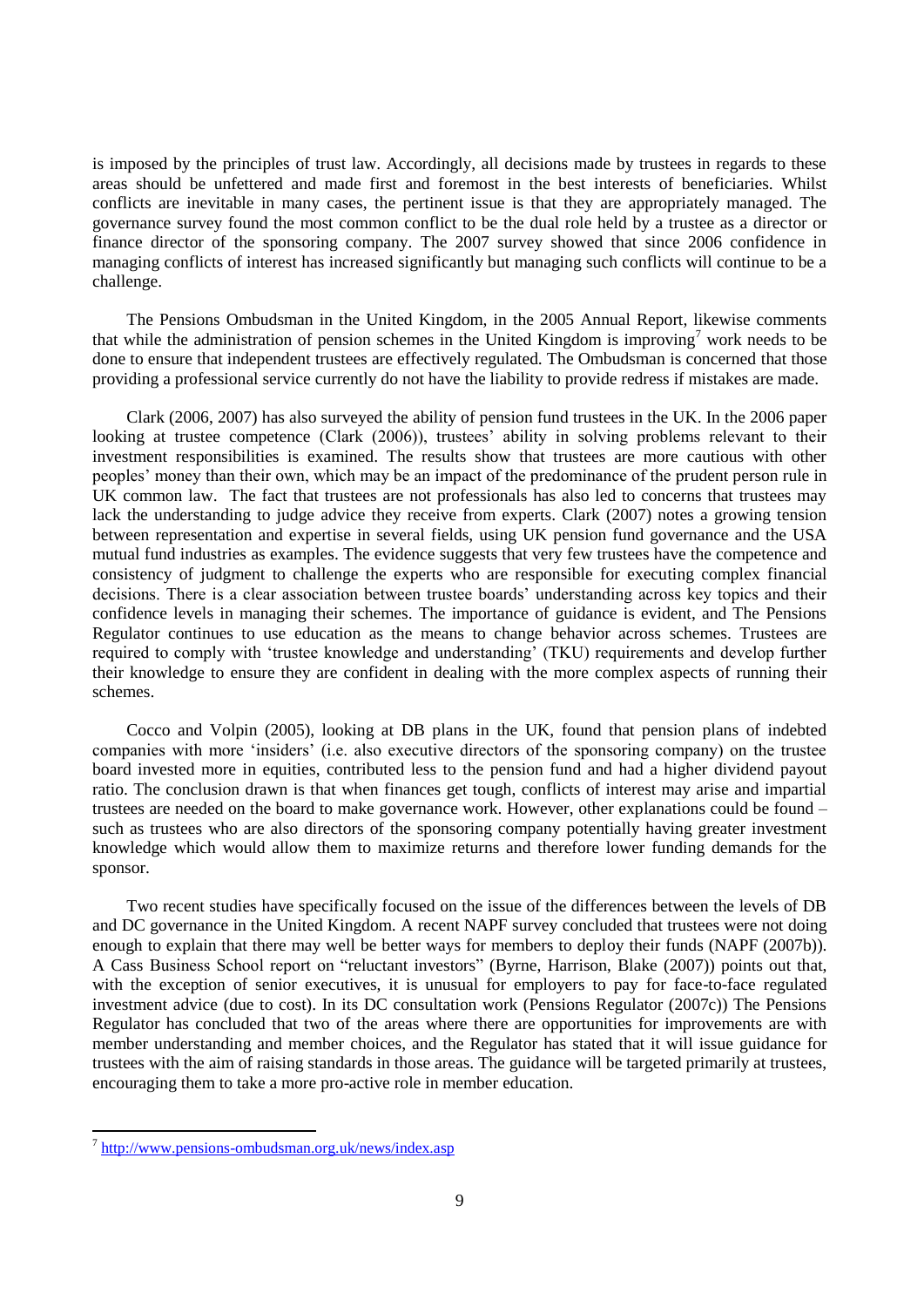In Ireland, the Pensions Board produced a review in 2006 of the trustee structure of governance (Pensions Board (2006)). The Irish report identified some weaknesses such as the small size of some schemes, wide variation in awareness and understanding of trustee responsibilities and conflicts of interest among trustees, particularly among employer nominated trustees of defined benefit plans. In addition, the Pension Board's review found evidence that ongoing, quality trustee training was the exception rather than the rule.

Governance problems also affect countries that have mainly contract-based private pension arrangements, where pension funds take a contractual form. In most Central and European countries like Poland and Slovak Republic and Latin American countries, such as Mexico, mandatory pension funds are managed by financial institutions that are faced with potential conflicts of interest. Given the low level of education of the population and the generally low interest in pension matters, there is an incentive for pension fund managing companies to engage in costly marketing campaigns to attract membership. Such campaigns often provide little benefit in terms of improved investment performance but lead to high administration costs and fees paid by the plan members.

Governance reviews have also been carried out in some non-OECD countries with occupational pension systems. For example, Dias (2006) argues that in Brazil, sponsoring employers tend to dominate decision-making at pension funds, even though nominally the main decision-making body is the so-called deliberative council (a kind of supervisory board). There were also some instances in which the one-third member representation of members in the deliberative council were not being met.

Rusconi (2008) has reviewed pension fund governance in South Africa and has identified major knowledge gaps in trustee boards, weak board discipline, and conflicts of interest among consultants and asset managers that are going unaddressed, leading to a prevalence of active over passive management and higher fees than would otherwise be the case. Such conflicts reach even training programmes for trustees as these are mostly delivered or financed by asset managers and consulting firms.

In summary, several main challenges relating to pension fund governance remain, primarily in trustbased and contract-based pension systems. First, trustees and fiduciaries generally lack suitable knowledge, experience or training, which additionally hinders them from being able to understand and challenge advice they receive from outside experts. Second, conflicts of interest still remain, both within boards and in relation to independent, commercial trustees. Finally, the problem of how to ensure that suitable governance mechanisms are in place for contract-based DC schemes has also yet to be solved.

# **IV. Recent policy and industry initiatives**

Policymakers in many OECD countries have recently stepped up efforts to address perceived weaknesses in the governance of pension funds. In some cases, regulators have even enshrined governance best practices similar to the OECD guidelines in the country's pensions legislation. Industry associations have also taken the initiative in some countries and are driving a reform in governance practices, encouraging funds to improve their self-regulation through better governance practices.

Recently, some countries have introduced governance regulations, sometimes taking the form of recommendations rather than strict requirements. The principles of good governance that have been developed follow broadly the OECD guidelines. These initiatives include the following:

 In Australia, the licensing of trustees was made mandatory in July 2006, a first among Anglo-Saxon countries. The assessment of "fit-and-proper" requirements is an integral part of the licensing process.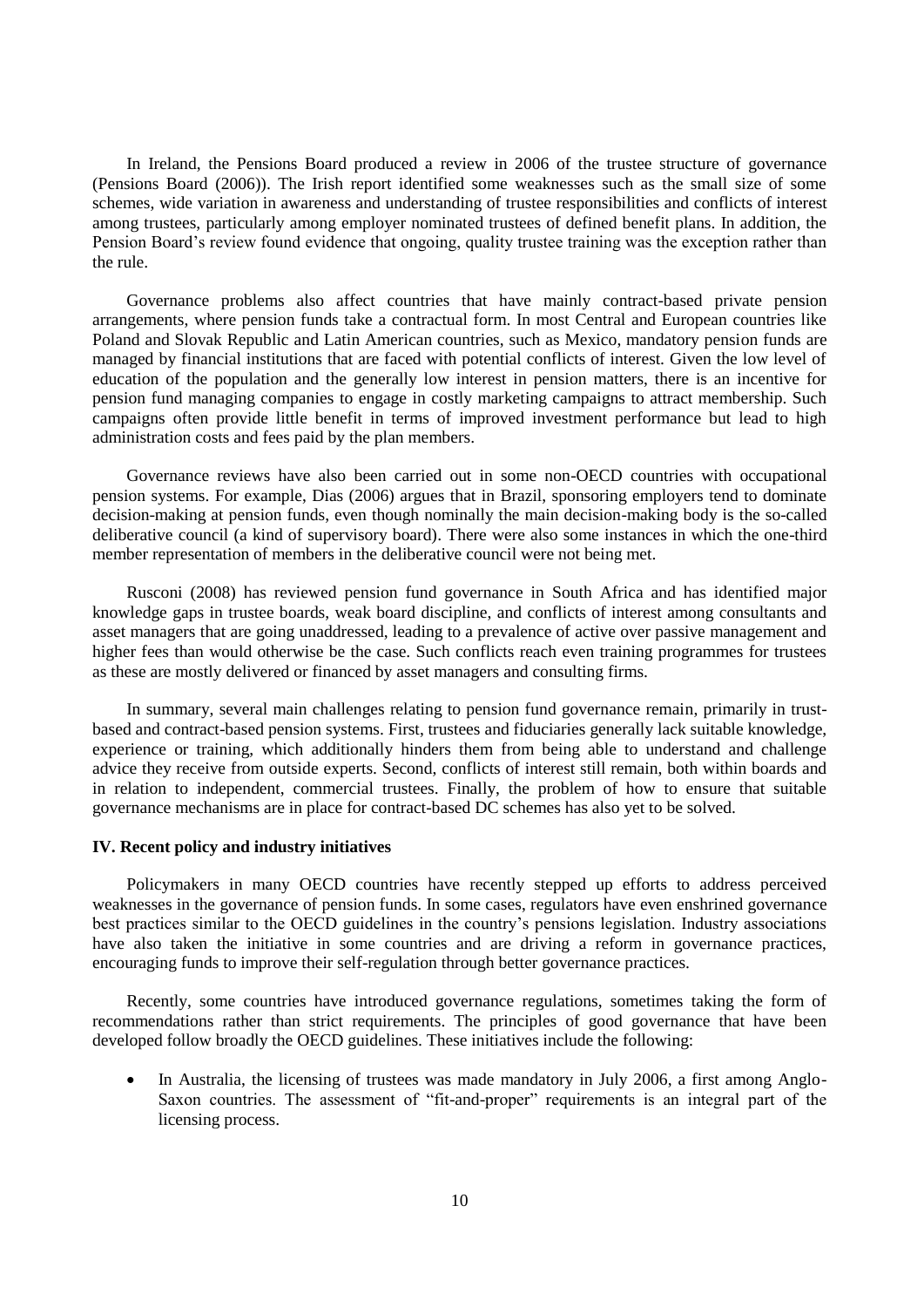- In Belgium, the CBFA released in May 2007 Circular CPP-2007-2-LIRP/WIBP on the governance of IORPs (the European Union term for pension funds).
- In Brazil, the regulator issued resolution #13 in January 2005, covering a set of guiding principles and regulations on pension fund governance.
- In Canada, CAPSA introduced a code of pension plan governance in 2004.
- In Denmark the Pensions Market Council's report on good governance in labour market pension funds contains a set of principles for the responsibilities of boards, their tasks, composition and working methods. The Danish FSA has also released detailed supervision with a description of board responsibilities.
- In Greece, the government issued new rules concerning the selection of board members of public pension funds.
- In Ireland, the Pensions Board is considering making the training of trustees compulsory.
- In the Netherlands, the DNB has announced that from January 2008 it will start assessing the Principles of Pension Fund Governance laid down in the Pension Act (and which were developed by the STAR labour foundation).
- In Portugal, the insurance and pension fund supervisory authority (ISP) issued new regulation (‗Norma Regulamentar no. 7/2007-R, de 17 de Maio', under Decree Law nr. 12/2006, of January 20th) on the governance structure of pension funds, addressing issues including the Pensions Ombudsman, Pension Fund Auditor, Appointed Actuary and Monitoring Committee of the Pension Scheme (‗Comissão de Acompanhamento do Plano de Pensões').
- In South Africa, the FSB released in June 2007 Circular PF No.130 on "good governance of retirement funds"
- In Switzerland, the Federal Agency for Social Insurance is considering the introduction of governance regulations<sup>8</sup>.
- In the United Kingdom, the 2004 Pensions Act requires trustees to have knowledge and understanding of the law relating to pensions and trusts, and other matters, and to be conversant with the scheme trust deed and rules and other material. The Pensions Regulator is responsible for ensuring that this requirement is met, and developed a framework for trustee knowledge and understanding (the TKU regime).<sup>9</sup>

<sup>&</sup>lt;sup>8</sup> This would strengthen the current 'self-regulation' approach which may not be working sufficiently rigorously, with one survey suggesting that less than half Swiss pension funds have adopted the industry-wide code. Reasons given include being subject to strict regulations elsewhere and costs. See ‗*Moving Governance up the Agenda'* IPE December 2007

<sup>9</sup> The Pensions Regulator has recently published the final module of its trustee toolkit, *'running your scheme'*, which focuses on governance. It has also produced a code of practice and scope guidance which interprets the requirement for trustees to have knowledge and understanding of the law relating to pensions and trusts. Earlier, the Myners Report on institutional investment placed a high level of importance on the need for trustees to be 'familiar with issues' when considering investment decisions. The report, with its number of investment principles, has become a voluntary code.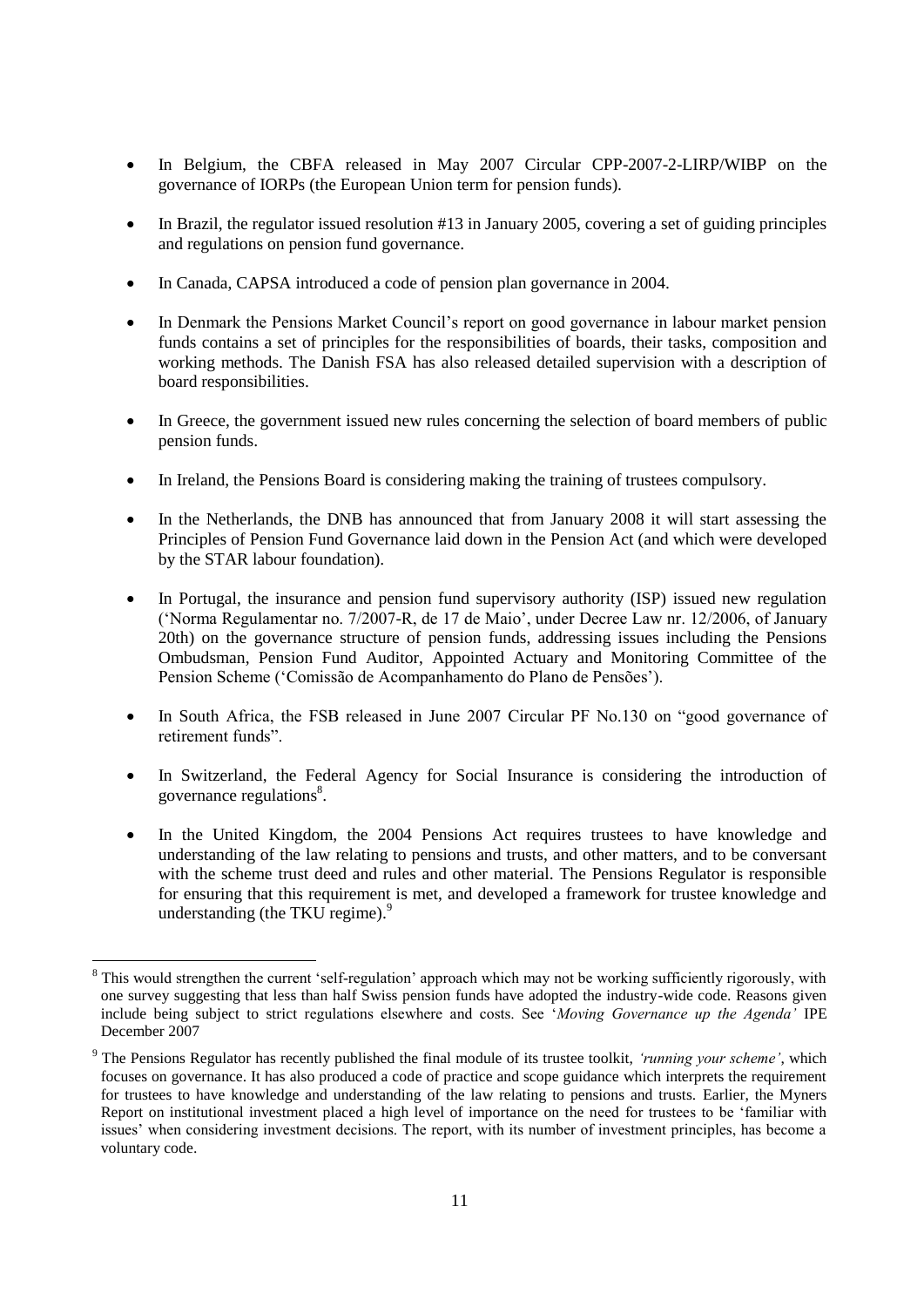• The IORP Directive (2003/41/EC) of the European Commission also contains some requirements relating to the good governance of pension funds in the European Union $10$ .

Pension fund industry associations have also been active in some countries in developing standards on pension fund governance:

- In Canada, the Common Front for Retirement Security was set up by 14 groups (including the CARP -Canada's Association for the Fifty Plus- Investor Protection Association, Royal Canadian Legion and several prominent seniors/pensioners groups etc.) representing 2 million people. The organisation's goal is to campaign for better governance of pensions, investments and retirement savings<sup>11</sup>. This initiative follows on an earlier one by the Pension Investment Association of Canada (PIAC) in 1999 establishing a set of recommendations on pension plan governance.
- In the United Kingdom, the National Association of Pension Funds (NAPF) launched a review of the governance arrangements of pension schemes. A discussion paper<sup>12</sup> was prepared to promote a debate on the important issue of pension scheme governance to effectively protect the interests of working people. A draft code on governance was submitted for public consultation, which covers among other issues, the obligations of the governing body, risk management, managing conflicts of interest, and internal controls.
- In the United States, best practice principles for the governance of US pension, endowment and charitable funds were released in 2007 by the Stanford Institutional Investors' Forum (SIIF) Committee on Fund Governance (see Clapman et al. (2007)).

# **V. Strengthening governance in occupational pension funds**

Many of the problems in pension fund governance emerge from weaknesses in the governing board. These can take several forms:

 The responsibilities of board members are not clearly defined: the board may lack a clear mission statement and may engage in operational duties which should be left to internal management staff or external service providers.

- (i) the rights and obligations of the parties involved in the pension scheme;
- (ii) the financial, technical and other risks associated with the pension scheme;
- (iii) the nature and distribution of those risks.

 $10$ For example, Article 9 states that these institutions effectively run by persons of good repute who must themselves have appropriate professional qualifications and experience or employ advisers with appropriate professional qualifications and experience; should have properly constituted rules regarding the functioning of any pension scheme operated by the institution have been implemented and members have been adequately informed of these rules; requires that all technical provisions are computed and certified by an actuary or, if not by an actuary, by another specialist in this field; and that the members are sufficiently informed of the conditions of the pension scheme, in particular concerning:

In addition, Article 12 requires a written statement of investment-policy principles to be produced at least every 3 years (including as a minimum investment risk measurement methods, the risk-management processes implemented and the strategic asset allocation). See [http://europa.eu.int/eur](http://europa.eu.int/eur-lex/lex/LexUriServ/LexUriServ.do?uri=CELEX:32003L0041:EN:HTML)[lex/lex/LexUriServ/LexUriServ.do?uri=CELEX:32003L0041:EN:HTML](http://europa.eu.int/eur-lex/lex/LexUriServ/LexUriServ.do?uri=CELEX:32003L0041:EN:HTML)

<sup>11</sup> <http://www.globeinvestor.com/servlet/story/CNW.20070711.C5666/GIStory>

<sup>&</sup>lt;sup>12</sup> National Association of Pension Funds (2005).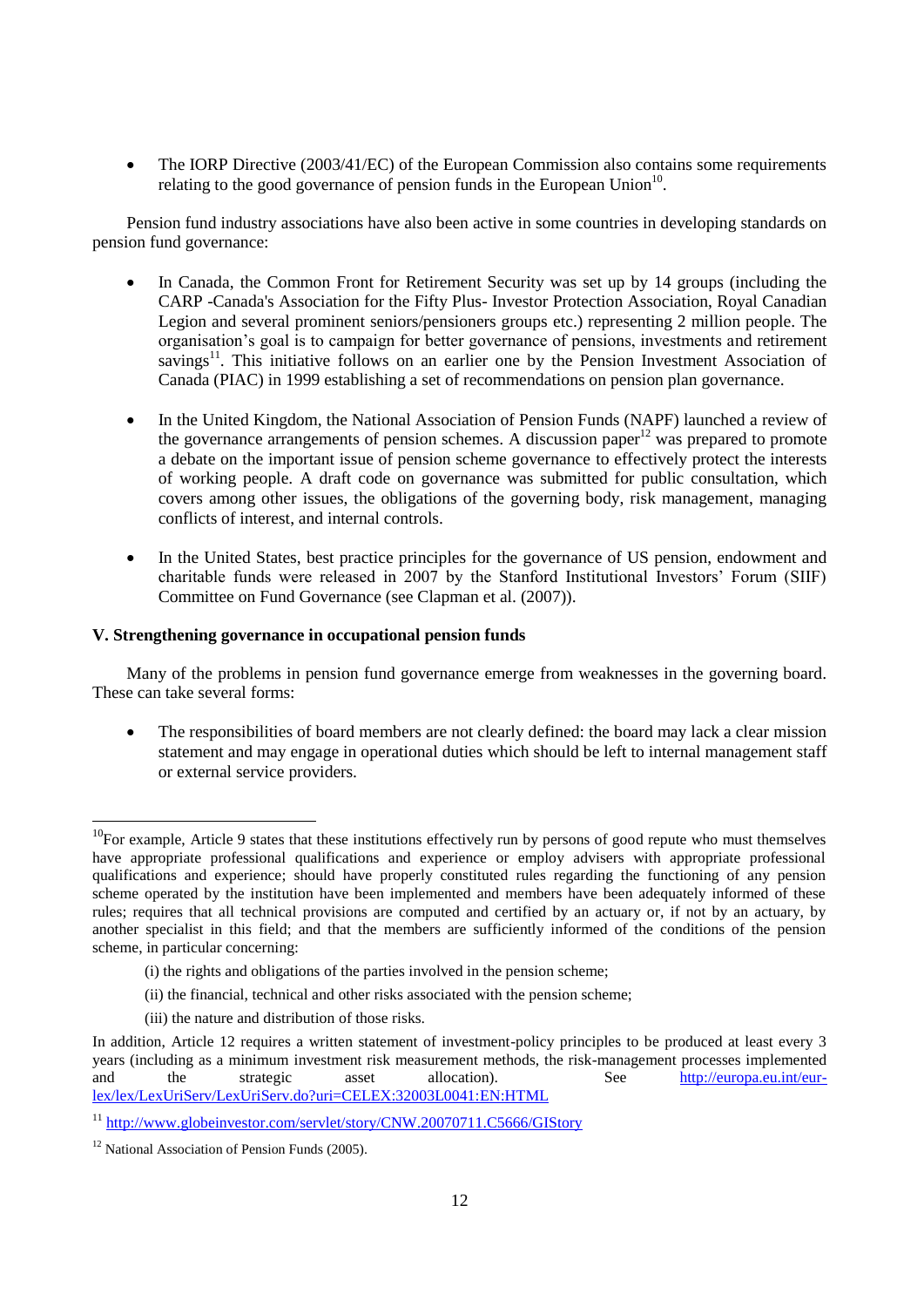- Selection on the basis of representatives of stakeholders: in many countries board members are often selected on the basis of their status in a trade union or employer, rather than their specific knowledge or experience on pension issues.
- Lack of self-assessment, including training needs: governing boards rarely subject themselves to a thorough self-assessment review, to evaluate the extent to which their objectives are met and propose improvements to their decision-making methods.
- Conflicts of interest are not effectively identified and tackled: in many countries it is not required to have a code of conduct to manage conflicts of interest within pension funds.

Compounding these challenges is the problem of scale, which can be a major handicap for good governance. Small pension funds are unable to reap economies of scale and hence have high costs of administration. For example, a survey of pension funds in Ireland showed that management costs represented 3.64% of assets under management (AUM) in schemes with less than 50 members, but only 0.32% in schemes with more than 500 members (see Pensions Board (2006)). In the Netherlands, management costs for funds with less than 100 members were 0.59% of AUM and 0.07% in funds with more than 1m members. Similarly, costs were 1.23% of AUM in funds with less than 10 million euro in assets and 0.1% in funds with more than 10 billion euro (see Bikker and de Dreu (2006)).

Small funds are also likely to be backed by small employers, which may lack workers and even executives with relevant skills and experience to sit in the governing board. While training may help mitigate this weakness, it is unlikely that a small fund will be able to achieve a comparable level of performance, even before fees, than a large fund as the latter can rely on a broad set of skills in its sponsor's workforce, including various finance specialists. Small funds are also less likely to develop governance structures and processes that are consistent with the fund's size and mission. They may be more exposed to conflicts of interest and be at the mercy of consultants and external advisors who may lead them to make risky investments that they may not fully understand.

The use of ‗Master Trusts', as is the case in Australia, the United Kingdom, and other Anglo-Saxon countries, may be one way around the governance challenges facing smaller pension funds. Under such arrangements, the fund is directly under the control of a specialist institution, such as an insurance company or benefit consulting firm. But such solutions come with their own challenges (notably how to control conflicts of interest). An equivalent option being considered in defined benefit arrangements is ―fiduciary management‖ of the pension fund, whereby a commercial provider takes care of not just the operational but also some key decisions of the fund, such as strategic asset allocation and external manager selection and monitoring. It is unclear whether commercial providers can manage the conflicts of interest inherent to such activities. One option to better align the incentives of the fiduciary manager would be for the pension fund to take an equity stake in the manager, as was recently done by a medium-sized pension fund in the Netherlands. However, such stakes need to be sufficiently large in order to have an impact on the manager's incentives. Small funds, given their size and diversifications goals, may gain little by investing in their fiduciary managers.

Other solutions that have been quite effective in some countries involve multi-employer arrangements, such as the industry-wide pension funds that exist in countries like Australia, Denmark and the Netherlands. Such pension funds were originally established via collective bargaining arrangements at the industry level, but in the case of Australia are now also open to companies and workers outside their industry.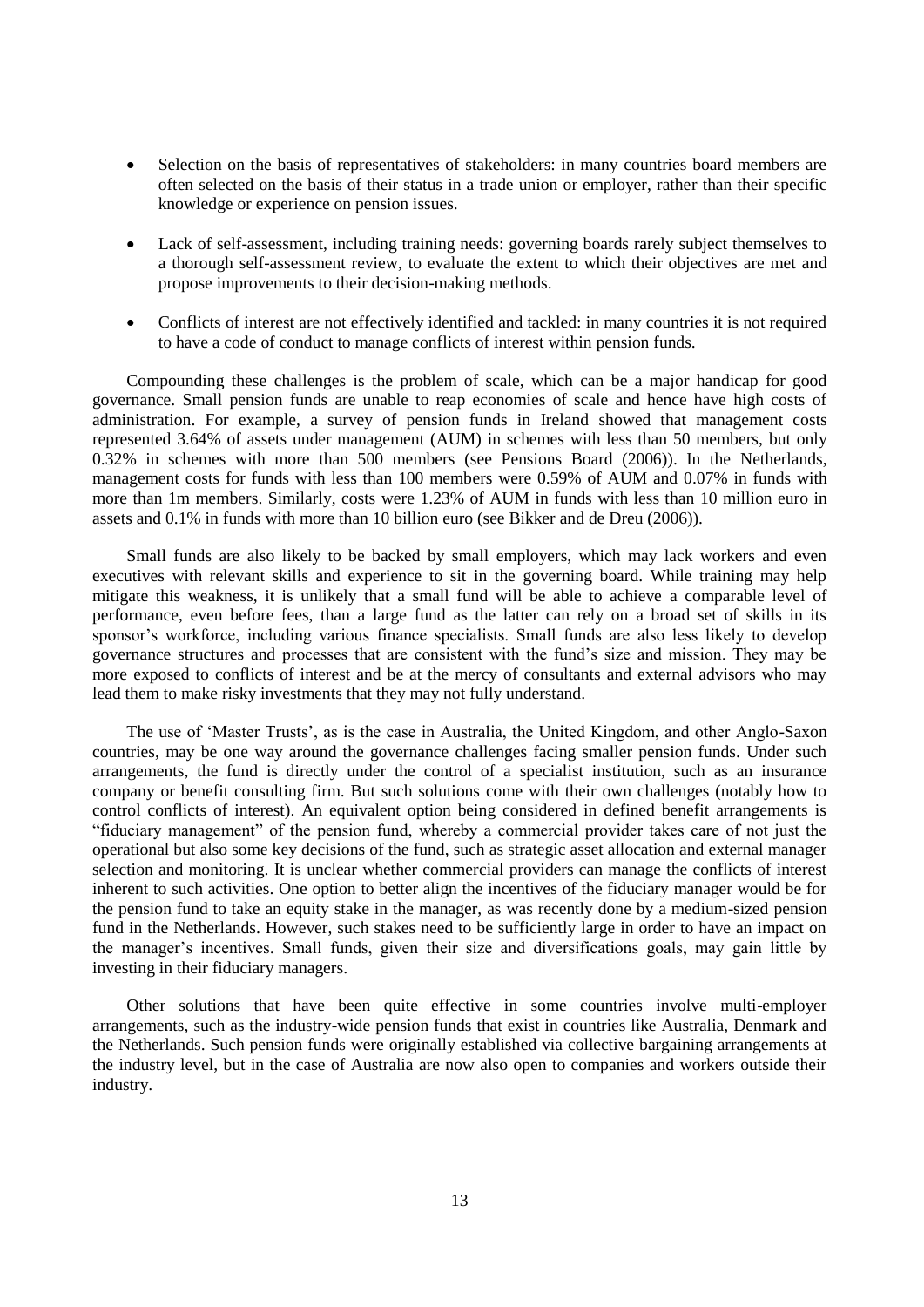# *V.1. Defining the board's responsibilities*

The main duties of the governing board of an occupational pension plan should normally be enshrined in the relevant legislation. The pension plan or fund statutes will include these duties and make them more specific to the fund's situation. The central responsibilities of any pension fund board should be to set out a clear mission for the fund, including specific measureable objectives (e.g. investment performance, funding levels, etc), to define a strategy for meeting those objectives (e.g. select a broad asset allocation, choose between internal and external management, etc), and to monitor the fund's success (and its staff's and external managers') in achieving those objectives. The board also needs to consider suitable governance structures for implementing its long-term strategy and consider for example whether a Chief Investment Officer should be appointed and how this person will be monitored and remunerated. Equally, in most instances, the board should be assisted by an investment committee and there may be a need to set up other committees to cover issues such as actuarial studies and audits.

In practice, however, the duties of the governing board are sometimes broadly defined, and may be interpreted as to include day-to-day decisions that are best left to operational staff, whether internal or external (see Ambachtsheer et al (2007)). The opposite problem is also present in some countries, where the board's responsibilities do not go as far as they should. For example, the board may not review the performance of the fund's senior staff and external service providers with sufficient regularity. In Spain, a diffusion of responsibilities arises because the role of "control commissions" overlaps with that of the pension fund management company. For example, the "control commission" – made up of representative of employers and employees - is expected to prepare the investment principles of the fund jointly with the pension fund managing company. As a result of this requirement, management companies play a key role in the design of the investment policies - an important task which should normally be solely in the hands of the governing board (though, when necessary, after heeding the advice of experts).

The governance system in place in Germany, with its two-tier board system, is an example of a country where clear responsibilities are applied to pension fund board members. As joint-stock companies or mutual insurance/pension fund associations, Pensionskassen and Pensionsfonds must follow the two-tier board structure required by law for listed corporations. The duties of both the managing and supervisory boards are laid down in relevant legal provisions. Key duties – including the choice of investment policy, the selection and monitoring of the fund's key executive staff and external service providers, and the monitoring of the fund's performance have to be fulfilled by the managing board and not the supervisory board. The supervisory board appoints, supervises and advises the management board. The positions and duties of the different board members must also be clearly indicated. In practice the dual board system, also established in other continental European countries, and the internationally widespread system of management by a single management body (Board of Directors) converge because of the intensive interaction of the managing and the supervisory boards.

The following examples, drawn from international good practice, are suggestions for overcoming the governance shortcomings mentioned above:

 Ensure relevant legal provisions clearly defines the main duties of pension fund boards, focusing on key, strategic decisions and functions such as the choice of investment policy, the selection and monitoring of the fund's key executive staff and external service providers, and the monitoring of the fund's performance.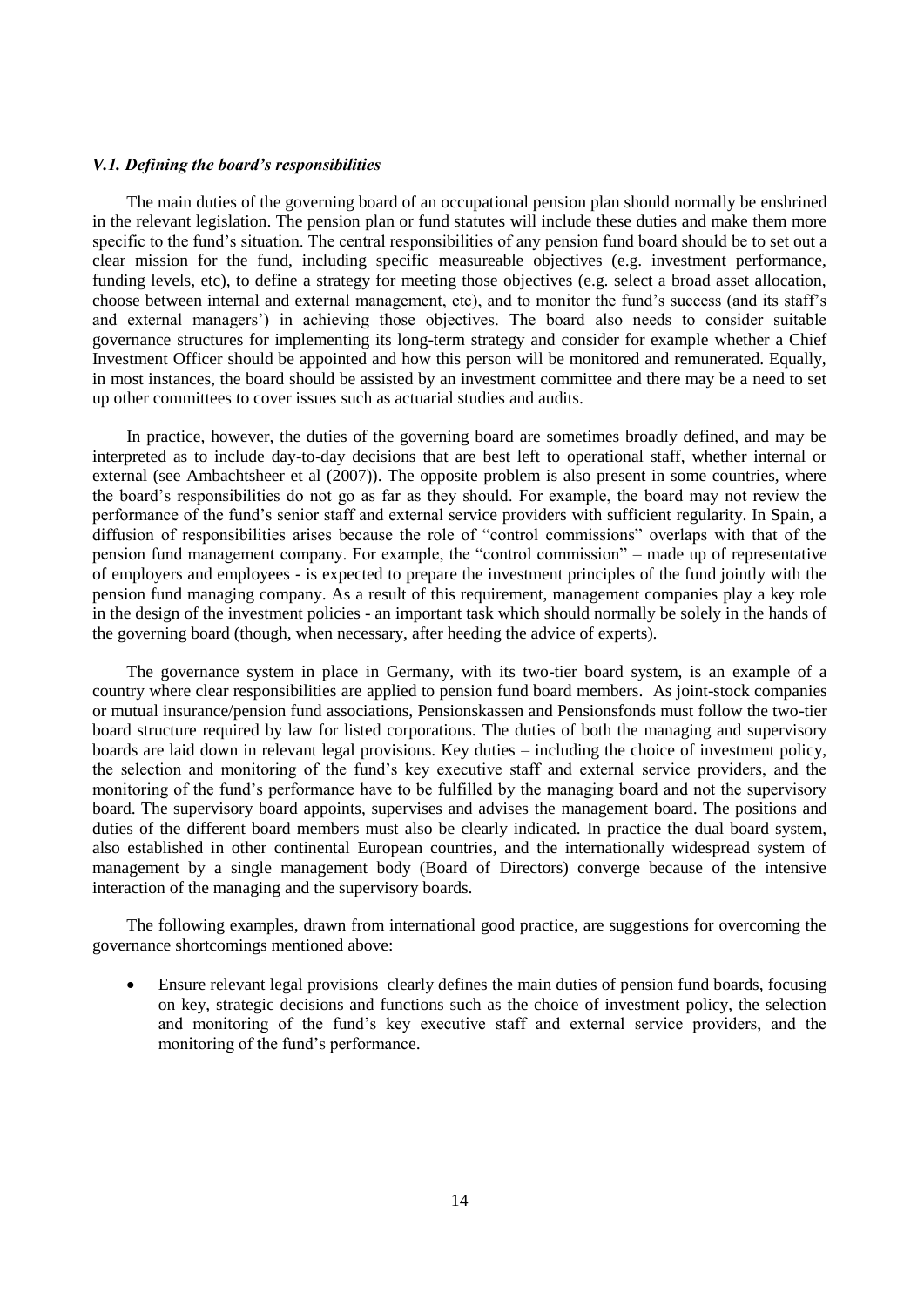- Require that the documents governing the pension plan and/or pension entity clearly define the role and responsibilities of the governing board, calling on the pension fund board to set out clear, measurable objectives $^{13}$
- Encourage members of the governing board to restate annually that they are aware of their governance obligations and other key documents relating to the fund.
- Subject to the governance resources available to the fund, consider the use of subcommittees (such as an investment committee) to ensure that key topics receive the required level of consideration and the appointment of a top executive responsible for investment management (e.g. a Chief Investment Officer).

# *V.2 Composition of pension fund boards*

In nearly all OECD countries, the members of occupational pension fund governing boards must be selected by sponsoring employers and employees, often in equal numbers (see Table 1). The main exceptions are Canada, Ireland, Mexico, and the United States, where there is no requirement for employee or member representation in single employer plans. US legislation, however, calls for paritarian representation for multi-employer plans. In some other countries like Austria, and the United Kingdom, member representation is required but not necessarily in equal numbers to sponsor representation. In Japan, contractual-type pension funds do not need to have equal representation of employers and employees, while foundation-type pension funds do. The three non-OECD countries listed in Table 1 (Brazil, Israel, and South Africa) also display a diverse approach to member-representation, with only one (South Africa) requiring equal representation.

| Australia     | Non-public offer funds (company and industry-wide funds) must have an equal number of<br>employer representatives and member representatives on the board of directors of the<br>corporate trustee or in the board of trustees.                                   |
|---------------|-------------------------------------------------------------------------------------------------------------------------------------------------------------------------------------------------------------------------------------------------------------------|
| Austria       | The board of supervisors of the pension fund may have two seats fewer for employee<br>representatives than for the sponsoring employer or other shareholders of the pension fund.                                                                                 |
| Belgium       | The board of directors of a pension fund must have equal representation of employers and<br>employees.                                                                                                                                                            |
| <b>Brazil</b> | At least one third of the supervisory board and the audit committee must be composed of<br>worker representatives.                                                                                                                                                |
| Canada        | There are no requirements for single employer plans. Multi-employer plans established<br>pursuant to a collective agreement are governed by a board of trustees composed in<br>accordance with the plan or collective agreement (typically equal representation). |
| Germany       | Supervisory Board: employee representation depends on the number of employees in the<br>pension fund, with a maximum of equal representation. <sup>14</sup><br>The managing board is appointed by the supervisory board.                                          |
| Hungary       | Mandatory pension funds must have member representatives in their board of directors.                                                                                                                                                                             |

#### **Table 1. Representation in occupational pension fund governing boards**

<sup>13</sup> See OECD Guidelines on pension fund governance and asset management (OECD (2005) and OECD (2006), respectively).

 $14$  In Germany the supervisory board is elected by the general assembly or, if stated in the statutes, the board can be appointed by the general assembly directly. The board therefore reflects the proportions of the general assembly. According to the size of the joint-stock company or mutual association representation of employees may be required. There are no legal requirements for the representation of plan members or beneficiaries in the administration of pension plans. It is possible for the sponsor to be represented in the supervisory board, subject to legal conditions.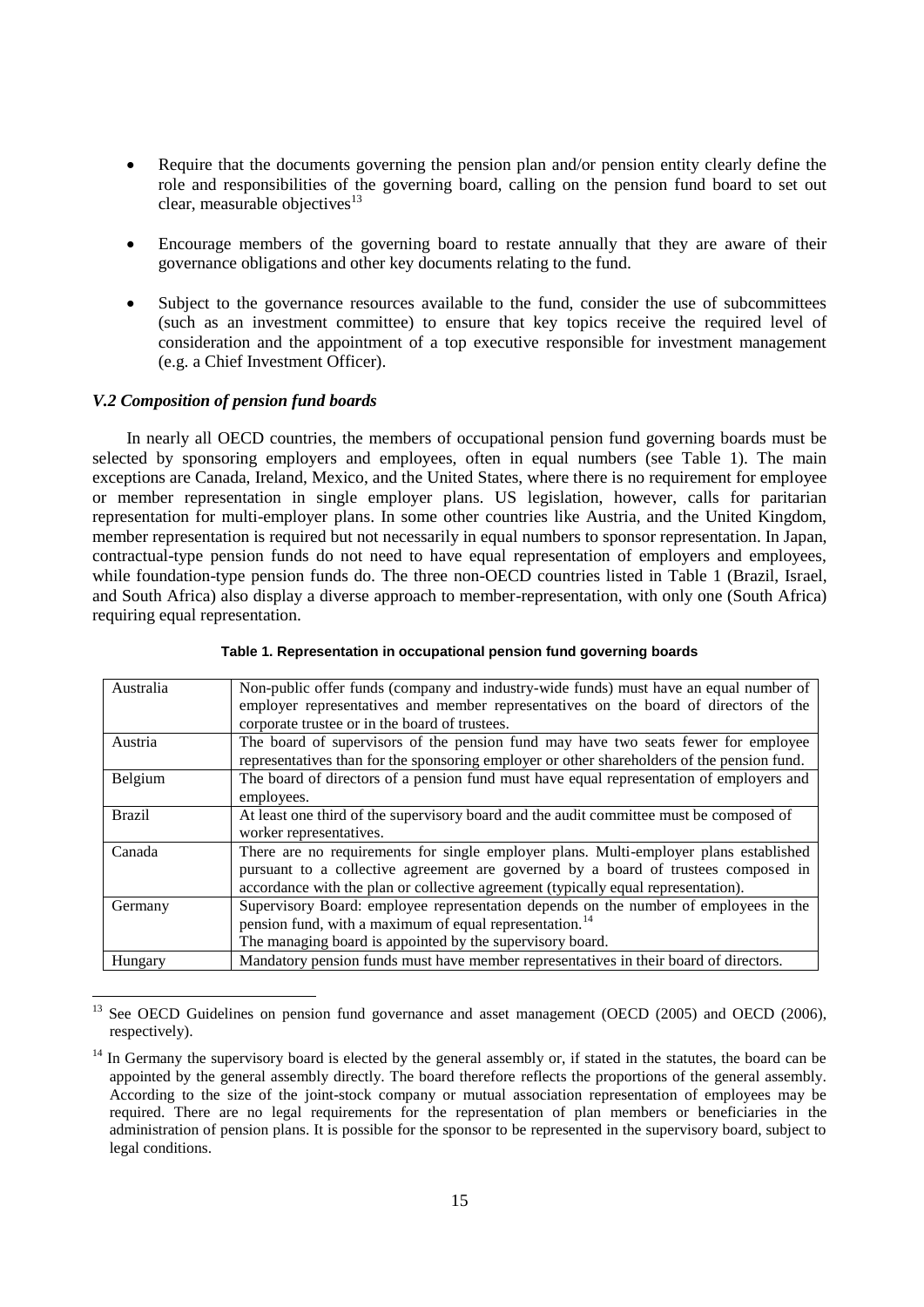| Iceland              | The board of the pension fund must have equal representation of employers and employees. |  |  |  |  |  |  |
|----------------------|------------------------------------------------------------------------------------------|--|--|--|--|--|--|
| Ireland              | No requirement for employee representation.                                              |  |  |  |  |  |  |
| Israel               | No requirement for employee representation.                                              |  |  |  |  |  |  |
| Italy                | The general assembly and the board of directors must each have equal representation of   |  |  |  |  |  |  |
|                      | employers and employees.                                                                 |  |  |  |  |  |  |
| Japan                | The Board of Representatives of Employee Pension Funds must have equal representation    |  |  |  |  |  |  |
|                      | of employers and employees.                                                              |  |  |  |  |  |  |
| Mexico               | No requirement.                                                                          |  |  |  |  |  |  |
| <b>Netherlands</b>   | The board of the pension fund must have equal representation of employers and employees. |  |  |  |  |  |  |
| Norway               | The board of the pension fund must have at least as many employee as employer            |  |  |  |  |  |  |
|                      | representatives.                                                                         |  |  |  |  |  |  |
| Poland               | Not less than half of the members of the supervisory board of the occupational pension   |  |  |  |  |  |  |
|                      | society should be nominated by the members of the fund.                                  |  |  |  |  |  |  |
| Spain                | The majority of the control commission must be selected by plan members and              |  |  |  |  |  |  |
|                      | beneficiaries. No requirement for member representation in the board of pension fund     |  |  |  |  |  |  |
|                      | management companies.                                                                    |  |  |  |  |  |  |
| South Africa         | At least half of trustees must be elected by plan members.                               |  |  |  |  |  |  |
| Sweden               | The board of the foundation must have equal representation of employers and employees.   |  |  |  |  |  |  |
| Switzerland          | The supreme council of a pension fund must have equal representation of employers and    |  |  |  |  |  |  |
|                      | employees.                                                                               |  |  |  |  |  |  |
| United Kingdom       | At least one third of trustees must be member-nominated.                                 |  |  |  |  |  |  |
| <b>United States</b> | No requirements for single-employer funds. Multi-employer (Taft-Hartley) funds must      |  |  |  |  |  |  |
|                      | have equal representation of employers and employees.                                    |  |  |  |  |  |  |

Employee or member representation can ensure a better alignment of the interest of the governing board with those of the fund's beneficiaries (see also section V.4 on handling conflicts of interest). They can also act as a conduit for delivering information to plan members, strengthening the accountability of the governing board. For instance, the benefits of member representation were recognised in a recent report by the Irish Pensions Board (2006). The report highlighted that those funds that did not have member representatives on the board welcomed them. "In fact, several employer-nominated interviewees suggested that the presence of member trustees provided protection against the emergence of such conflicts.‖ Views on the skill levels of member trustees varied, most seeing member trustees as often offering valuable perspectives beyond that which is provided by company management (though they may need help, particularly with investment issues): "It was evident from the research that the principle of member trustees had been accepted by all trustees interviewed, with many outlining the positive contribution that such trustees can bring to the trustee board. Of those schemes without member trustees, all of those respondents stated that the member trustees would be welcomed to the trustee board if there were sufficient interest amongst scheme members." "Member trustees play an active and unique role in pension scheme governance…member trustees particularly act as intermediaries in the interface between service provider and employee, channelling information to scheme members in a role which has the flexible capacity to serve in members' best interests in varied and changing circumstances."

At the same time, there are questions over the contribution of member representatives to decisionmaking on some complex matter relating to the pension fund orientation. For example, member representatives may not have the necessary knowledge and understanding of investment matters and may not feel comfortable challenging investment advisors or the plan sponsor's senior executives sitting on the board. There is also concern on the part of employers that, because member representatives do not directly bear plan costs, they may have an incentive to add special benefits to DB plans without regard to costs or to avoid underfunding without a counterbalancing incentive to minimize costs. This may include the distortion of investments in an overly conservative manner unnecessarily driving up employer contributions. Another concern is that plans heavily influenced by the interests of member representatives tend to have features that favour the specific categories into which such representatives fall, even though it may not be in the interests of plan members broadly.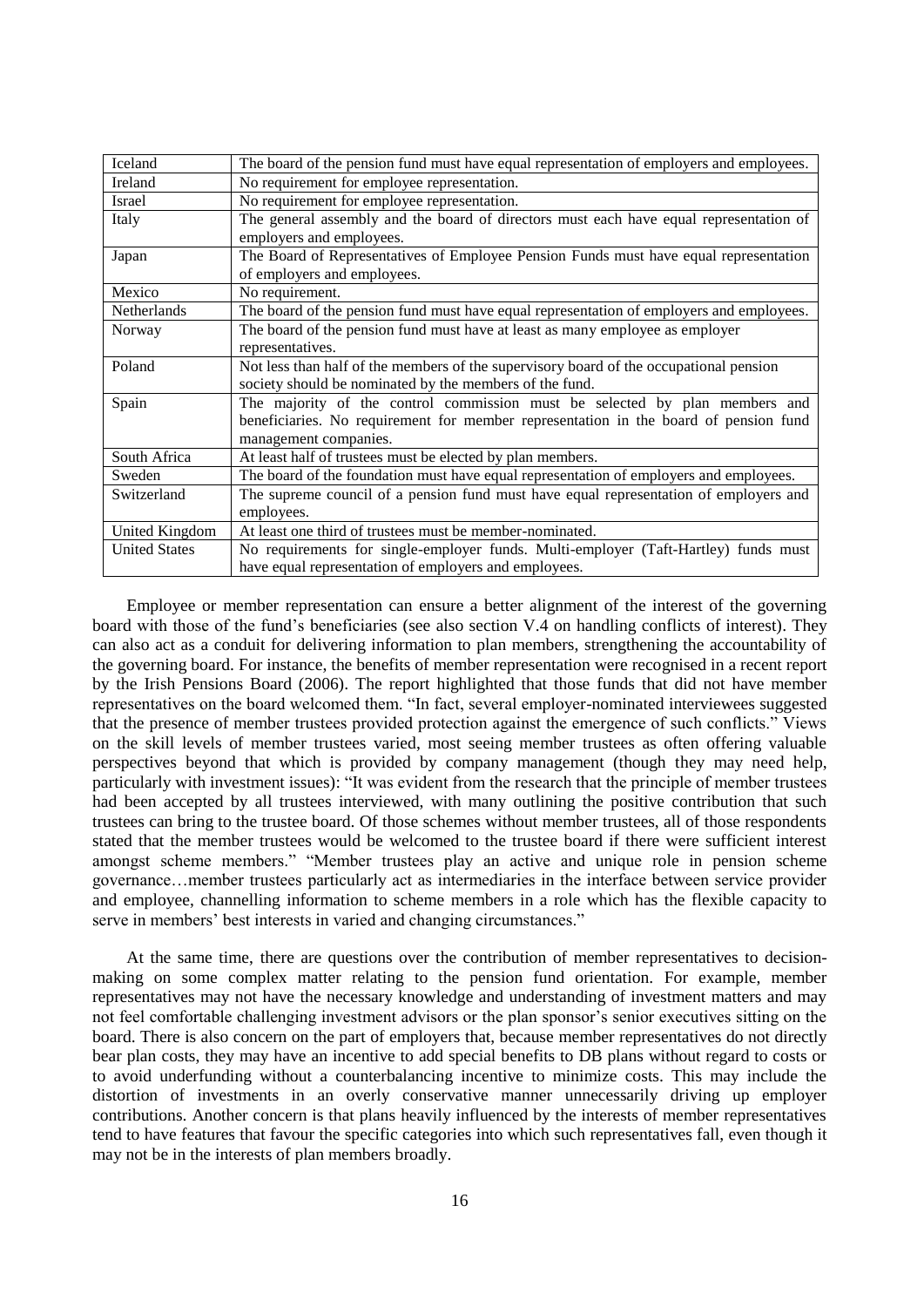# *V.3 Suitability ("fit and proper") criteria*

Most countries have introduced criteria that disqualify certain individuals from pension fund boards. The specific criteria vary across countries but generally include insolvency under administration, criminal records and other evidence of "improper" behaviour. For example, in the United States, conviction of criminal acts and prior breaches of fiduciary duty may disqualify one from service as a fiduciary.

On the other hand, few countries require pension fund board members to have specific qualifications and professional experience that would allow them to carry their duties more effectively (e.g. Austria, Finland, Germany, Poland). In addition, a few OECD countries (e.g. Australia, Belgium, Denmark, Hungary, Portugal, and the Netherlands) have introduced general suitability ("fitness") requirements for the members of the governing board beyond the basic disqualifying conditions (such as criminal records or insolvency) that exist in most countries. Some countries (e.g. France, Japan) have no legal fit and proper requirements for board members.

# **Table 2. Fit and Proper Requirements for Governing Board Members**

| Australia     | The standards for fitness and propriety of the governing body are prescribed within the legislative<br>framework and additional guidance on this requirement is provided by APRA. This standard<br>prescribes that the governing body possesses attributes which include reference to character,<br>competence, diligence, experience, honesty, integrity, judgment as well as educational and<br>technical qualifications, knowledge and skills.                                                                                                                                                                                                                                                             |
|---------------|---------------------------------------------------------------------------------------------------------------------------------------------------------------------------------------------------------------------------------------------------------------------------------------------------------------------------------------------------------------------------------------------------------------------------------------------------------------------------------------------------------------------------------------------------------------------------------------------------------------------------------------------------------------------------------------------------------------|
|               | The propriety standard must be met on an individual basis, whilst the fitness standard is required to<br>be met on a collective basis such that the governing body must have the collective skills,<br>qualifications and experiences to fulfill its role. Guidance is provided on what APRA considers<br>minimum standards for fitness of individuals but minimum qualifications, skills and experiences<br>are not prescribed. However trustees are expected to develop a policy in relation to fitness and<br>propriety in which they outline how they meet the fitness and propriety standard on an ongoing<br>basis including minimum requirements of new individuals and ongoing training requirements. |
| Austria       | Members of the board of directors must not have any criminal record and criminal investigations<br>must not have been initiated.                                                                                                                                                                                                                                                                                                                                                                                                                                                                                                                                                                              |
|               | Members of the board of directors of a single-employer pension fund are required to hold a<br>management position with the sponsoring employer. The directors of a multi-employer pension<br>fund must prove professional experience in the area of pension fund management, banking or<br>insurance and must have been in a management position for at least 3 years.                                                                                                                                                                                                                                                                                                                                        |
| Belgium       | At least two persons must be in charge of the management of a pension fund or life insurance<br>company and they must be professionally reliable and have adequate experience.                                                                                                                                                                                                                                                                                                                                                                                                                                                                                                                                |
|               | The members of the management board have to provide an overview of their professional expertise<br>and provide proof of their good repute.                                                                                                                                                                                                                                                                                                                                                                                                                                                                                                                                                                    |
| <b>Brazil</b> | The members of the managing board, supervisory board, and audit committee must comply with<br>requirements concerning fitness and propriety. The members of the managing board must have<br>higher education.                                                                                                                                                                                                                                                                                                                                                                                                                                                                                                 |
| Denmark       | The DFSA may disqualify members of the board of directors of a pension fund or insurance<br>company if they lack sufficient experience or if they are not of good character.                                                                                                                                                                                                                                                                                                                                                                                                                                                                                                                                  |
| Finland       | The managing director and members of the board of directors of a pension insurance company<br>must be of good reputation and have good knowledge of the pension insurance business and of<br>asset management. They must not be legally incompetent, bankrupt or persons who have been<br>prohibited from undertaking business activities.                                                                                                                                                                                                                                                                                                                                                                    |
| France        | There are no legal rules concerning the governance of pension institutions or national associations<br>and there are no legal fit and proper requirements for members of the board.                                                                                                                                                                                                                                                                                                                                                                                                                                                                                                                           |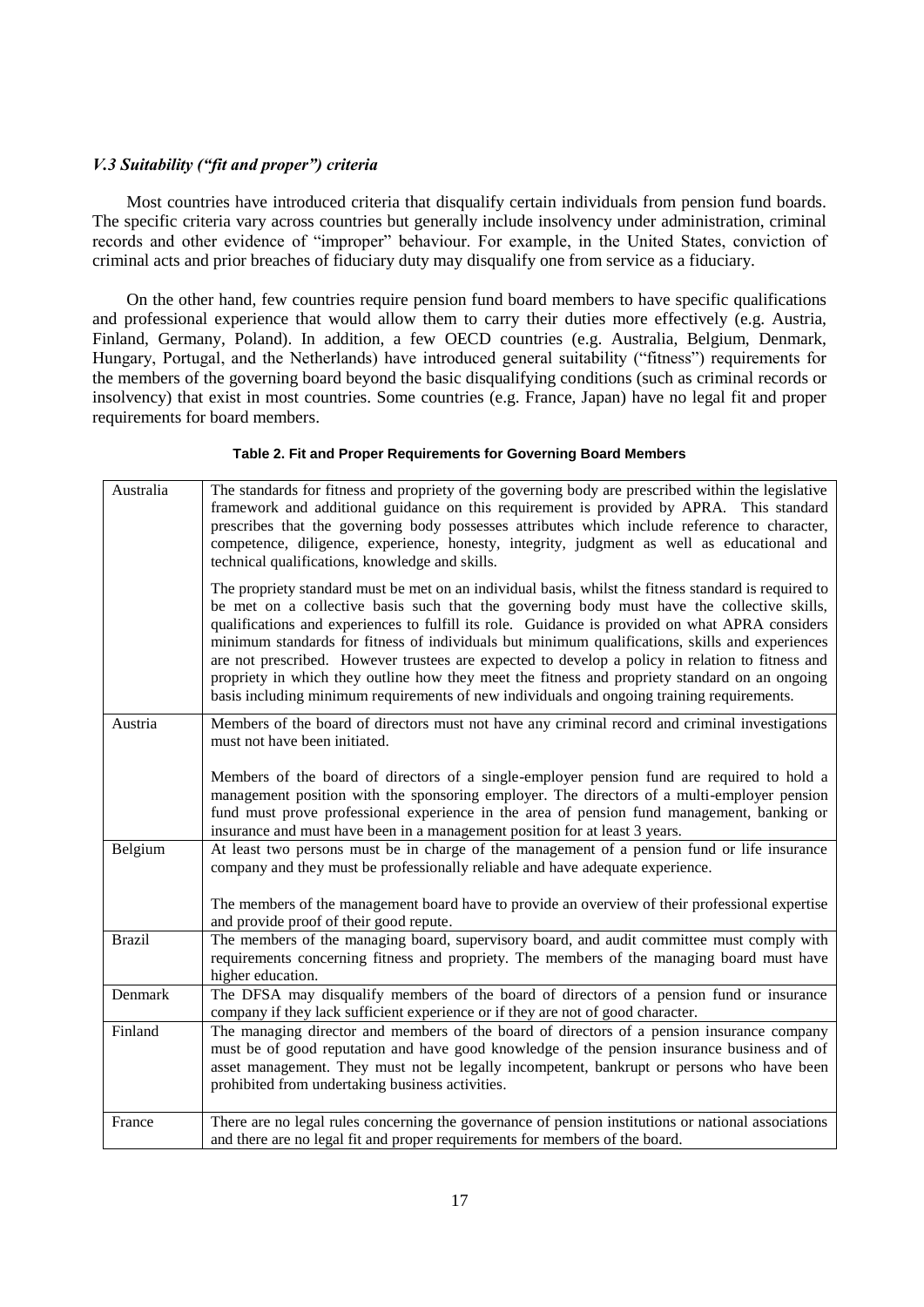| Germany                   | The persons in charge of the management of a life insurance company, Pensionkassen or<br>Pensionsfonds must fulfil certain requirements concerning fitness and propriety.                                                                                                                                                                                                                                                                                                                                                                                                                                                                                                                                                                                                                                                                                                                                                                                          |
|---------------------------|--------------------------------------------------------------------------------------------------------------------------------------------------------------------------------------------------------------------------------------------------------------------------------------------------------------------------------------------------------------------------------------------------------------------------------------------------------------------------------------------------------------------------------------------------------------------------------------------------------------------------------------------------------------------------------------------------------------------------------------------------------------------------------------------------------------------------------------------------------------------------------------------------------------------------------------------------------------------|
|                           | Fit and proper requirements for member of the managing board (Geschäftsleiter) are defined in<br>section 7a German Insurance Supervision Act (VAG). Members of the managing board must be<br>qualified or, in the words of the legislation, reliable and suited for the job. This is normally the<br>case when the managers have held a managing position within an insurance company or a pension<br>fund for at least three years and, if possible, knowledge of the portfolios for which they will be<br>responsible. A CV, a clearance certificate, an extract from the central trade register if previously<br>working independently and a negative pledge concerning criminal, misdemeanour, or insolvency<br>proceedings must be submitted, as well as information about relationships with supervisory board<br>members.                                                                                                                                   |
| Hungary                   | The members of the board of directors must have unblemished professional and civil records.                                                                                                                                                                                                                                                                                                                                                                                                                                                                                                                                                                                                                                                                                                                                                                                                                                                                        |
| Israel                    | All directors and officers of the company must have adequate qualifications.                                                                                                                                                                                                                                                                                                                                                                                                                                                                                                                                                                                                                                                                                                                                                                                                                                                                                       |
| Iceland                   | Members of a pension fund's board of directors must be competent to manage their own finances<br>and must not, during the previous 5 years, have been convicted of an offence connected with a<br>commercial activity punishable under the Criminal Code or Act on limited liability companies,<br>private limited liability companies, bookkeeping, annual accounts, bankruptcy or public levies.<br>Members of the board must be residents of Iceland or another member state of the European<br>Economic Area. These requirements also apply to the managing director.                                                                                                                                                                                                                                                                                                                                                                                          |
| Italy                     | At least one-half of the members of the governing board and the general manager must be of good<br>reputation (lack of criminal and insolvency antecedents) and fulfil certain professional<br>requirements.                                                                                                                                                                                                                                                                                                                                                                                                                                                                                                                                                                                                                                                                                                                                                       |
| Japan                     | There are no legal requirements concerning their internal governance structure or the fitness and<br>propriety of directors.                                                                                                                                                                                                                                                                                                                                                                                                                                                                                                                                                                                                                                                                                                                                                                                                                                       |
| Luxembourg<br>Netherlands | Liability managers of SEPCAVs and ASSEPs must either be authorized by the Financial Sector<br>Supervision Commission (Commission de Surveillance du Secteur Financier - CSSF) on the basis<br>of criteria of competence, good repute and financial solidity, or by the Insurance Commission as a<br>life insurance company.<br>The pension fund must submit the curriculi vitae of the members of the supervisory bodies. There<br>are no defined legal criteria to assess the qualifications of the pension fund managers but,<br>according to the established administrative practice, such qualifications are deemed sufficient if the<br>pension fund managers possess a relevant university degree and have a certain number of years of<br>work experience. These criteria are applied by the CSSF on a case by case basis.<br>The De Nederlandsche Bank (DNB) may check the fitness and propriety of members of the<br>governing board and disqualify them. |
|                           | The Guidelines for Pension Fund Governance include the following:<br>The governing body shall ensure that it meets all expertise requirements imposed by De                                                                                                                                                                                                                                                                                                                                                                                                                                                                                                                                                                                                                                                                                                                                                                                                        |
|                           | Nederlandsche Bank (DNB) on the basis of legislation and regulation. In addition, the governing<br>body shall lay down its own 'expertise plan', which stipulates the requirements for the body's<br>members.                                                                                                                                                                                                                                                                                                                                                                                                                                                                                                                                                                                                                                                                                                                                                      |
| Poland                    | Members of the management and supervisory board of the pension fund society must fulfill the<br>following requirements:                                                                                                                                                                                                                                                                                                                                                                                                                                                                                                                                                                                                                                                                                                                                                                                                                                            |
|                           | Have full legal capacity;<br>٠<br>Have not been sentenced by a court for any offence against property, credibility of<br>$\bullet$<br>documents, trade or the treasury;<br>Have higher education;<br>At least two-thirds of the management board members must have a record of<br>employment of 7 years or more and at least one-third must have higher education in law<br>or in economics or be registered on the list of investment advisers;<br>No less than two Management Board members, including the President of the Management Board,                                                                                                                                                                                                                                                                                                                                                                                                                    |
|                           |                                                                                                                                                                                                                                                                                                                                                                                                                                                                                                                                                                                                                                                                                                                                                                                                                                                                                                                                                                    |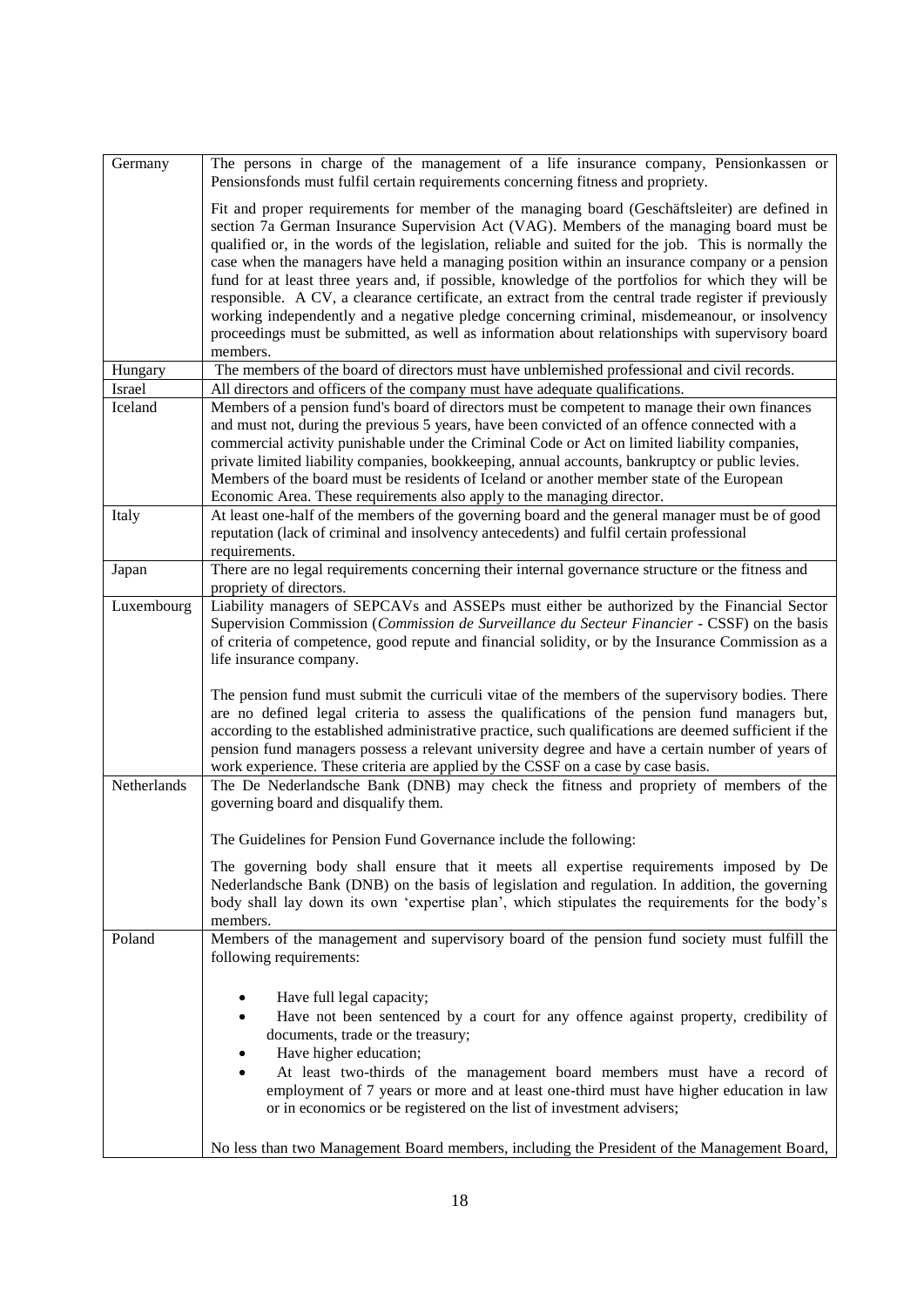|            | shall have mastery over the Polish language.                                                                                                                                               |  |  |  |  |  |  |
|------------|--------------------------------------------------------------------------------------------------------------------------------------------------------------------------------------------|--|--|--|--|--|--|
|            |                                                                                                                                                                                            |  |  |  |  |  |  |
|            | At least one half of the supervisory board members must have higher education in law or<br>economics and at least one-half of the members must neither be shareholders of the pension fund |  |  |  |  |  |  |
|            | society nor sit on a governing or supervisory body of a shareholder of the pension fund society.                                                                                           |  |  |  |  |  |  |
| Portugal   | Members of the board pension fund managing companies must meet requirements on professional                                                                                                |  |  |  |  |  |  |
|            | qualifications and experience.                                                                                                                                                             |  |  |  |  |  |  |
| Spain      | There are no legal requirements concerning the fitness and propriety of members of control                                                                                                 |  |  |  |  |  |  |
|            | commissions. Members of the board of directors of pension fund managing companies must meet                                                                                                |  |  |  |  |  |  |
|            | requirements on professional qualifications and experience.                                                                                                                                |  |  |  |  |  |  |
| UK.        | A person who has been convicted of an offence of dishonesty and deception, has been bankrupt, or                                                                                           |  |  |  |  |  |  |
|            | has been disqualified as a director of a company, may not be a trustee.                                                                                                                    |  |  |  |  |  |  |
| <b>USA</b> | There are no legal requirements concerning who may or may not be a trustee but conviction of                                                                                               |  |  |  |  |  |  |
|            | criminal acts and prior breaches of fiduciary duty may disqualify one from service as a fiduciary.                                                                                         |  |  |  |  |  |  |

In general, Anglo-Saxon countries tend to apply few "fitness" criteria on trustees, though Australia has recently tightened these requirements significantly as part of the introduction of a new licensing regime overseen by the regulatory authority (APRA) over 2004-6. Since then, superannuation fund trustees (or responsible officers in the case of a corporate trustee) must explain and provide evidence that they satisfy the "fit and proper" requirement contained in the law. The "fitness" criteria must be met on a corporate or group basis and includes a working knowledge of the law and its application and basic investment knowledge. The "properness" criteria must be met by each individual (trustee or director of a corporate trustee) separately.

Together with the introduction of fund choice, the main effect of the new licensing regime in Australia has been to:

- Shrink the number of trustee entities (boards and corporations) in the system from over 1000 before July 2006 to under 300 by mid-2007
- Promote the role of independent, professional trustees and corporate trustees
- Consolidate the industry, with many small corporate pension funds being merged into the much larger industry funds and master trusts.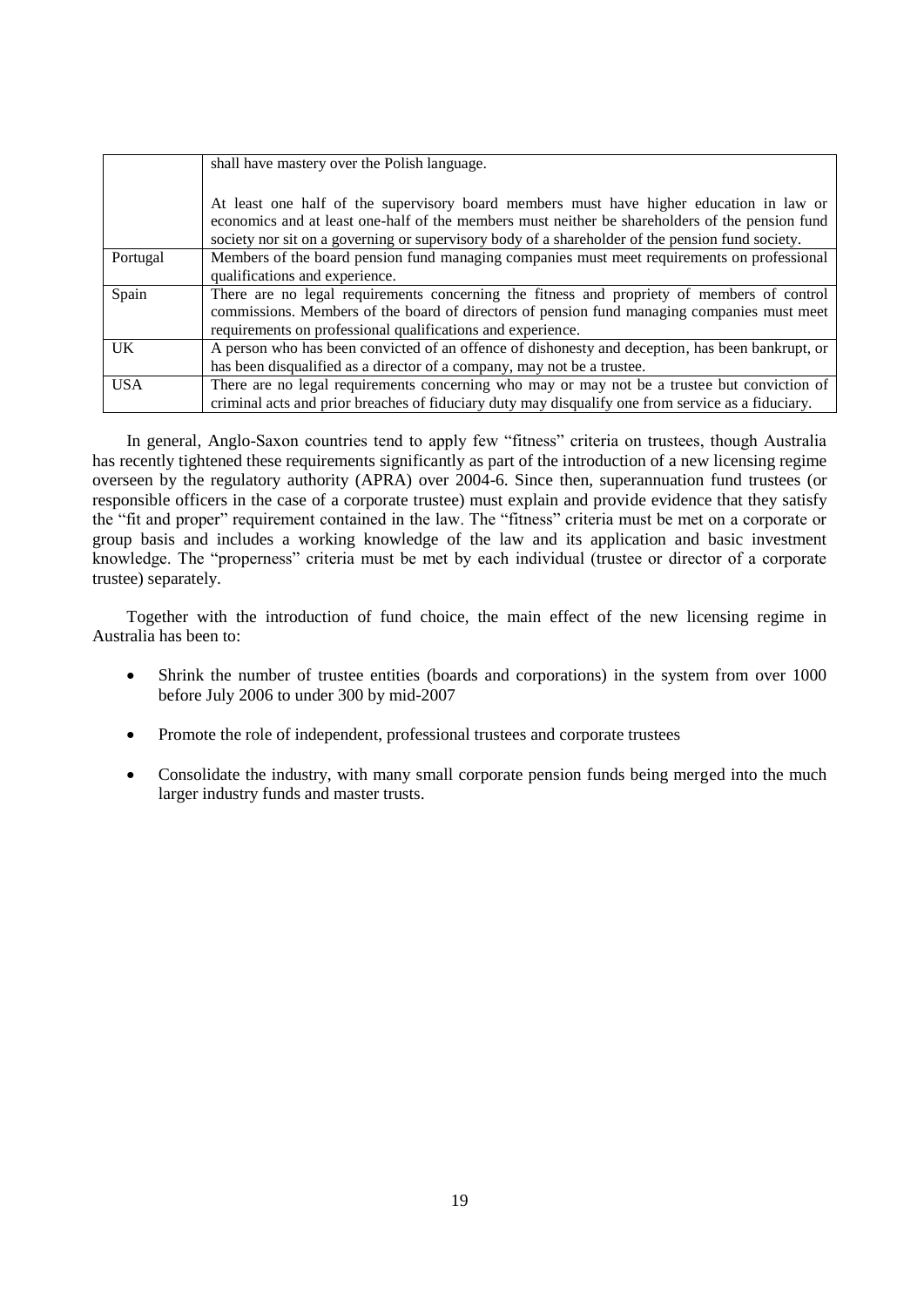|                              | Jun 2001 | Jun 2002 | Jun 2003 | Jun 2004 | Jun 2005 | Jun 2006 | Jun 2007 |
|------------------------------|----------|----------|----------|----------|----------|----------|----------|
| By functional classification |          |          |          |          |          |          |          |
| Corporate                    | 3,224    | 2,434    | 1,862    | 1,405    | 962      | 555      | 289      |
| Industry                     | 150      | 134      | 124      | 106      | 90       | 80       | 74       |
| <b>Public Sector</b>         | 81       | 76       | 58       | 42       | 43       | 45       | 40       |
| Retail                       | 275      | 254      | 235      | 232      | 228      | 192      | 172      |
| Small                        | 219,064  | 235,626  | 262,175  | 287,982  | 304,893  | 323,917  | 365,992  |
| Pooled superannuation trusts | 177      | 179      | 160      | 143      | 130      | 123      | 101      |
| <b>Total</b>                 | 222,971  | 238,753  | 264,614  | 289,910  | 306,346  | 324,912  | 366,668  |

#### **Table 3. Superannuation entities in Australia**

*Source*: APRA Superannuation bulletin (2007)





#### *Source*: APRA Superannuation bulletin (2007)

In contrast, in the United States, duties imposed by law on fiduciaries have been viewed as sufficiently rigorous to ensure, in most cases, that qualified individuals are appointed. Requirements of specific degrees or training are viewed as unnecessary because fiduciaries are usually drawn from the ranks of senior company management or are delegated experts and advisors.

In the United Kingdom, the 2004 Pensions Act required trustees to have the necessary knowledge and understanding of relevant legislation (including trust law), scheme rules, funding and investment matters. However, it does not assess these requirements via a licensing regime for trustees as is the case in Australia. Moreover, unlike in Australia, the "fitness" requirement is applied individually rather than on the board as a whole. The Pensions Regulator has introduced a framework for trustee knowledge and understanding (the TKU regime), promoting trustee training (see next section).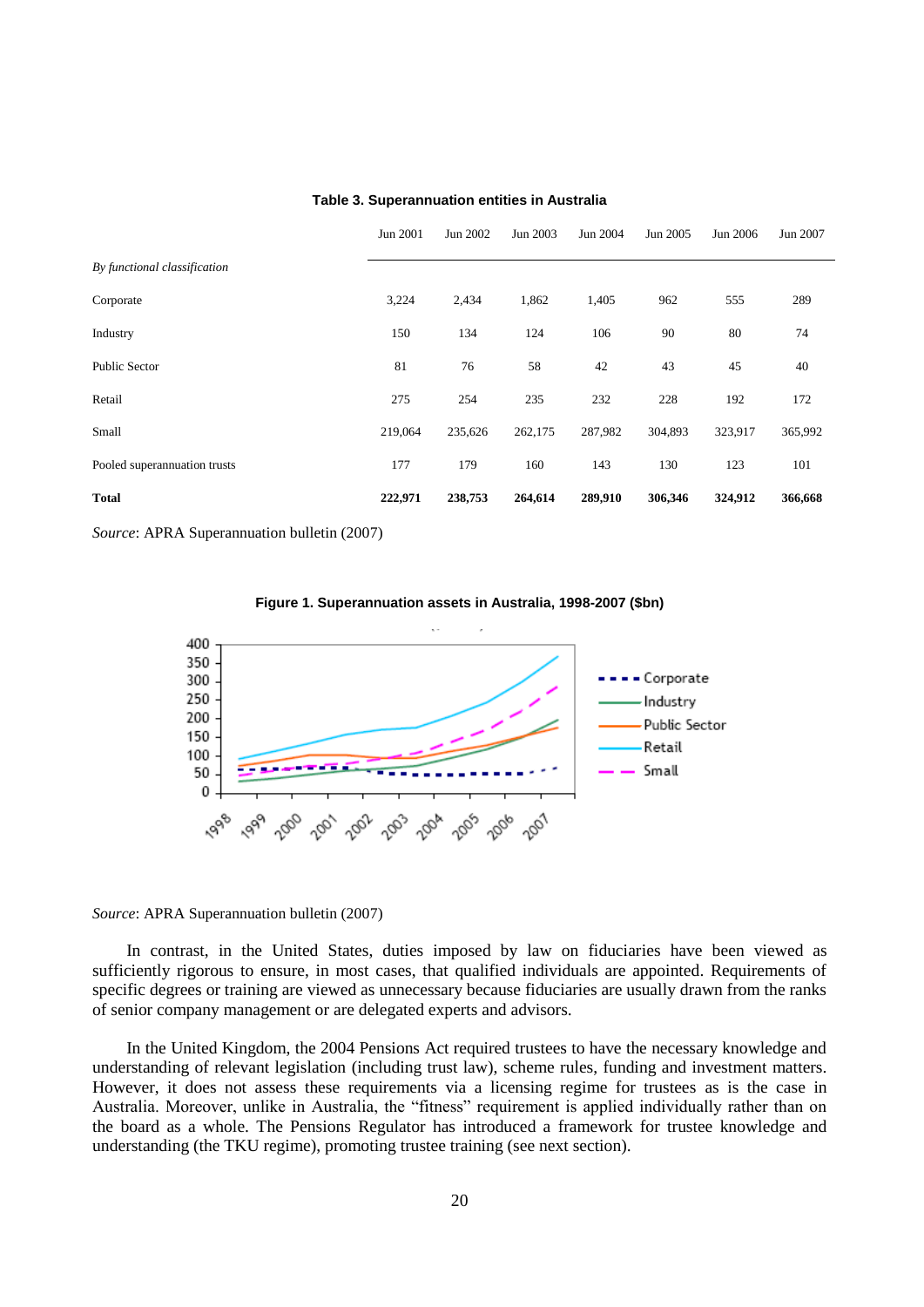The Act and TPR's initiatives have led to an increase in trustee training and greater separation of roles between trustees and the sponsoring company. As a result, some finance directors and other senior company executives have stepped down from boards of trustees. This in itself could have caused a major loss of expertise for the governing board, but this has been counterbalanced in some cases by the appointment of independent professional trustees. Independent trustees may be single individuals or trustee companies that appoint a specific staff member to the pension fund trustee board. Unlike employer and employee representatives, independent trustees are usually paid for their services.

Despite the growing importance of independent, professional trustees, the UK Pension Regulator's governance survey of trustees (TPR (2007b)) found that having a mixed boards (member and employer nominated) was regarded of much greater importance for good governance than having an independent trustee (see Table 4). One obstacle to wider use of independent trustees may be their cost, which may explain why it is mainly the larger pension funds that have appointed such trustees. However, a general apprehension to change by existing trustees could also be an explanatory factor and may explain why active encouragement of the professional trustee function by policymakers may be required. In Australia, for example, policymakers consider the presence of independent trustees to be in general a sign of good governance.

| % strongly agree                                                                     |  |  |
|--------------------------------------------------------------------------------------|--|--|
| Holding regular trustee board meetings                                               |  |  |
| Trustee training                                                                     |  |  |
| A mix of member-nominated and employer nominated trustees                            |  |  |
| The level and experience of trustees                                                 |  |  |
| Risk management procedures                                                           |  |  |
| Regular, independent assessment of the performance of advisers and service providers |  |  |
| Having a professional trustee on the board                                           |  |  |

**Table 4. Results from a UK survey of pension fund trustees over the main ways to improve governance**

*Source*: Pensions Regulator (2007b)

The following suggestions for improving the composition of pension fund boards are drawn from OECD guidelines and country experience:

- Encourage employee/ member nominated representatives, taking into account the need for an appropriate mix of skills and accountability to plan members.
- Define 'fit and proper' criteria more accurately, extending it to the collective knowledge and experience of the board and calling for suitable training where specific experience or knowledge are not required prior to appointment to the board.
- Consider the costs and benefits of introducing licensing for trustee entities (boards and corporations).
- Allow, and encourage, the use of independent professional trustees.

# *V.4 Ensuring regular self-assessment and training*

One of the most difficult tasks of a governing board is to monitor its own performance. Selfassessment can help boards identify weaknesses in their monitoring and decision-making activities. In dual-board structures like Germany's, the management board is assessed by the supervisory board. In the case of single boards, the assessment of the board can be carried out by another internal body, such an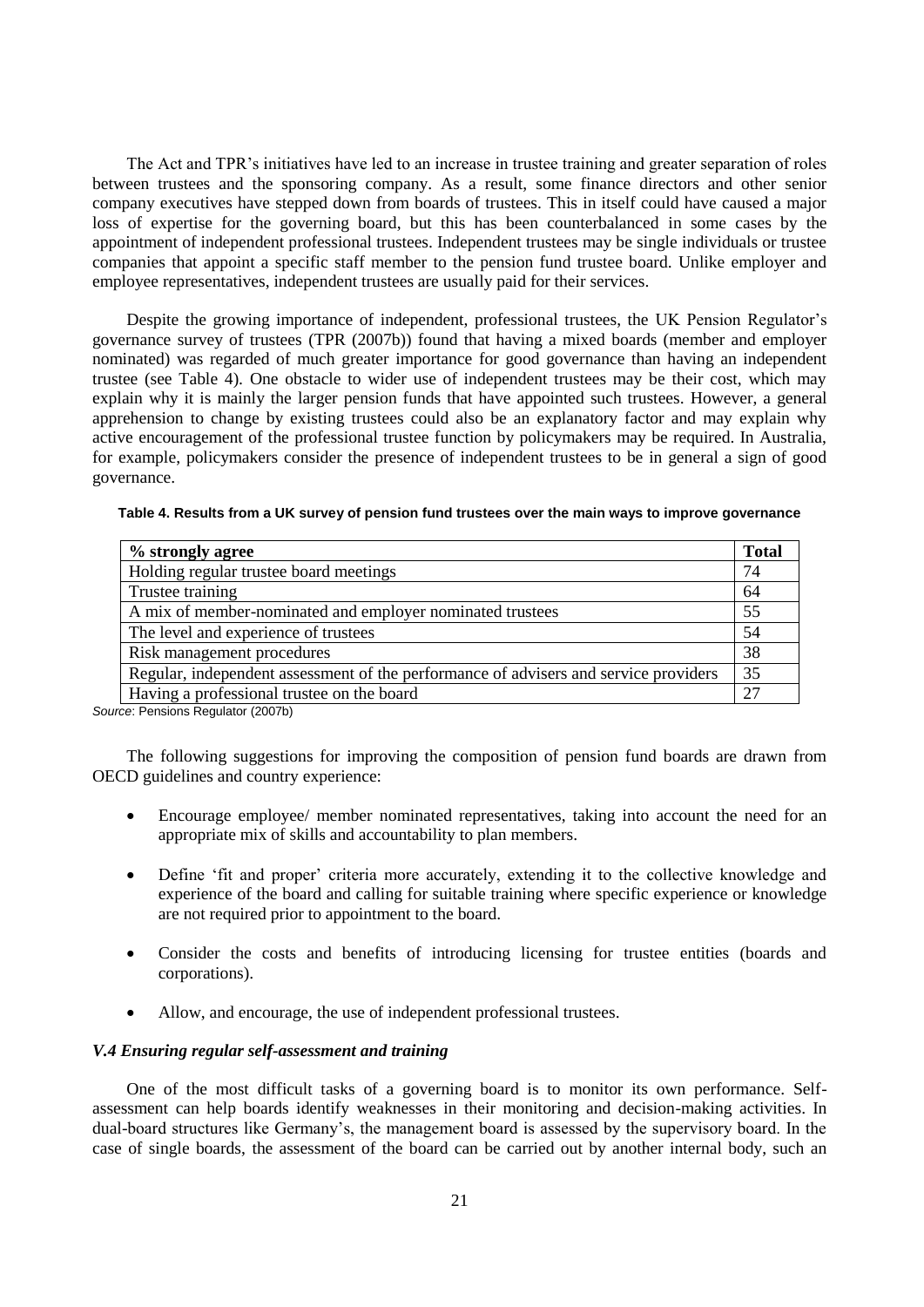audit or similar committee which may include external professionals. Such a body is to become a requirement in the Netherlands, as described in Box 2.

One potential problem with these oversight bodies is that they can lack sufficient strength or influence. One way to increase their powers may be to give them a 'whistleblowing' responsibility, with the requirement to report any governance or other problems they detect to the relevant pension supervisory authorities.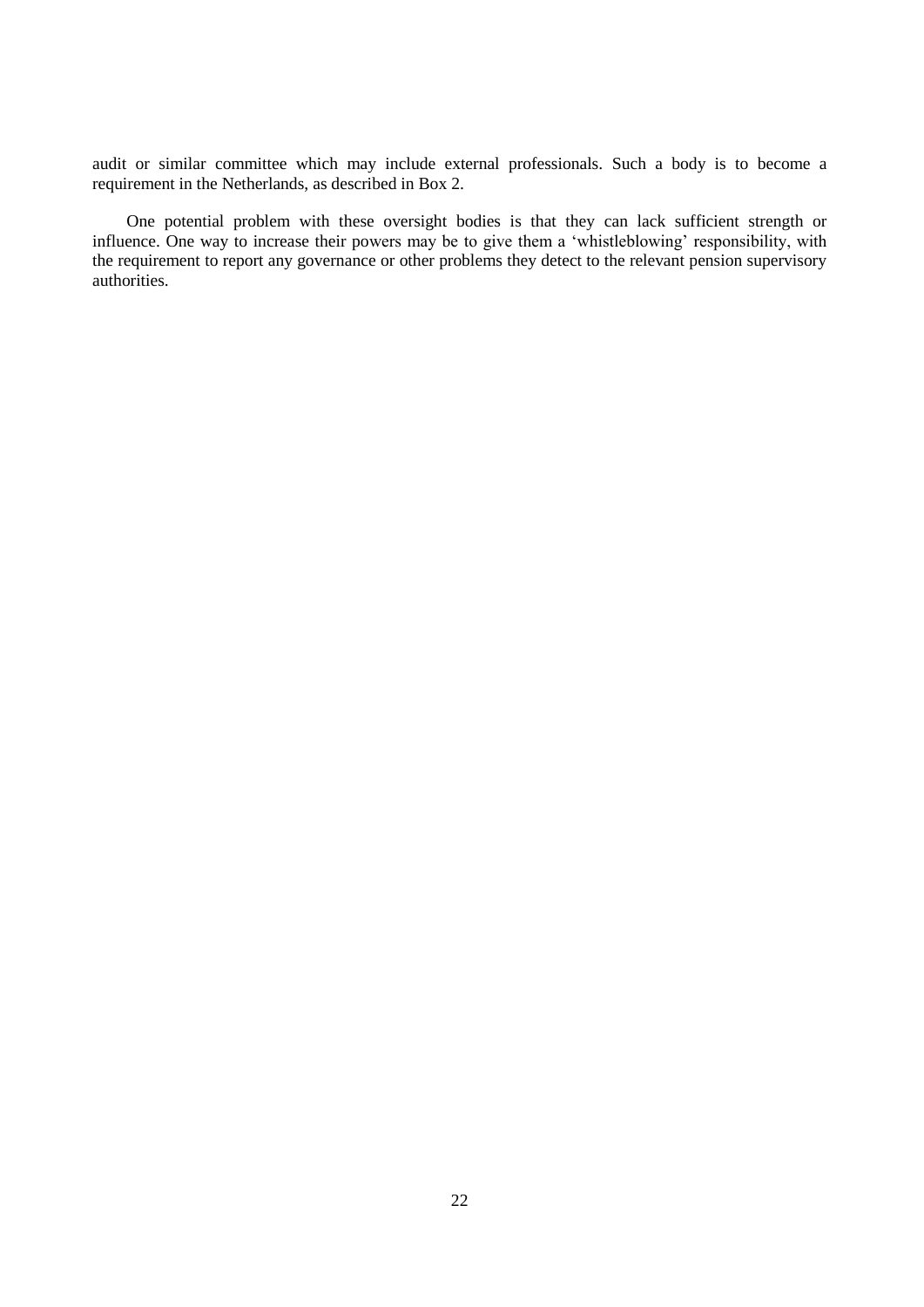#### **Box2. Internal supervision in Dutch pension funds**

The new Dutch governance standard requires pension schemes to set up internal supervision, allowing independent experts to evaluate the functioning of the pension fund and its management. Schemes can opt for internal supervision via a visitation commission (made up of at least two independent and experienced persons not already involved in the certificating of the fund's figures, looking at performance at least once every 3 years), or a permanent independent body within the pension fund itself which has at least 3 independent members. Other options are a one-tier board (OTB) or an audit commission designed to oversee the execution of pension fund management, which is made up of executives and a group of non-executive employers and employee representatives, as well as pensioners. In terms of structure, most funds opt for a visitation committee. A limited number of schemes have chosen a one-tier board, in which supervising board members check colleagues on implementation.

The new governance rules also require the establishment of an "accountability body", including representatives of participants, pensioners, and the sponsoring employer. Many pension funds have decided to have a single advisor and accountability body. PGGM, the second largest pension fund in the Netherlands, is an example of a fund which has reacted to the new governance environment. They have appointed 3 external members to their audit committee (made up of 7 in total, including 2 employer and 2 employee appointees), and they will also act as the internal supervisory committee, reporting on policy and governance procedures and processes as well as checks and balances at the pension fund every year.

According to a survey by the Dutch Central bank (DNB) as of mid 2007 90% of all pension funds had chosen to implement a visitation commission, though as of summer 2008 most had yet to start up the visitation process. According to the pension and governance rules, internal supervision should start from  $1<sup>st</sup>$  January 2008, with visitation commissions beginning their operations from 2008, 2009 or 2010. Starting operations late will have implications for the role of the accountability body as it will not be able to use the findings from its own internal supervision. A survey by KPMG Financial Services suggests that governance is still not a priority for Dutch pension funds, especially smaller funds, (which have been busy with the implementation of the new FTK, other reporting and legal requirements) and implementation challenges may have been underestimated. A survey by the OPF (Association of Company Pension Funds) found staffing of accountability and internal supervision bodies as the biggest hurdle. Some critics warn that these supervisory bodies will lack teeth and will not be able to counterbalance the management.

As a result of external assessments, the governing board may decide to pursue training or engage external independent experts to the board. Additional training is most likely required for boards where specific experience or knowledge requirements are not laid down by 'fit and proper' requirements (which is often the case in trust-based systems).

Some regulators are also providing indirect incentives for boards to pursue training. The UK Pension Regulator's governance survey (Pensions Regulator (2007b)) found that higher levels of trustee training continue to be associated with higher levels of governance activity and understanding of the board: "There is a clear relationship between the extent of training and those activities which we consider to represent good governance…The survey findings show that boards in which trustees have acquired knowledge and understanding about how schemes should be run are more likely to be able to govern their schemes well." The United Kingdom focus on educating trustees has led to the publishing of a code of practice, scope guidance (both produced after widespread consultation with the pensions industry), a syllabus and an elearning facility which is available to trustees at no charge, the Trustee Toolkit.<sup>15</sup> The Pension Regulator's

 $\overline{a}$ 

<sup>15</sup> See http://www.trusteetoolkit.com/arena/index.cfm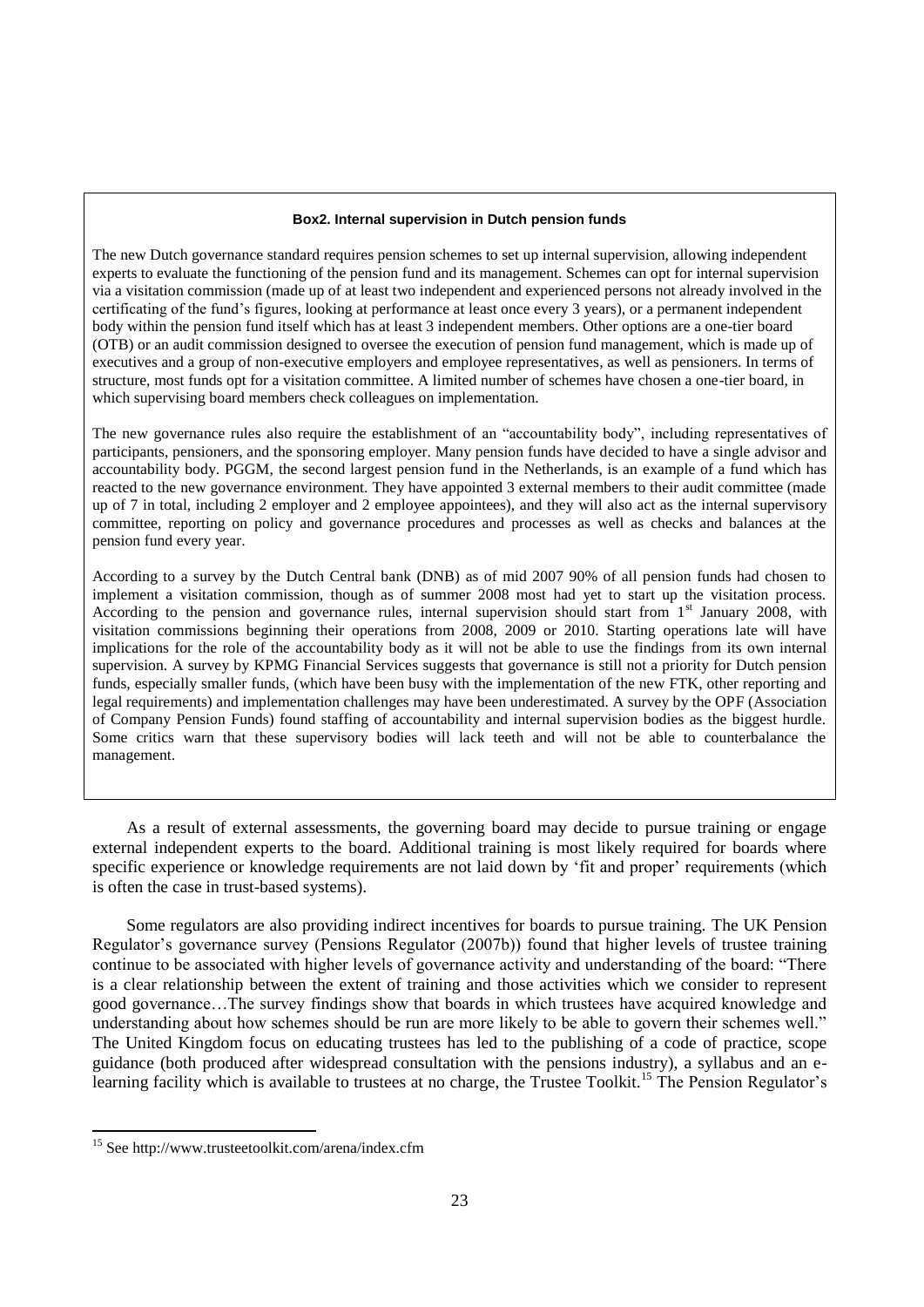governance survey (Pensions Regulator (2007b)) has shown marked increases in trustee training which indicates the success of this strategy.

An example is given in their discussion paper, examining the survey results (Pensions Regulator  $(2007a)$ ) "As an example, we can take the trustee who has always accepted performance benchmarks as a given but who has learnt for the first time how they are put together and the importance of the appropriateness of the benchmark for a scheme. Thereafter the trustee is much more likely to examine performance benchmarks carefully." Trustee boards which had undertaken training (and meet more frequently) were more likely to have reviewed the sponsoring employer's covenant and employer's credit rating. They were also more confident in their ability to make such assessments (which was also boosted if they took external advice). In addition, those who undertook training were more likely to identify conflicts of interest and have policies in place to deal with them. Those which have had training (and meet more frequently) are more likely to review the scheme's investment strategy.

The Pensions Board in Ireland concluded its trustee report (Pension Board (2006)) with mixed views regarding compulsory training. Their recommendation is to make training compulsory (within 6 months of appointment and then every 2 years),<sup>16</sup> but with the Pensions Board taking on much of the responsibility for providing this education (free to avoid burden on schemes) – suggesting an approach similar to the UK Pension Regulator's on-line training resource. The Board also provides a list of approved training programmes and recommends all trustees should attend training together as far as practicable. There is also the requirement that every scheme have a copy of the Trustee Handbook. The report does acknowledge that in the absence of mandatory training some extension of trustee requirements to ensure increased knowledge and ability may be required.

The International Organisation of Pension Supervisors recently produced a working paper looking at education and training provided by pension supervisory authorities (IOPS (2007)). Though examining the provision of education to various stakeholders (and identifying a positive impact on all groups trained), the report highlights trustees as the most significant target group, due to the key role they play in the management of schemes and their expressed desire for greater knowledge and training. Yet the report finds that the training of trustees is inadequate, firstly as it is not compulsory and as it is usually only provided on a one-off basis (with follow up training often proving prohibitively expensive). The report therefore encourages pension supervisors to fill the gap with affordable, accessible education opportunities, with surveys finding that trustees may prefer the supervisor to be the source of education. The costs to the supervisory authority can be reduced, for example via on-line training, imposing fit and proper requirements, certifying training courses, etc. The Kenyan supervisory authority (the Retirement Benefit Authority), for example, carries out research to identify needs and target their education resources effectively (also attending AGMs to answer questions and providing training to employers). The costs should be offset with better governance reducing overall regulatory and supervisory requirements (such as in-depth investigations).

International good practice suggests assessment and training may be improved in the following ways, which could be particularly beneficial to trust-based systems:

Encourage self-assessment by boards

- Allow third-party monitoring and give such oversight bodies 'whistleblowing' powers
- Provide guidance on level and types of knowledge required by governing board members

<sup>16</sup> 2003 Pension Board Ireland research found 75% trustee undertook a training course within 12 months of appointment. 65% did not receive any additional or specialist training and 71% did not receive a refresher course.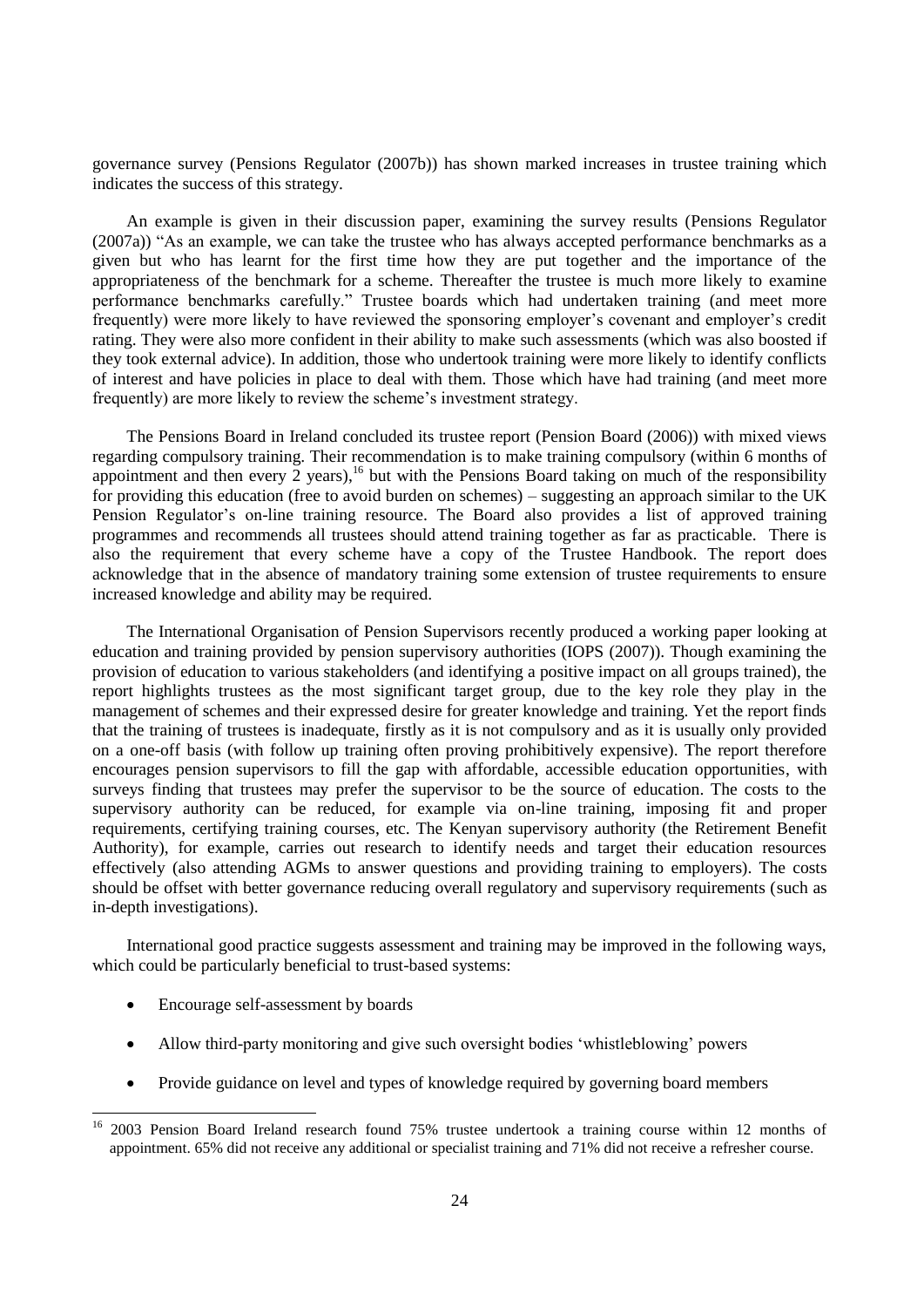- Encourage training of board members not just on appointment but on a regular, on-going basis
- Provide free training (e.g. on-line)
- Advise board members where training can be obtained
- Approve training courses
- Allow pension fund to pay for training of board members.
- Encourage the use of experts to provide technical support (though stressing that board members should not rely on one source, and should have the knowledge to assess such advice adequately).

### *V.5 Handling conflicts of interest*

Conflicts may arise whenever the decisions of a board member concerning the pension fund are, or may be perceived to be, affected by a separate personal interest or a duty owed to another party, rather than that of the pension fund members and beneficiaries. Employer representatives are generally affected by conflicts whenever decisions have to be taken that affect the sponsoring employer. Employee representatives can also be affected by conflicts. For instance, they may place greater value on the wellbeing of members of similar age and gender as their own.

There may be a variety of ways to manage conflicts of interest, including use of a number of measures, or a combination of approaches – for example through the appointment of independent board members, establishing an executive sub-committee or board members withdrawing from a meeting. Some regulators (such as TPR in the United Kingdom, APRA in Australia) have the ultimate ability to work with or replace conflicted trustees, with similar powers recently being requested by the Financial Services Board in South Africa (avoiding length court cases which were previously required in such circumstances)<sup>17</sup>. In cases of an acute conflict it may even be appropriate for a trustee to resign.

The management by trustees of conflicts of interest is integral to good scheme governance. Trustee boards should ensure that they have in place effective processes for identifying, monitoring and managing conflicts. The Pensions Regulator in the United Kingdom considers the formalization of a conflicts policy at scheme level to be a very important part of conflicts management, though a large number of schemes have yet to implement this (a gap recognized by the TPR which therefore plans to issue specific guidance). The management of conflicts of interest may also be helped by having a mixed board, possibly with independent trustees. For example, the UK Pension Regulator's governance survey (Pensions Regulator (2007b)) found that the majority of UK schemes replied that having member nominated trustees and professional trustees on the board improves governance. There seem to be two ways to achieve this result:

- Impose legal requirements for certain representation on boards, with supervisory oversight then checking representation is real and that board is acting in interests of members (if not the supervisor should have the right to change the composition of the board or appoint independent trustees – see Table 1 on member-nominated board requirements).
- Encourage such mixed representation, for example providing templates for ideal boards and explaining their advantages

<sup>17</sup> <sup>17</sup> The UK regulatory recently used these powers in relation to the Telent Pension Scheme. Details of the regulator's decision can be found on: http://www.thepensionsregulator.gov.uk/pdf/GEC1972.pdf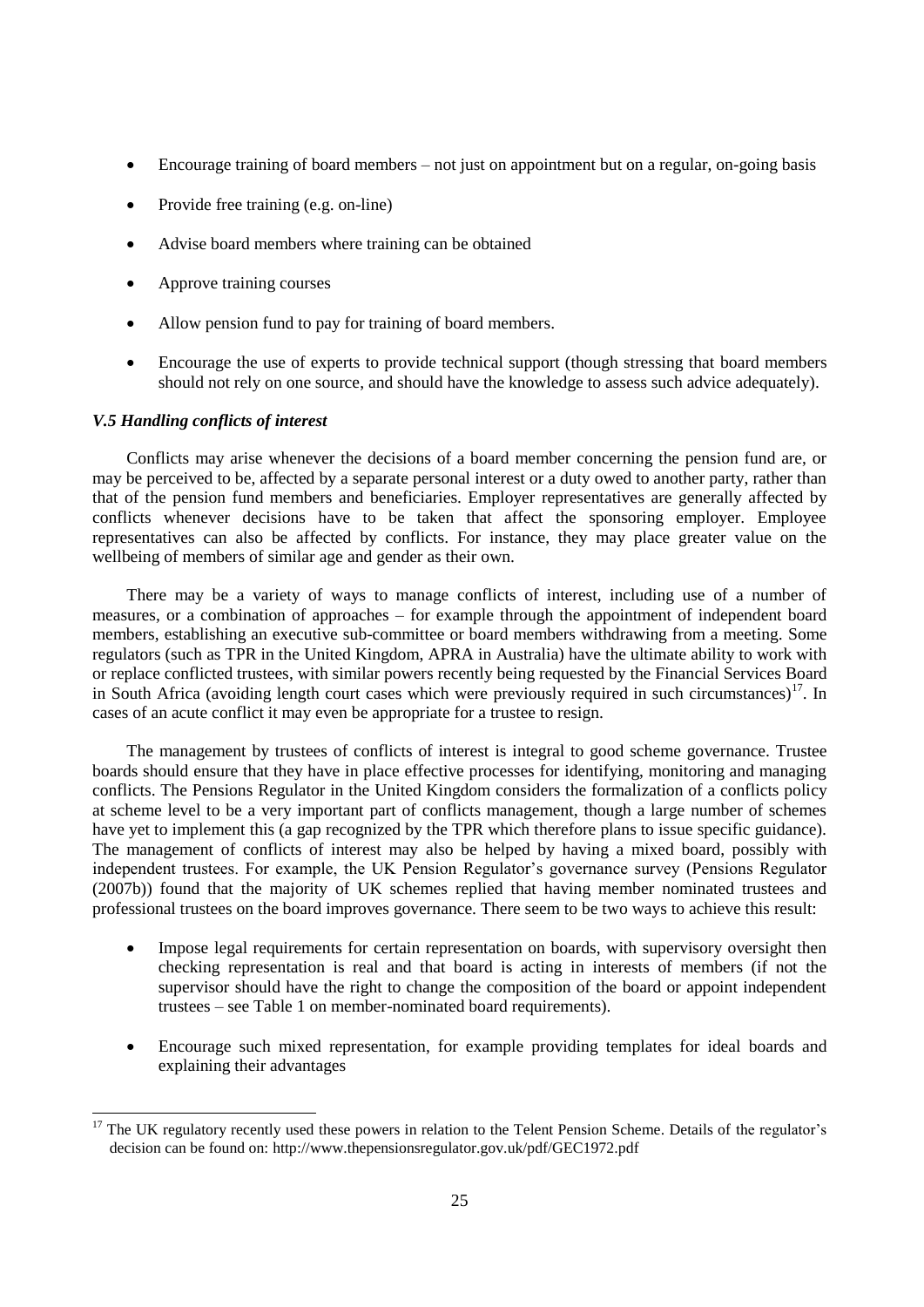One argument in support of non-sponsor appointed trustees is that they provide an independent check that fiduciary duties are being met, which could avoid potential law suits from members, or problems with the regulator (and risk an independent trustee being forced upon the board by regulatory authorities).

The Irish Pension Board's report (2006) found that most boards "do not consist predominantly of amateurs, but a mix of professional skills and other attributes, purposely chosen by employers and members to bring such skills to the trustee tables. Professional trustees are also regular participants on trustee boards, bringing an experience in trustee practice that was deemed particularly valuable by those trustees interviewed on whose boards they sit." Key decisions which require voting were rare. Employer nominated trustees often drive the decision making (doing research on topics etc.) – but member nominated ones did not see this as a particularly problematic. One criticism was that some member nominated trustees could not separate role of worker representative and trustee (e.g. bringing up discussion of compensation levels etc. at the board meetings).

The Irish Pension Board's report (2006) also examines the specific case where the employer acts as sole trustee, which clearly involves an added risk of conflicts (often as sponsors are not aware of their duties as a trustee) –especially regarding payment of contributions. Where the employer is the only trustee and the sponsoring firm is in liquidation, insolvency practitioners or regulators often have discretion to appoint an independent trustee (though discretion should be exercised as this imposes costs on the funds which may be in financial difficulties already). For this purpose, regulators may keep a register of potential trustees.

The United States has a broad set of regulations aiming at controlling conflicts of interest, including so-called prohibited transactions that any plan fiduciary may not enter into (directly or indirectly). Those include for example, sales or exchanges, leases, and loans between the plan and a person or entity that is a "party in interest" to the plan's fiduciary. The Department of Labor may exempt a specific transaction from the prohibited transactions restrictions. The US approach to managing conflicts in pension funds is largely a result of its governance structure that allows a relatively high degree of control of multiemployer funds by a joint board and of other pension funds by plan sponsors.

In addition to addressing potential conflicts of interest stemming from the relation between governing board members and their constituencies (employers or employees), regulations must consider the potential for self-dealing by board members and the fund's operational staff. Self-dealing transactions occur when a party makes decisions that cause unjust enrichment directly or indirectly. Conflicts of interest regulations must prohibit governing board members from engaging in self-dealing and must require them also to address potential conflicts of interest among their internal staff. Conflicts of interest rules may be included in a code of conduct that all board members and operational staff must abide to.

Self-dealing is the main form of conflicts of interest regulations addressed in countries where pension funds do not take the trust form. In Germany, for example, during their employment for the pension entity, members of Management Boards are subject to a comprehensive non-competition obligation. Members of the Management Board and employees may not, in connection with their work, demand, accept or grant payments or other advantages to or from third parties. Members of the Management Board are bound by the pension entity's best interest and:

- may not pursue personal interests in his decisions or use business opportunities intended for the enterprise for himself;
- must disclose conflicts of interest to the Supervisory Board without delay and inform the other members of the Management Board;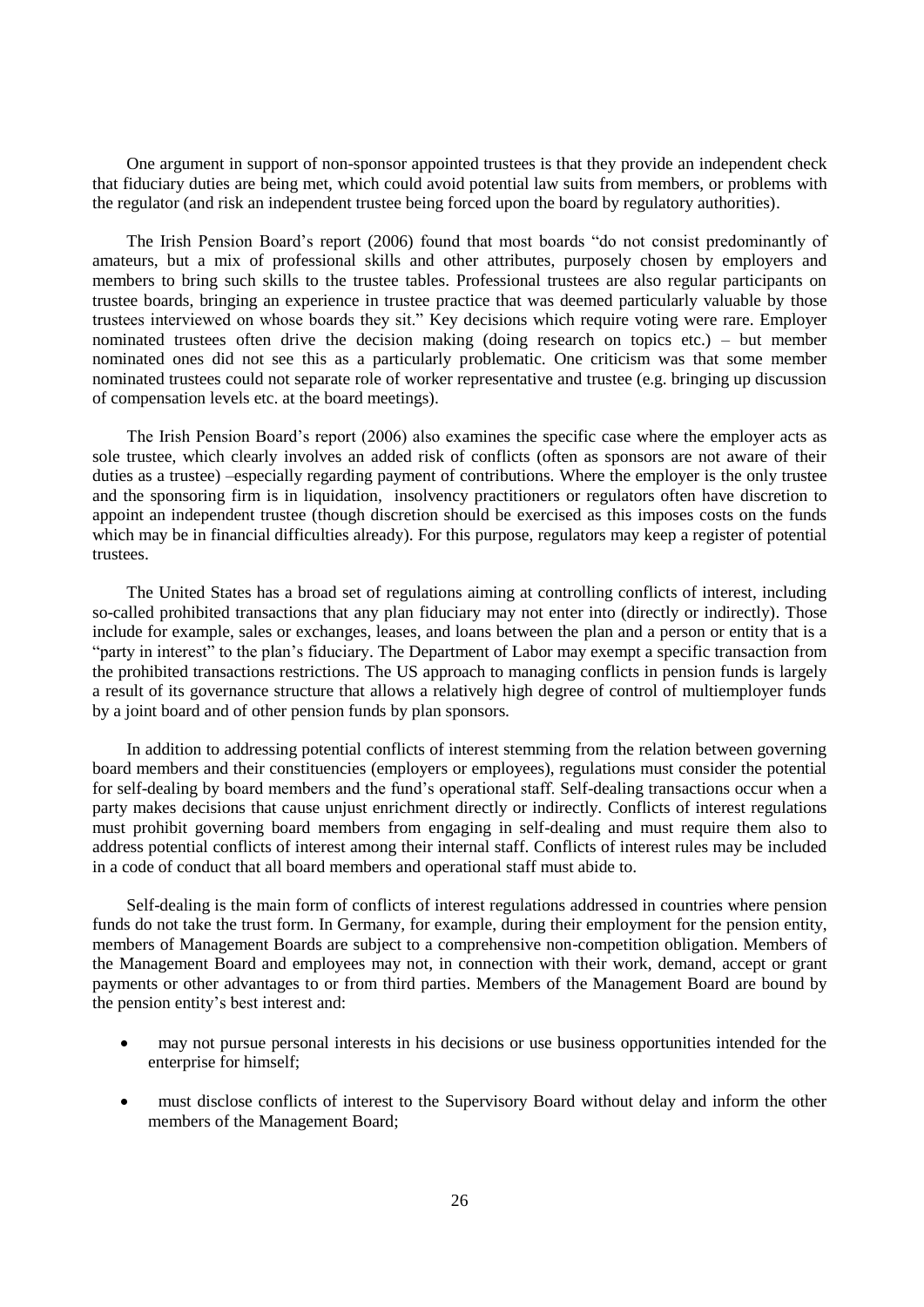- may only take on sideline activities -especially Supervisory Board mandates outside the enterprise - only with the approval of the Supervisory Board;
- must ensure that any transactions with the enterprise comply with standards customary in the sector, with important transactions requiring Supervisory Board approval.

All members of the Supervisory Board are also bound by the enterprise's best interests. In addition, members of the Supervisory Board:

- may not pursue personal interests in his/her decisions or use business opportunities intended for the enterprise for himself/herself;
- must inform the Supervisory Board of any conflicts of interest which may result from a consultant or directorship function with clients, suppliers, lenders or other business partners.
- must in the report of the Board inform the General Meeting of any conflicts of interest which have occurred together with their treatment. Material conflicts of interest and those which are not merely temporary result in the termination of the Board member's mandate.
- require the Supervisory Board's approval for advisory and other service agreements and contracts for work and the company.

The following examples drawn from international good practice, are suggestions for overcoming governance shortcomings stemming from conflicts of interest:

- Require a policy such as a code of conduct for identifying potential conflicts of interest and for dealing with them when they arise and require board members to notify compliance on an annual basis. Potential conflicts should be disclosed and noted in the minutes of board meetings;
- Conflicted board members should abstain from voting on issues involving them (and should resign as a last resort);
- Authorities should have the ability to remove members from boards or to appoint an independent board member if conflicts persist and cannot be solved;
- An independent board member should be appointed in a situation where the employer is the sole trustee and is in liquidation;
- Templates for ideal boards could be produced (type of representation, skills required etc.);
- Provide that transactions between the pension fund and related parties which may be prone to such conflicts be *per se* prohibited unless approved by the supervisory authority by class or individual exemption, as in the United States.

# **VI. Addressing governance deficits in contract-based, defined contribution plans and personal pension arrangements**

Defined contribution (DC) plans present additional governance challenges arising from the involvement of individual members in some key decisions. In most DC plans, members face investment choices which they may not be well prepared to make. Conflicting interests are at the heart of many of the complaints often heard about defined contribution plans, from high fees to unsuitable investments and poor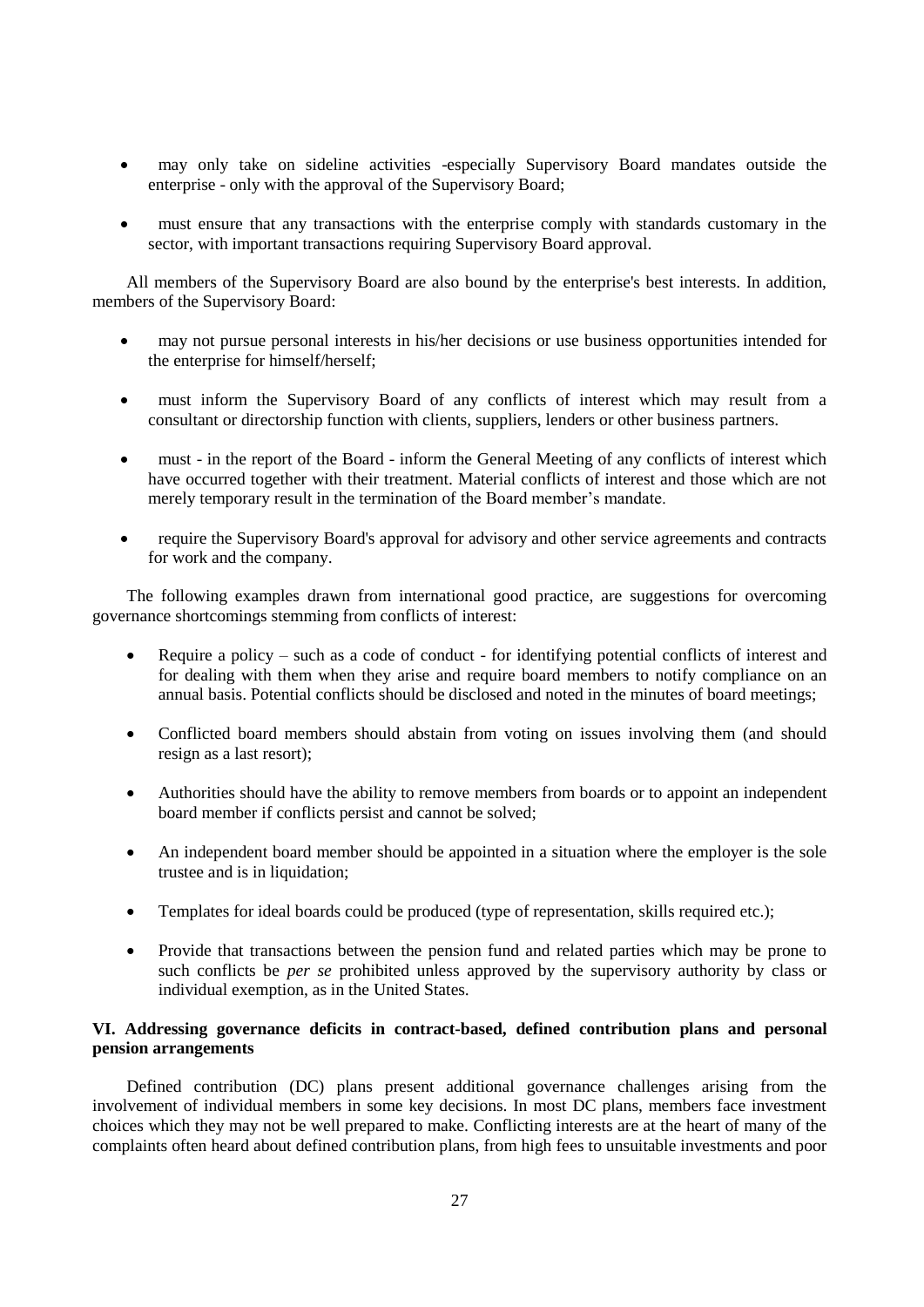performance. While improving members' financial education and enhancing disclosure can help overcome some of the more blatant cases of abuse, it is highly unlikely to eliminate the massive information gap between private pension providers and individual plan members<sup>18</sup>.

This information gap is aggravated by the fact that contract-based DC plans and personal pension arrangements are not usually run by a governing board that caters exclusively to the interest of members and beneficiaries. Under occupational, contract-based DC arrangements, employers negotiate to set up a pension plan directly with pension providers, without any intervention of trustees or equivalent bodies. When the employee joins, a direct contractual relationship is established between individual members and private pension providers, and employers normally have no direct contractual relationship with the provider. Often there is no collective body representing members' interests which oversees the appointment of the pension provider or engages in on-going monitoring of services provided. In such cases, the governing body of the pension fund is the same as that of the private pension provider.

Though the pension provider has a fiduciary duty to manage the pension interests on behalf of pension fund members, concerns have been raised in some countries that conflicts of interest intervene. Some conflicts of interest, such as self-dealing over investments or cross-selling of different products to plan members, can be addressed via suitable regulations. For example, pension fund managing companies in countries such as Mexico, Poland, Portugal and the Slovak Republic, are subject to restrictions on investments in entities related to the pension provider. On the other hand, the choice of investments and the assessment of their different cost and performance are left to individual plan members in the expectation that market forces will lead to efficient outcomes. Given the complexity of investment matters and the long horizon of pension matters, such expectations may seem unwarranted.

Given the growing importance of contract-based, DC pensions and personal pension arrangements, finding a solution to the additional challenges of DC governance (sometimes referred to as the "governance") vacuum‖) is an imperative task for employers and policymakers, especially in those countries where DC pension funds are mandatory. Potential solutions which can be proposed to address this challenge include:

- Establishing an independent management committee or similar governance body (e.g. union, employee representatives, staff forum) whose function is to review how the contract-based scheme is working (e.g. looking at administration, investment choices, member communications etc.).
- Creating the legal environment for employers to become also monitors of DC pensions and playing a role in guiding individual members' choices (e.g. encouraging financial education, limiting the number of choices available and only allowing certain types of funds to be offered as defaults). In personal pension arrangements, the equivalent policy would be to increase the fiduciary responsibilities of private pension providers.
- Strengthening the role of pension fund supervisory authority in monitoring private pension providers.

 $\overline{a}$ 

In its consultation document 'the governance of work-based pension schemes' (Pensions Regulator (2007a)), the UK's Pensions Regulator identified a number of potential conflicts that could arise under trust-based schemes and suggested ways to manage them. Its work also suggested that the kinds of conflicts of interest associated with trust-based schemes do not arise under contract-based schemes (paragraph 12.15).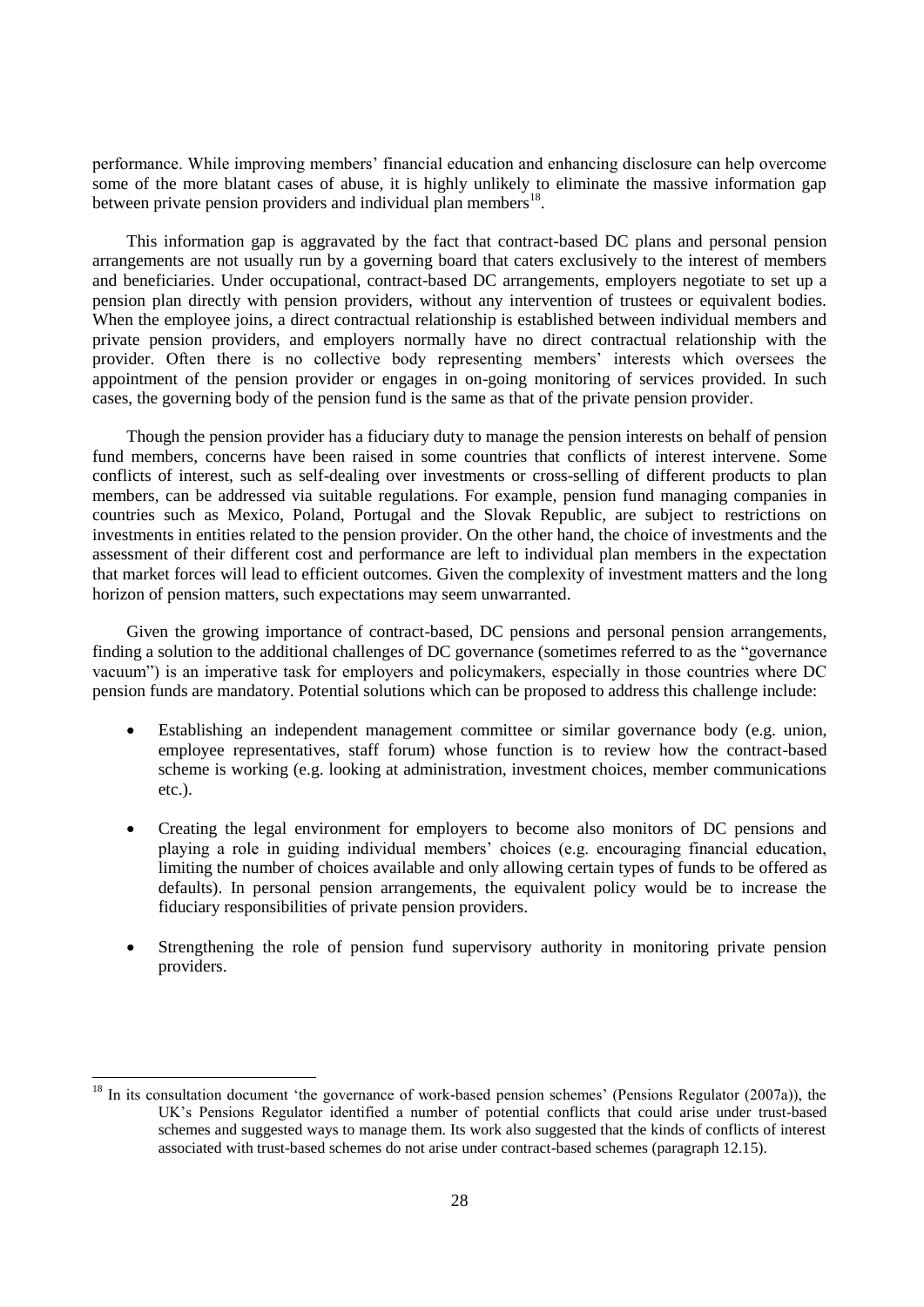#### *VI.1 DC management committees*

In contract-based occupational DC plans, an independent DC management committee may carry out many of the monitoring functions which internal governing boards perform in pension funds of the institutional type and which trustees carry out in trust-based schemes. However, such committees often do not have any decision-making power. Recent research by TPR in the United Kingdom found that approximately half employers with group personal pensions had a governance arrangement involving such committees. Such arrangements are also allowed in Japan but are not common.

In its consultation document 'the governance of work-based pension schemes' (Pensions Regulator (2007a)) the UK's Pensions Regulator explained that the employer has no formally defined role in the ongoing administration and review of contract-based schemes<sup>19</sup>, though the employer will usually have selected the scheme and will have the ability to change it which can give some influence over the provider (see paragraph 12.10). TPR also suggested that one way of voluntary employer engagement in contractbased schemes might be through employer-led management committees (see paragraph 12.40). Examples of how a management committee might be involved in areas such as monitoring the investment performance of the fund, the quality of service provided to members and ensuring members are provided with timely and useful information were published. TPR also issued guidance on voluntary employer engagement in work-place, contract-based pension schemes, which suggest ways for employers to take a greater interest in their contract-based DC schemes (e.g. management committees, via their advisor and other groups, such as unions or staff forums, etc.).

Another interesting case is Australia, where "policy committees" can be established under so-called public offer funds (those that any employee can join) for plan sponsors with 50 or more plan members. The functions of a policy committee are to provide an avenue for members to enquire about the investment strategy, operation and performance of the fund, for the trustee to obtain the views of members on the strategy, operation and performance of the fund and the information needs of members, and to assist the trustee in dealing with complaints or inquiries about the operation or management of the fund. There is some anecdotal evidence that such committees have not been very effective.

In Portugal management committees are set up on a mandatory basis for occupational pension schemes - for all types of pension plan, not only DC plans - that cover more than 100 members and/or beneficiaries according to the new legislation and regulation passed in 2006 and 2007. The protection of individual pension arrangements is also considered in the Portuguese legal framework through the implementation of a pension ombudsman, which has consultative powers and is responsible for appraising complaints presented by members and beneficiaries of pension funds.

One example of a management committee with greater decision-making powers than those in Australia or the United Kingdom is the so-called "control commission" introduced in Spain for both occupational and personal pension plans in 1987 and which still remains in place for the former. The role of this commission in occupational plans was strengthened by regulatory changes in 2004, giving it more responsibilities of a typical governing body.

While DC committees can be effectively established in occupational contract-based plans, they may not be suitable for personal pension arrangements. There is first of all the question of how to select representatives of plan members to the committee. Unlike in occupational plans where representatives of employers and employees are usually appointed to the governing body, in a personal pension arrangement

<sup>&</sup>lt;sup>19</sup> The Pension Regulator's definition of "contract-based, workplace DC schemes" includes so-called "group personal pension schemes" and "stakeholder pensions" which are classified as occupational plans under the OECD taxonomy.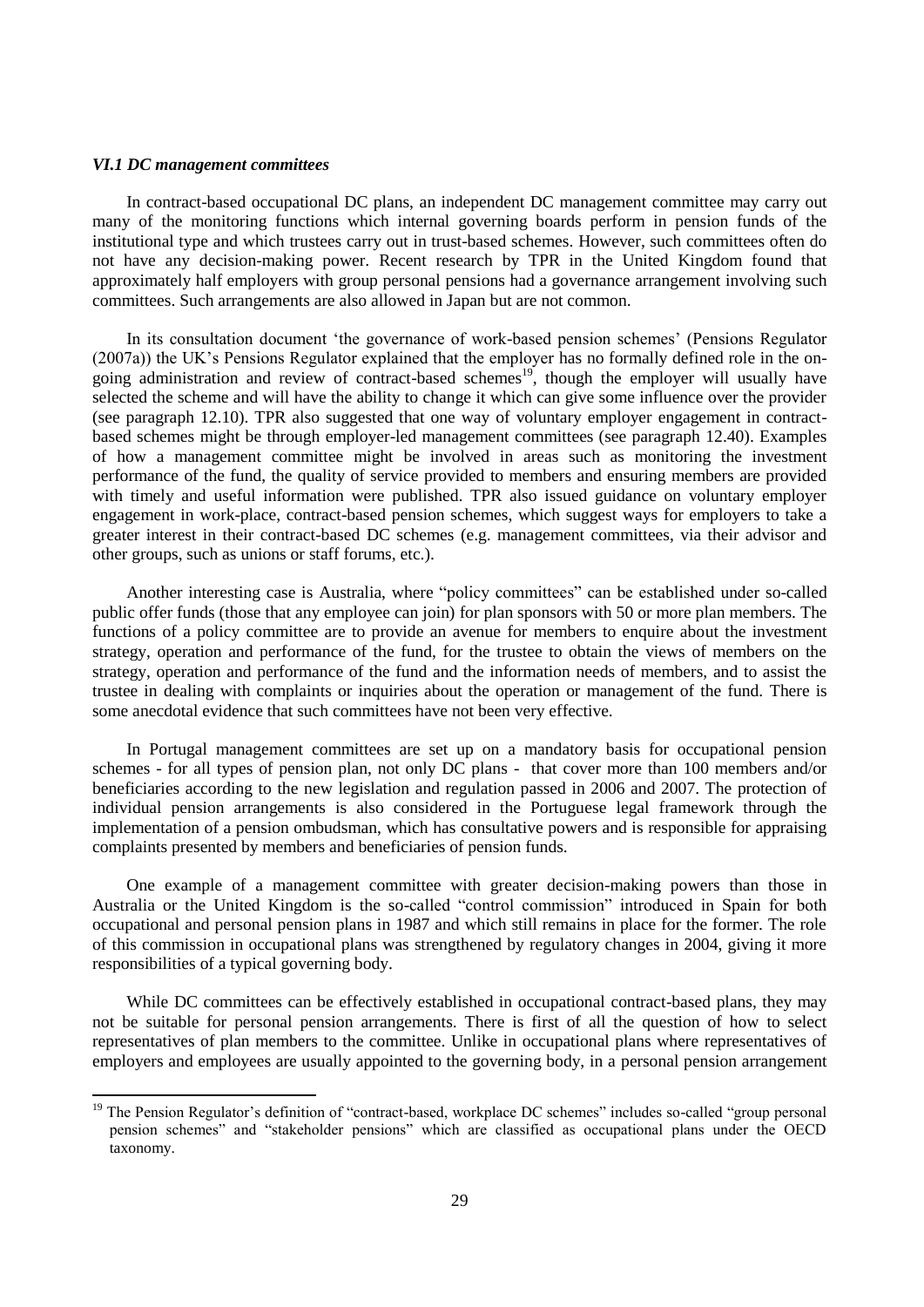membership can be highly disperse and there may be no well known candidates for the committee. Secondly, there is the question of the legal nature of the committee. These difficulties may explain why in none of the Central and Eastern European and Latin American countries that have introduced contractbased, DC pension plans over the last decade are there DC management committees with member representatives.

These difficulties also led to the introduction of a law in Spain in 2001 that eliminated the control commission of personal pension plans. It was felt that the commissions were ineffective in achieving their stated goals – the plans and funds were ultimately controlled by the financial institutions responsible for them - and that there was a general lack of interest by members in electing candidates. Instead, a pensions ombudsman was established, whose role is to attend to complaints by members and beneficiaries and seek remedial action.

In contrast, in Italy recent reforms in relation to DC open pension funds (those which have open membership) have addressed the governance issue by requiring them to establish a Supervisory Board (‗Organismo di Sorveglinanza'). The role of the Board, whose members must respect independence requirements established by law, is to oversee that the pension fund is operated in the sole interest of members. The Board also has a whistleblowing role to the supervisory authority. When at least 500 members belong to the same firm/ group, the law requires that members of the Board are also appointed by workers and the firm/ group. In addition a Fund Director ('Resonsabile del fondo') now has to be appointed for all types of pension funds and plans. Their role is to verify that the fund is managed according to the interests of members and beneficiaries and in compliance with respect to legal and statutory provisions (investment rules, conflict of interest rules etc.). They also provide the necessary information to the Supervisory Board. Independence requirements for the appointment of the Fund Director are established by law for open pension plans and individual plans realized through life insurance policies offered by and managed by financial institutions (it should be noted that the Fund Director is *not* part of the Board of Directors of the financial institution which manages the fund).

To conclude, there seems to be a strong case for management or advisory committees in contractbased occupational DC plans, carrying out some of the oversight functions that would be performed by trustees or equivalent governing bodies and promoting the ‗collective interest' of members of such DC plans. One option to improve the functioning of such management or oversight committees may be to give these bodies ‗whistleblowing' responsibilities, with the requirement to report any governance or other problems to the relevant supervisory authority. On the other hand, there are major difficulties to establishing and ensuring the operational effectiveness of such committees in personal pension plans.

# *VI.2 Enhancing the fiduciary responsibilities of employers and providers*

Additional fiduciary responsibilities could be imposed on employers and providers to promote the protection of the interest of contract-based DC plan members and beneficiaries. Additionally, in occupational plans, legislation can clarify the role of employers in providing advice and education to plan members, facilitating the investment choices made and promoting more successful outcomes.

One of the main recommendations from the Cass report (Byrne et al (2007)) for the United Kingdom is that in exchange for a greater fiduciary role, employers, trustees, advisors and other involved parties should be protected through the introduction of safe harbour rules. The report claimed that current UK regulations can actually be counterproductive, with perceptions of legal liability meaning that members are ‗left to their own devices', with employers reluctant to provide advice and the vast majority of individuals remaining in sub-optimal default funds. However, the measures currently being put into place by the UK's Pensions Regulator can be accommodated within the current legal and regulatory framework and are designed to result in changes in behavior that lead to improvements in the areas where the regulator's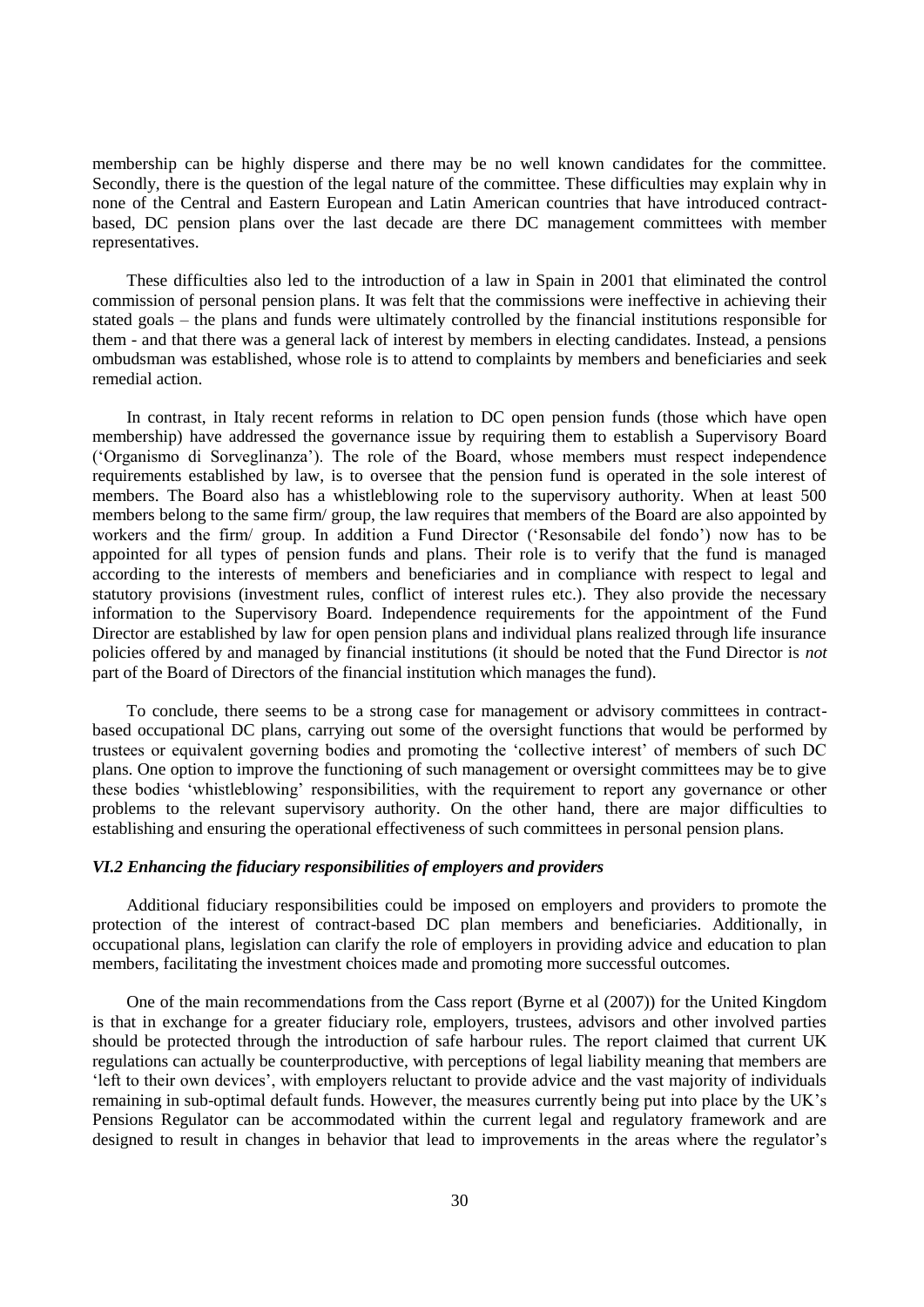consultation work has identified scope for improvement. The UK Pension Regulator's consultation paper on how it intends to regulate DC pensions (Pensions Regulator (2007a)), highlights areas where it has identified opportunities for improvements, and the Regulator has stated that it will issue guidance with the aim of raising standards in those areas (with the emphasis on clarifying the role of employers in educating and informing members, and tackling the issue via a system of voluntary compliance and codes of practice).

―Safe harbour‖ rules have been effectively implemented in the United States. Fiduciary responsibility for fund performance is only waived in DC plans when employers offer at least three investment choices with different risk-return combinations. The 2006 Pension Protection Act and related Department of Labor rulings added another layer of safe harbor regulations by identifying qualified default options that would allow employers to enroll employees automatically into DC plans without triggering a fiduciary liability for bad performance for those who did not make an active investment choice. The United States occupational DC system contrasts with the Australian one, as there are no requirements over investment choices or default options. Most pension funds offer a wide range of investment choices and sometimes such choice can be overwhelming. Formally, trustees are only required to offer options that are effectively well diversified and to inform members of the choices and risks they face.

In some countries with contract-based DC systems, like Italy (open pension funds), Portugal and Spain, there are also few fiduciary requirements on employers or providers regarding investment choices, default options and financial education. On the other hand, in Japan, which introduced occupational, contract-based DC plans in 2001 has laid out a set of strict fiduciary obligations on employers. The law requires sponsoring employers to exert their best efforts to select investment options prudently, disseminate information and educate employees regarding investment issues in order to improve their financial literacy. However, this requirement does not extend to a fiduciary responsibility over investment performance.

A similar policy approach can also be implemented in personal pension arrangements. For example, in Turkey, pension fund providers are required to assess the risk-return preferences of each of their members prior to recommending any specific investment choice.

#### *VI.3 Strengthening the governance role of the pension fund supervisory authority*

In countries where the pension fund system is highly concentrated (as tends to be the case in many mandatory personal pension systems) it is possible for the supervisory authority to play a role in regularly monitoring the investment and other decisions taken by private pension providers. For example, in Mexico, there is a daily feed of information from the twenty pension fund managers to the supervisory authority, CONSAR, which allows the latter to identify any instance of breach of investment regulations. Moreover, the range of investment choices (five currently) is set in by regulation as are the default options, facilitating investment selection by plan members. CONSAR is also in charge of assigning new employees who do not make a choice of private pension provider to the ones giving the highest net return.

Yet, while investments are highly regulated and regularly monitored the same cannot be said of the fees charged by the pension fund managers. In the past, providers were allowed to charge different kinds of fees, which made comparing across providers extremely difficult for plan members. Since 2007, however, only one type of fee is permitted, on assets, which has enhanced transparency (including over investment performance) and is expected to encourage competition in the market.

In effect, the Mexican case represents a case of the "policymaker as trustee", as all the key decisions regarding investment options and defaults, and ongoing performance monitoring are in the hands of the pension fund supervisor. Similar regulations are in place in Hungary, Poland, and the Slovak Republic.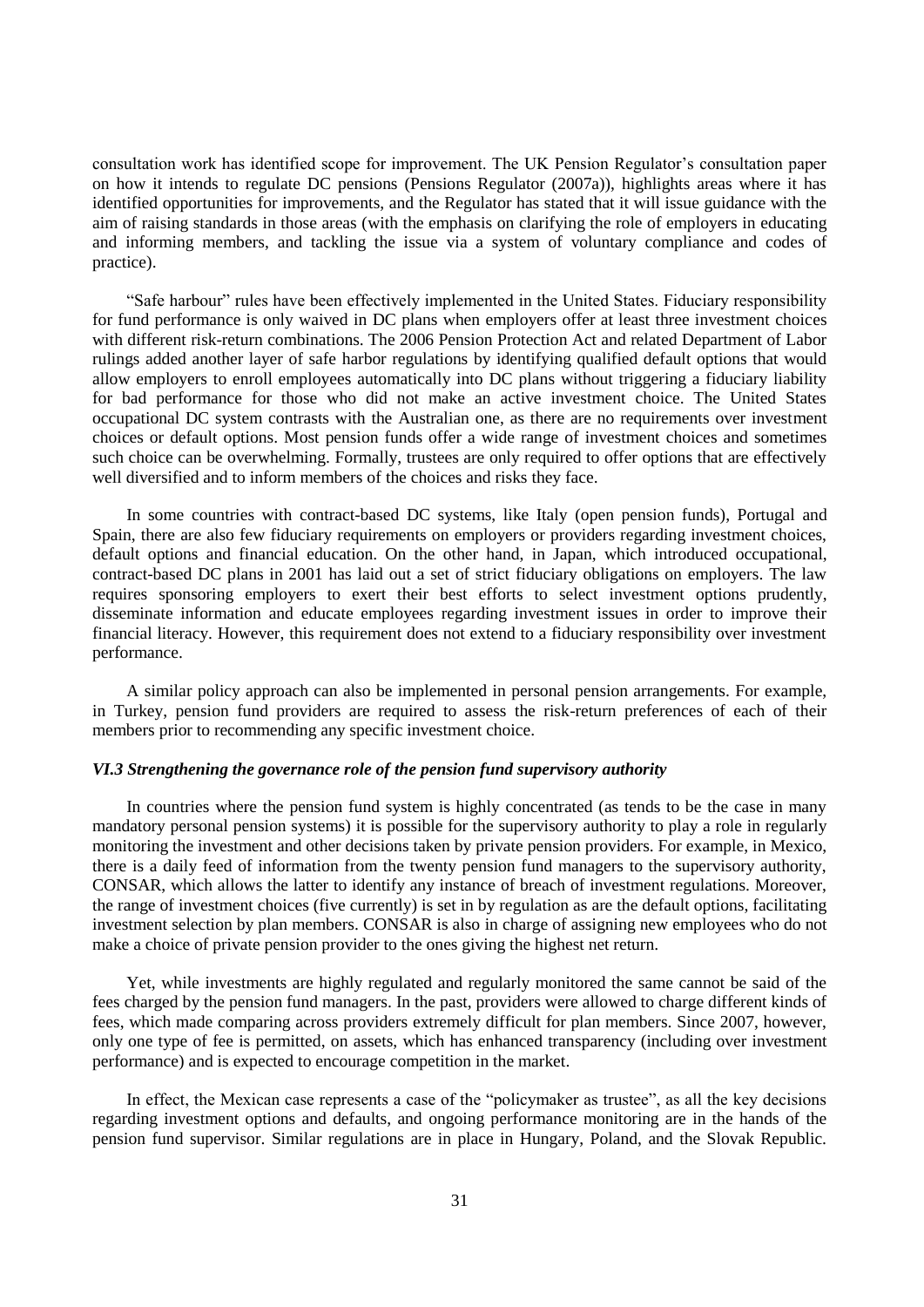Such mandatory individual account systems lend themselves to such a governance structure. On the other hand, it does not seem applicable to occupational DC pension systems where there is a multitude of pension funds.

- Suggested solutions, drawn from international good practice, to the challenges arising from the governance of contract-based DC plans include the following: Improve disclosure and communication to members (e.g. provide comparative performance and fee tables, personal pension statements, with estimated retirement income, comparison of asset allocation vs. peers etc.)
- Encourage collective governance structures to be put in place for contract-based DC schemes and give such oversight bodies 'whistleblowing' powers
- Encourage governing boards to ensure that individual choices and default options are structured properly
- Where members take on risk, provisions should be made for their input into appointments and other decisions (either via representation on the governing body or at least via an approval process at the AGM)
- Ensure there is on-going monitoring of investment options and providers either the plan sponsors (via the creation of an appropriate legal environment) , or potentially via an independent management committee
- Create the appropriate legal environment ('safe harbor rules') to allow sponsoring employers pension providers to fulfill fiduciary duties
- Strengthening the role of pension fund supervisory authority in monitoring private pension providers.

# **VII. Concluding remarks**

Improving governance remains a challenging task for pension funds and their regulators around the world. While recent regulatory and industry initiatives have improved the situation, there are still many cases of underperformance driven by bad governance practices. Some of the more serious cases of governance failures could be solved through a more balanced representation of stakeholders in the governing body, higher levels of expertise - which may be achieved via training as well greater use of independent, professional trustees (particularly where 'fit and proper standards do not require specific knowledge and experience) - and the design and implementation of a code of conduct that effectively tackles conflicts of interest.

Contract-based DC pension plans also present a major governance challenge in many countries that needs to be addressed urgently. These concerns emerge largely from the absence in such arrangements of a trustee or an equivalent governing body that represents exclusively the interest of plan members. There is potentially a role for employers and employee representatives in reviewing how contract-based schemes are working in practice via establishing DC management committees. The fiduciary responsibilities of sponsoring employers (in occupational plans) and providers (in personal plans) could also be clarified in order to ensure that the plans are managed with appropriate care and with the interest of the members in mind. In countries with highly concentrated pension fund markets, the pension fund supervisory authority can also play a central role in monitoring pension fund governance.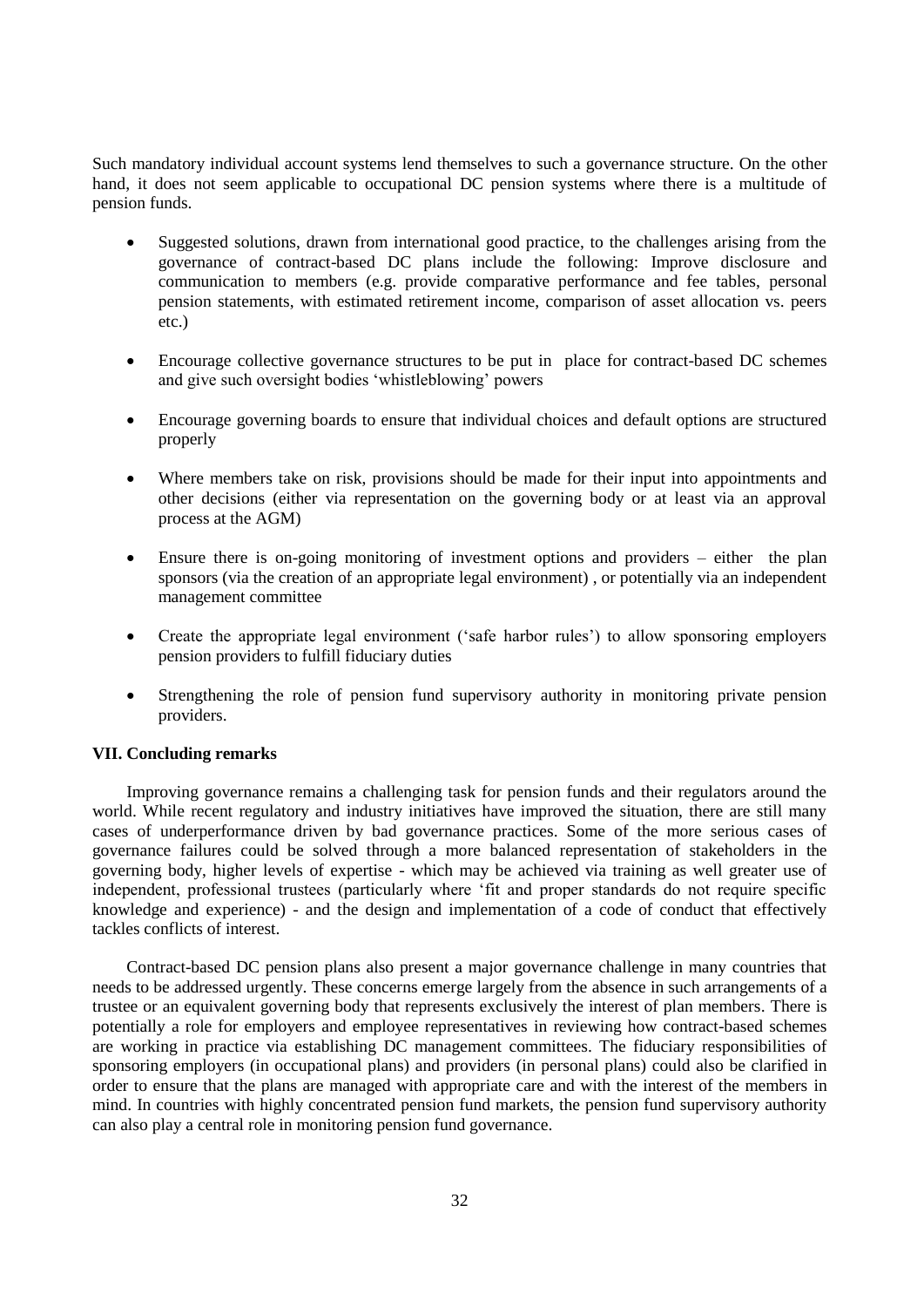In addition to solving these governance challenges, regulators and industry associations should also work together to promote pension funds that are large enough in size to facilitate their governance. Smaller pension funds have a governance handicap, as they tend to have higher management costs and more limited access to good trustees than larger funds and may also have insufficient scale to establish fully developed governance structures. For many countries, the consolidation of the pension fund industry is therefore a critical step to improve pension fund governance, bearing in mind potential legal and logistical issues. In this regard, policymakers may consider studying the Australian experience in licensing trustees, which has accelerated the growth of membership and assets in not-for-profit industry-wide pension funds and retail (or open) funds, leading to a rapid consolidation of the industry in the largest players.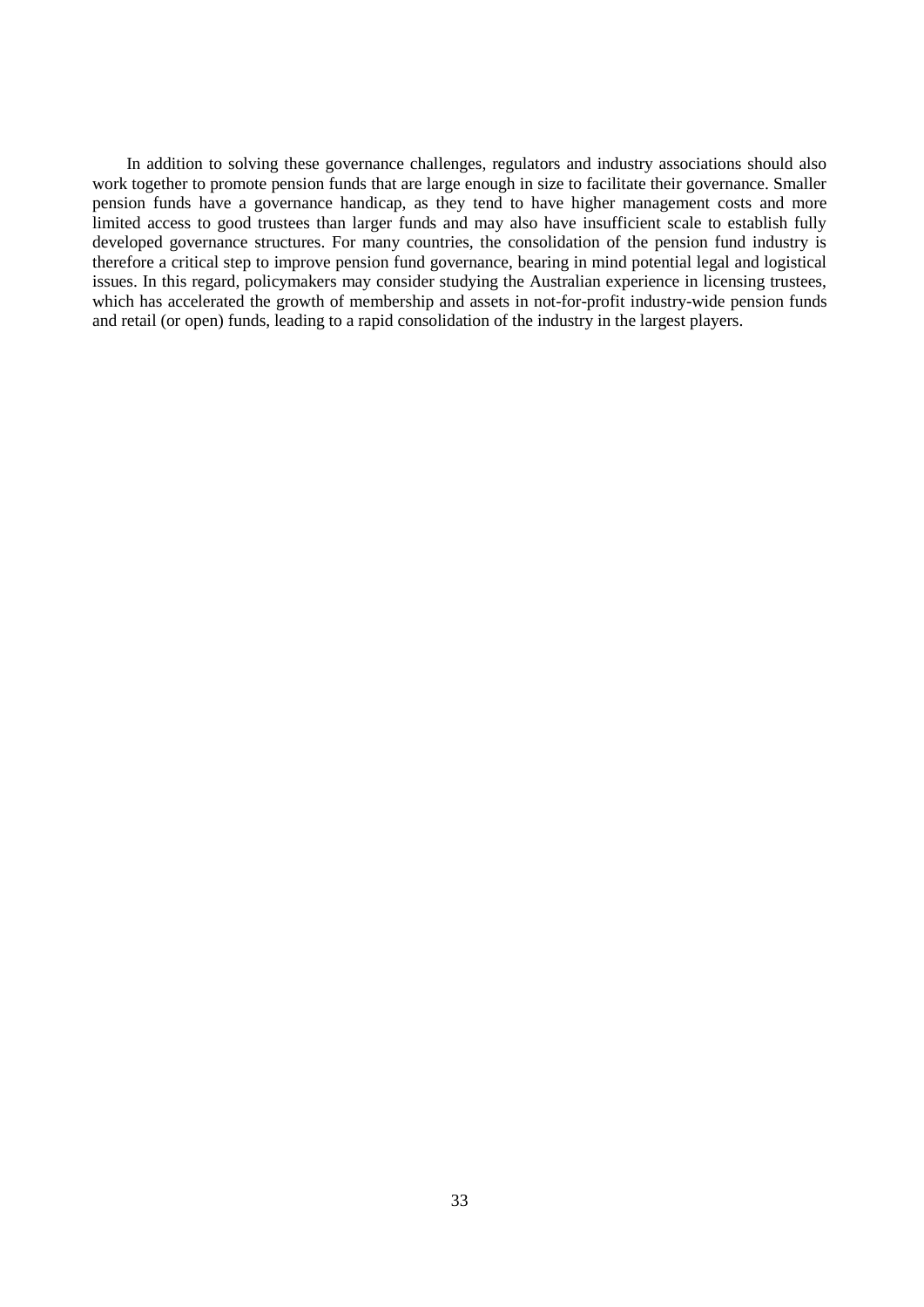# **REFERENCES**

Ambachtsheer K., Capelle R., Lum H., (2006), 'Pension Fund Governance Today: Strengths, Weaknesses, and Opportunities for Improvement', Financial Analysts Journal, October 2006

<http://www.rotman.utoronto.ca/icpm/2.pdf>

- Ambachtsheer K., Capelle R., Lum H., (2007), 'The State of Global Pension Fund Governance Today: Board Competency Still a Problem', Rotman International Centre for Pension Management'
- [http://www.rotman.utoronto.ca/userfiles/departments/icpm/File/October%202006/Governance%20Study%](http://www.rotman.utoronto.ca/userfiles/departments/icpm/File/October%202006/Governance%20Study%20Paper_Submission_June%202007.pdf) [20Paper\\_Submission\\_June%202007.pdf](http://www.rotman.utoronto.ca/userfiles/departments/icpm/File/October%202006/Governance%20Study%20Paper_Submission_June%202007.pdf)
- Bikker, J., de Dreu,J.,(2006) 'Pension Fund Efficiency: the Impact of Scale, Governance and Plan Design', DNB Working Paper No.109, August 2006

[http://www.dnb.nl/dnb/home/file/Working%20Paper%20No.%20109-2006\\_tcm47-146766.pdf](http://www.dnb.nl/dnb/home/file/Working%20Paper%20No.%20109-2006_tcm47-146766.pdf)

Byrne A., Harrison D., Blake, D. (2007) ‗Dealing with the Reluctant Investor', Cass Business School

[http://www.pensions-institute.org/reports/PI\\_DC\\_Investment\\_Final.pdf](http://www.pensions-institute.org/reports/PI_DC_Investment_Final.pdf)

Clapman, P. et al. (2007) ‗Committee on Fund Governance: Best Practice Principles', Stanford Institutional Investors Forum,

[http://www.law.stanford.edu/program/executive/programs/Clapman\\_Report-070316v6-Color.pdf](http://www.law.stanford.edu/program/executive/programs/Clapman_Report-070316v6-Color.pdf)

- Clark, G.L., (2007) ‗The Growing Tension between Expertise and Representation: UK Legislation on Pension Fund Governance and US Regulation of the Mutual Fund Industry',  $21^{st}$  Century Society – Journal of the Academy of Sciences 2:1-23
- Clark G.L., Caerlewy-Smith E., Marshall J.C., (2007), ‗The Consistency of UK Pension Fund Trustee Decision Making', Journal of Pension Economics and Finance, Volume 6, Issue 1, March 2007
- Clark G.L., Caerlewy-Smith E., Marshall J.C., (2006), ‗Pension Fund Trustee Competence: Decision Making in Problems Relevant to Investment Practice', Journal of Pension Economics and Finance, Volume 5, Issue 1, March 2006
- Clark, G.L. and Urwin, R. (2007), 'Best-Practice Investment Management: Lessons for Asset Owners from the Oxford-Watson Wyatt Project on Governance'

<http://www.geog.ox.ac.uk/research/transformations/wpapers/wpg07-10.pdf>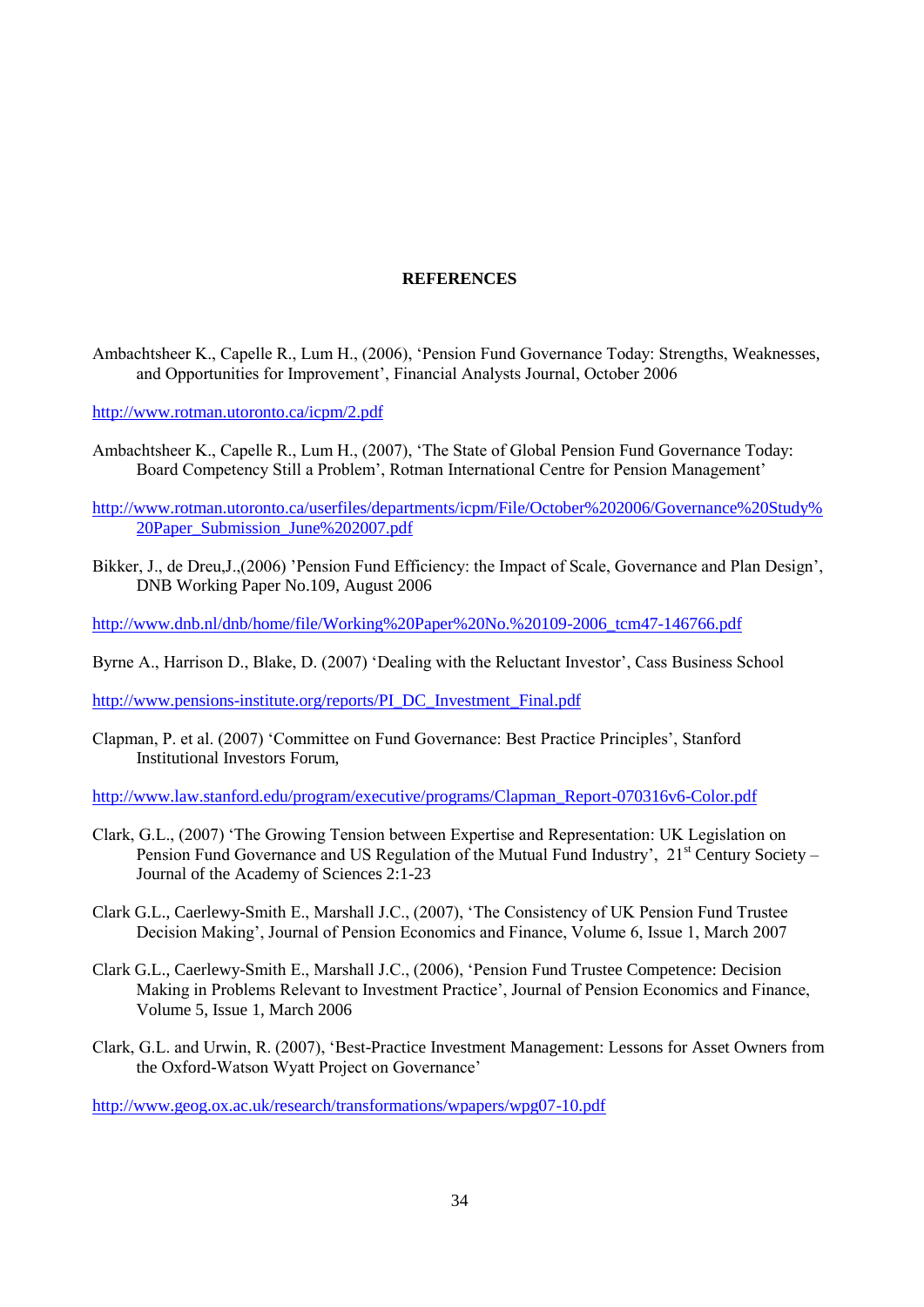Cocco.J.F, Volpin, P., (2005), ‗The Corporate Governance of Defined Benefit Pension Plans: Evidence from the United Kingdom', Centre for Economic Policy Research

<http://www.cepr.org/pubs/new-dps/dplist.asp?dpno=4932>

- Dias, L. (2006), "Governance of Brazilian Pension Funds", working paper hosted by The Berkeley Electronic Press.
- http://law.bepress.com/cgi/viewcontent.cgi?article=6568&context=expresso
- IOPS, (2007), ‗Supervisory Education, Outreach and Communication, Including Training of Trustees', Working Paper No.2, 2007 – [www.iopsweb.org](http://www.iopsweb.org/)
- IOPS (2008), "The Supervisory Oversight of Pension Fund Governance paper, forthcoming IOPS Working Paper.
- Lewin C., Sweeney E., (2007) 'Deregulatory Review of Private Pensions: a Consultation Paper', UK Department of Work and Pensions

[http://www.dwp.gov.uk/pensionsreform/pdfs/consultation\\_paper.pdf](http://www.dwp.gov.uk/pensionsreform/pdfs/consultation_paper.pdf)

- Marr, B., Blackwell, J., Donaldson K., (2006) 'Restoring Confidence: Measuring and Managing Performance in Pensions, Crafield University School of Management, Higham Dunnett Shaw
- [http://www.highamgroup.com/press/Measuring%20and%20Managing%20Performance%20in%20Pension](http://www.highamgroup.com/press/Measuring%20and%20Managing%20Performance%20in%20Pensions.pdf) [s.pdf](http://www.highamgroup.com/press/Measuring%20and%20Managing%20Performance%20in%20Pensions.pdf)
- Marossy, A. and Yermo, J. (2001), "Pension Fund Governance", Insurance and Private Pension Compendium for Emerging Economies, Book 2, Part 1:4)b, OECD.

<http://www.oecd.org/dataoecd/6/56/1815934.pdf>

- Mercer Human Resource Consulting, (2006) ‗Global Governance of Retirement Plans Survey 2006: Meeting the Challenge of Implementation: Europe'
- [http://www1.mercerhr.com/governancesurvey?contentId=1251380&profileId=&profileChecksum=null&d](http://www1.mercerhr.com/governancesurvey?contentId=1251380&profileId=&profileChecksum=null&dynamoSessionID=Z3AR1APHP5VP0CTGOUFCHPQKMZ0QUJLW&geographyId=-1&topicId=-1&topicId=-1&localeCountry=en_US&localeLanguage=en) [ynamoSessionID=Z3AR1APHP5VP0CTGOUFCHPQKMZ0QUJLW&geographyId=-1&topicId=-](http://www1.mercerhr.com/governancesurvey?contentId=1251380&profileId=&profileChecksum=null&dynamoSessionID=Z3AR1APHP5VP0CTGOUFCHPQKMZ0QUJLW&geographyId=-1&topicId=-1&topicId=-1&localeCountry=en_US&localeLanguage=en) [1&topicId=-1&localeCountry=en\\_US&localeLanguage=en](http://www1.mercerhr.com/governancesurvey?contentId=1251380&profileId=&profileChecksum=null&dynamoSessionID=Z3AR1APHP5VP0CTGOUFCHPQKMZ0QUJLW&geographyId=-1&topicId=-1&topicId=-1&localeCountry=en_US&localeLanguage=en)
- National Association of Pension Funds UK (2005), 'Fit for the 21<sup>st</sup> Century', Discussion Paper, July 2005.
- National Association of Pension Funds UK (2007a), 'Institutional Investment in the UK 6 Years On', [http://www.napf.co.uk/DocumentArchive/Policy/Reports%20and%20Responses%20to%20Consulta](http://www.napf.co.uk/DocumentArchive/Policy/Reports%20and%20Responses%20to%20Consultations/10_2007/20070122_Institutional%20Investment%20in%20the%20UK%20Six%20Years%20On%20-%2022%20Jan%202007.pdf) [tions/10\\_2007/20070122\\_Institutional%20Investment%20in%20the%20UK%20Six%20Years%20O](http://www.napf.co.uk/DocumentArchive/Policy/Reports%20and%20Responses%20to%20Consultations/10_2007/20070122_Institutional%20Investment%20in%20the%20UK%20Six%20Years%20On%20-%2022%20Jan%202007.pdf) [n%20-%2022%20Jan%202007.pdf](http://www.napf.co.uk/DocumentArchive/Policy/Reports%20and%20Responses%20to%20Consultations/10_2007/20070122_Institutional%20Investment%20in%20the%20UK%20Six%20Years%20On%20-%2022%20Jan%202007.pdf)

National Association of Pension Funds UK (2007b), ‗Annual Survey 2006'

OECD (2005), Guidelines for Pension Fund Governance: Recommendation of the Council.

<http://www.oecd.org/dataoecd/18/52/34799965.pdf>